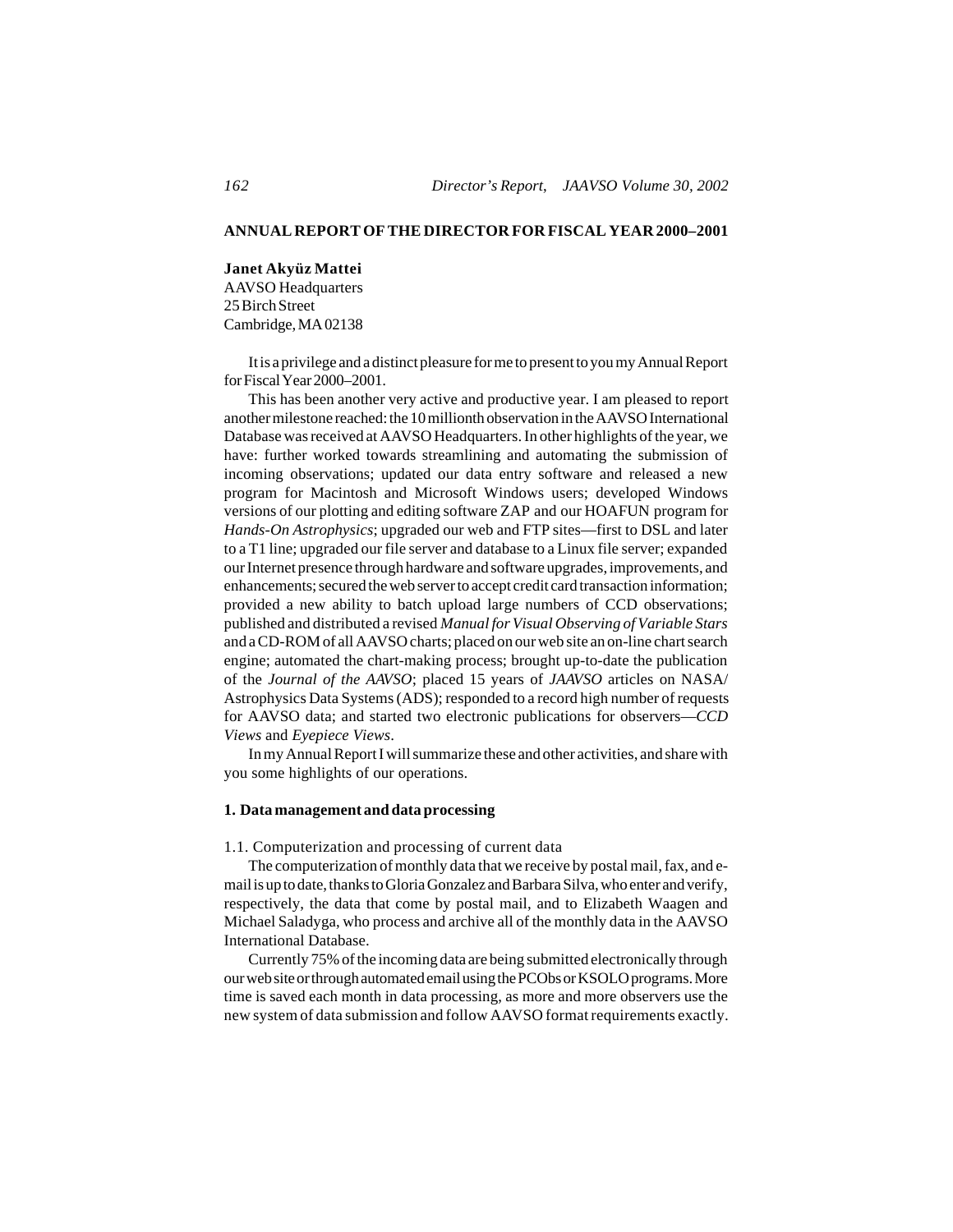The improvements have been slow because 30% of the observers using the new system of submission still send data in a non-standard format that need to be reformatted individually by the technical staff.

### 1.2. Electronic observations and software

This past year we have made major revisions to the formats, procedures, and software associated with submitting observations electronically to the AAVSO, and with processing these data and making them available to the astronomical community. Our goal in making these revisions was to simplify electronic submission of data for the observers, make these observations available to the astronomical community nearly in real-time, make the submitted electronic data homogeneous in AAVSO format to facilitate processing by Headquarters, and make more efficient use of staff time that was being used to reformat non-standard data.

No changes were made to the format and procedure for reporting observations on paper.

Before we made the changes, we notified current and potential observers through the AAVSO web site, articles in the *AAVSO Newsletter*, letters accompanying the *AAVSO Bulletin* to active observers, and through personal letters to international variable star observing group leaders who submit their observers' data to the AAVSO.

#### 1.2.1. Simplified procedures for electronic data submission

Beginning February 1, 2001, we implemented greatly simplified procedures for submitting observations electronically to the AAVSO. In the past, observers submitted a monthly report in two differently-formatted files, and if they also wanted to submit observations on a daily basis for the *News Flash* or Quick-Look File, they used a third format. Now there is only one format for incoming observations, and monthly reports are no longer required—an observer submits an observation one time only, and whenever he or she wants. We refer to this new procedure as "one time, one file, one format." We realize these changes asked a lot of some of our observers and members. Thanks to their patience, suggestions, and support, and hard work by the staff, we were able to overcome the difficulties of these new initiatives, and the new procedures have been a real success.

# 1.2.2. Automated receipt of incoming electronic observations

The receipt of electronic observations by our staff has now been almost completely automated. The observations are automatically pipelined into the online Quick-Look/Light Curve Generator Files every half hour (around the clock, 7 days a week) and stockpiled for monthly processing. Instead of technical staff spending a few (sometimes several) hours every day, it now takes only a few minutes to process a night's observations. The only time the technical staff spends time with the incoming daily observations is when the observer does not wish to use the new system of data submission and sends data in a non-standard way. In comparison to the old system, the new method is a huge improvement and has freed up staff time to spend on other projects.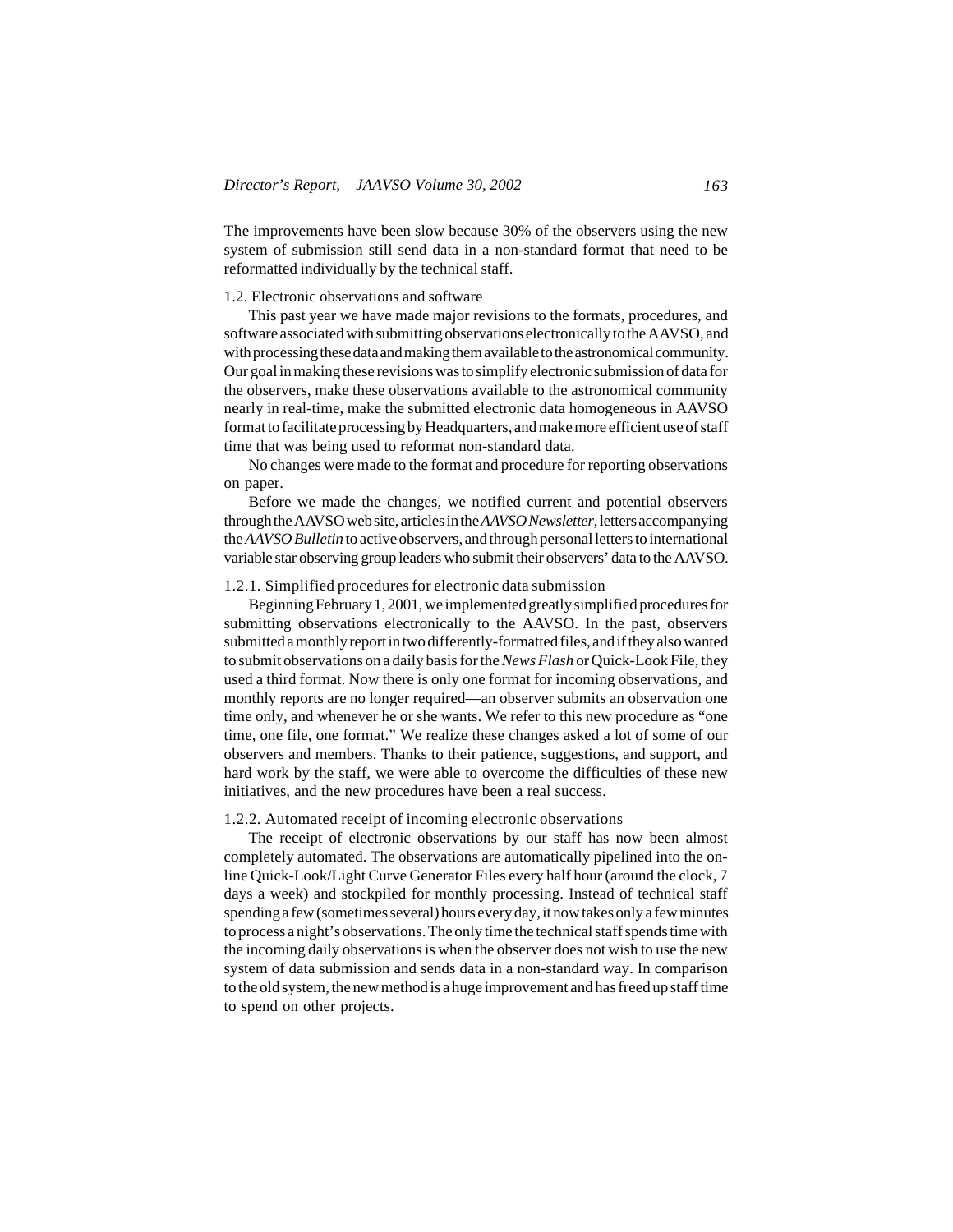## 1.2.3. Software

Over the past year we worked to provide more software and new data entry tools to members and observers. We updated our MS-DOS (KSOLO) and WWW-based (WebObs) data entry tools, and released a Windows-based data entry program called PCObs that allows observers to quickly and easily enter and submit observations in the official AAVSO format. PCObs is our most popular program and has been downloaded over 680 times since it was released in January. We would like to thank Lenny Abbey for his tireless work on PCObs, along with all the PCObs beta testers.

At any time an observer or astronomer can check to see the latest activity of a star. The AAVSO is the only variable star organization that offers data so close to real time.

In addition, we have released data entry software for Macintosh OS9, and OSX, and for Linux users.

We have continued our collaboration with Elwood Downey of the Clear Sky Institute by interfacing his popular Xephem astronomical software package with our on-line Light Curve Generator. This has resulted in over 4,100 light curves being plotted by users of his software since the collaboration began in March. Xephem is an award-winning free astronomical software package available for Linux and Unix operating systems. Its support for AAVSO light curves was displayed in the August 2001 issue of *Sky & Telescope* (page 72).

#### 1.3. Hardware

1.3.1. File server

At Headquarters we have implemented many new technologies to improve our service to members, and to make our internal operations more efficient. The most important of these changes was the replacement of our file server with a more modern system. The new hardware runs on Linux, which completed our switchover from Microsoft Windows NT to an all-Linux server environment. In addition, it has many data redundancy features such as a RAID 5 hard drive array, multiple tape backup drives, and an isolation power supply that protects the system in the event of a power disruption.

## 1.3.2. Staff workstations

Along with the new file server, we have upgraded other equipment at Headquarters. We purchased a new computer to help with the publication of the *Journal of the AAVSO*. We upgraded various staff workstations with hard drives, RAM, and video cards where appropriate. In addition, all full-time staff members now have 17-inch monitors. We also purchased a new internal networking switch, along with a laser printer for office tasks and a dot matrix printer for the archiving of data and printing of mailing labels. All of this has increased staff efficiency by making network access more reliable, printing quicker, and hardware downtime less.

#### 1.3.3. Internet access

We upgraded our Internet access from 56K to 512K per second of bandwidth. Originally we had upgraded to 128Kbps DSL in January, but it became apparent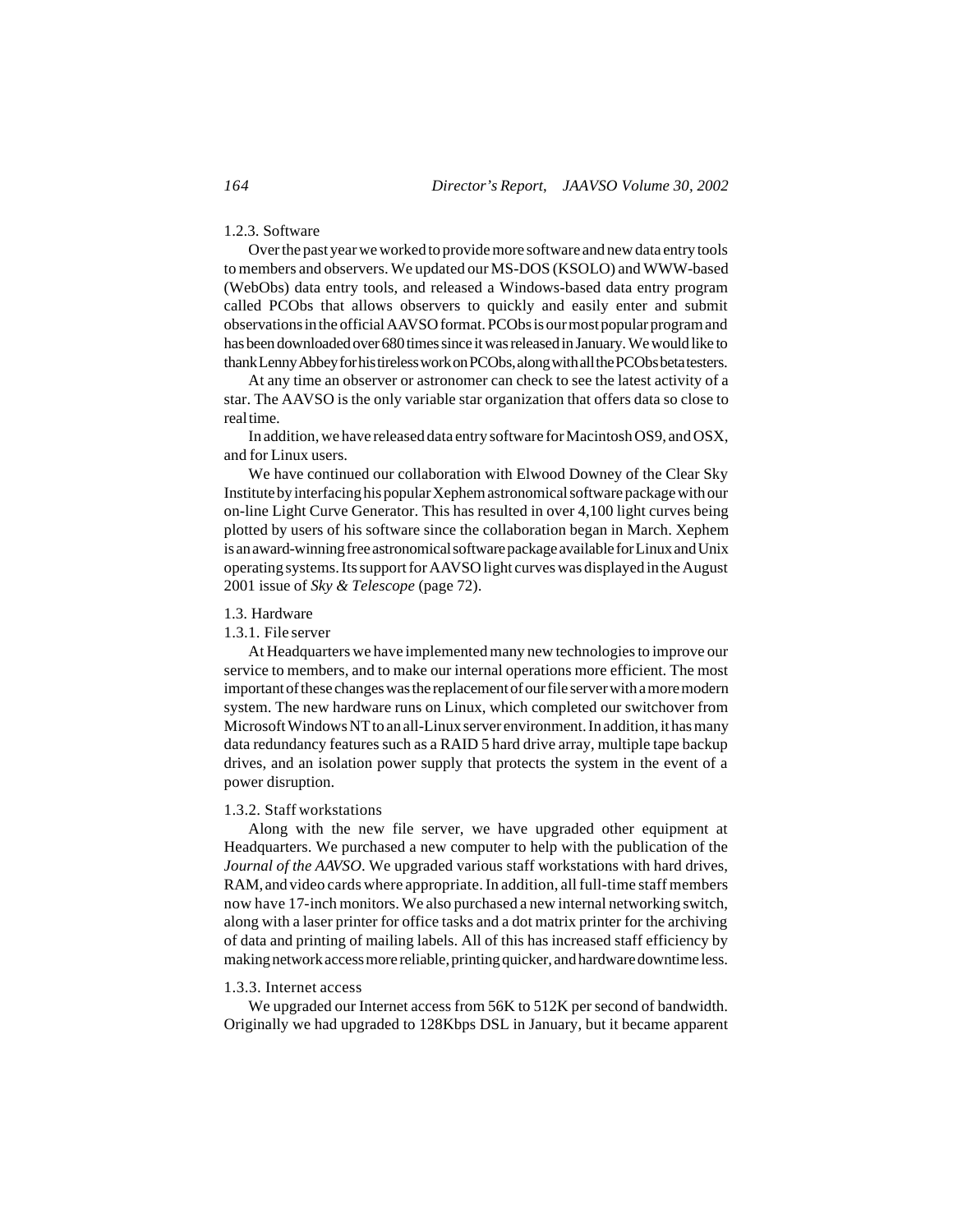rather quickly that 128Kbps of throughput was still not enough to satisfy demand for our web and FTP sites. In July we upgraded further to a partial T1 (512Kbps) with an option to expand to a full T1 (1.54Mbps) should demand warrant. This upgrade has greatly decreased the download time of files from the AAVSO web and FTP sites along with opening up many possibilities for the future.

We would like to thank the NASA Astrophysics Division for providing us with the 56K connection for six years. This generous grant was an important factor in the exciting growth of the AAVSO Internet presence during that time.

#### 1.3.4. Internet security

The last year has seen a dramatic increase in the number of high profile security problems with the Internet, mainly due to malicious code that takes advantage of vulnerabilities in the popular Microsoft products, some of which are in use at the AAVSO. In response we have implemented a program to tighten computer security at AAVSO Headquarters. First, personal membership data are always kept on a computer that is never hooked up to the network so it is impossible for anyone to gain remote access to it. Secondly, the archives are both mirrored and backed up every night. We have also restricted the kind of attachments that can be received at Headquarters via e-mail and upgraded our anti-virus software, and we have set up a firewall on each server.

# **2. Internet presence: the AAVSO web site**

The AAVSO Internet presence—the AAVSO web site—continued to expand thanks to the efforts of Kate Davis, our Webmaster, and Aaron Price, our System Administrator and Technology Technical Assistant.

2.1. Internet achievements—October 1, 2000–September 30, 2001

We have added educational tools such as an html version of the newly revised *AAVSO Manual for Visual Observing of Variable Stars*; a Gamma-Ray Burst (GRB) PowerPoint presentation by Chuck Pullen; an on-line "Getting Started with CCD Observing" web page; and 12 entries to the "Variable Star of the Month" pages (Z And, GK Per, Betelgeuse, BL Lac, T Tau, SN 1987A, R Leo, Novae, AM Her, EU Del, RY Sgr, WZ Sge).

We have added materials for members, such as an "AAVSO Awards and Honors" section; an "AAVSO in print" section listing publications using AAVSO data and collaboration; historical (long-term) light curves; "Photographic History of AAVSO Meetings"; more complete coverage of Meetings and Meeting Announcements, including a photo gallery and written reports; and a "Solar Photo Gallery" and SID equipment pages to the Solar section.

We have added most of the AAVSO publications: the *AAVSO Newsletter*; *Monographs*; *Alert Notice*; *News Flash*; *Circular*; *Bulletin 64* (Predicted maxima and minima of long period variables for 2001); *Minima Timings of Eclipsing Binaries* (Numbers 1–6); *Eclipsing Binary and RR Lyrae Ephemerides for*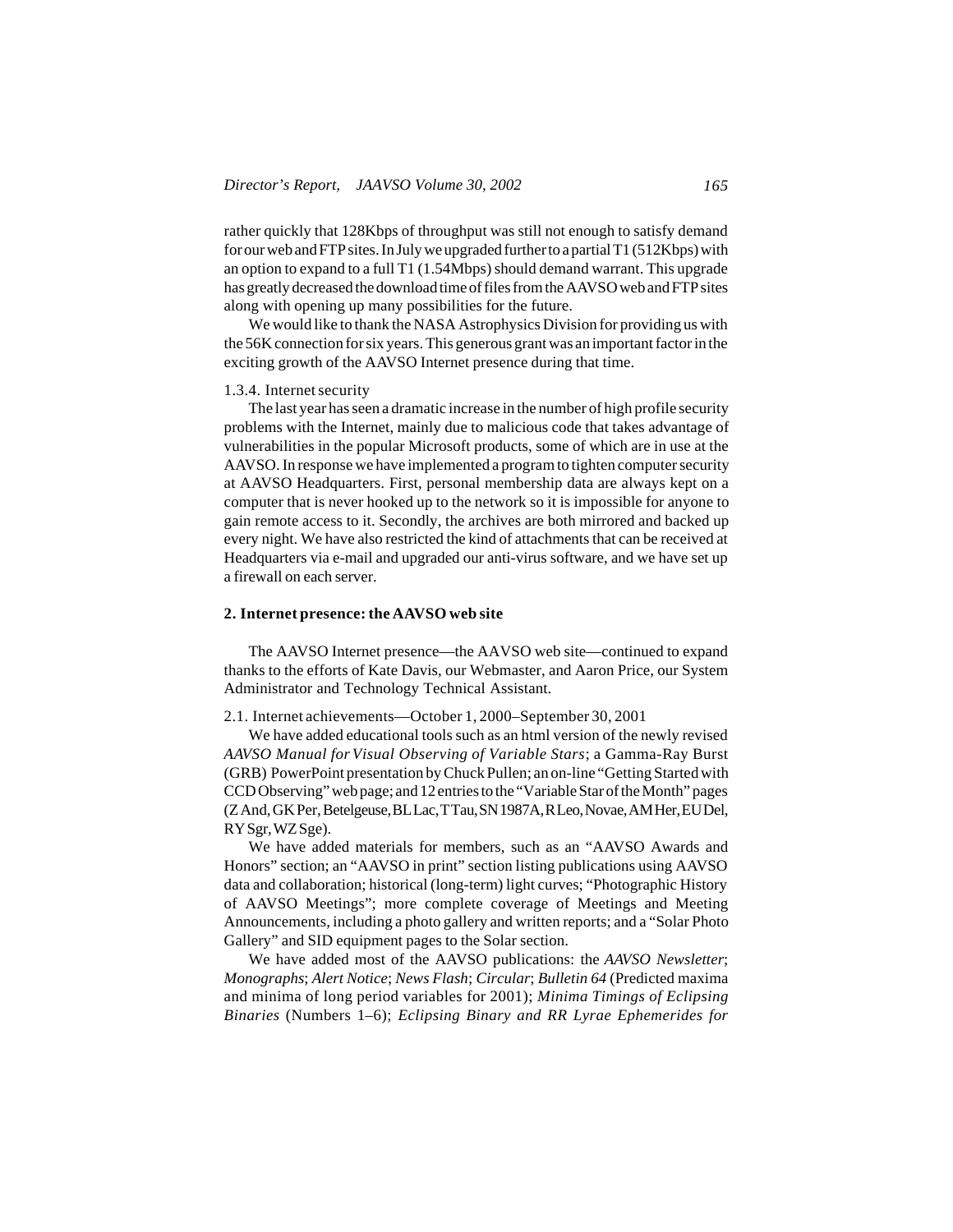*2001*; *Solar Bulletin*; *CCD Views*; *Eyepiece Views*; 2001 Julian Day Calendar; and *Nova Hunter's Handbook* by Kenneth Beckmann.

In addition we have re-designed the web's chart section, tailored to the new chart search-engine feature; compiled user feedback to the on-line web survey; and revised the navigability of the *Hands-On Astrophysics* site.

We set up a secure web server that encrypts data coming to and from it over the Internet. This has allowed us to begin taking payment information on-line along with membership dues, meeting registrations, and orders for publications and stellar gifts. We have seen a 40% increase in completed new member applications since we began accepting payment on-line.

Plotting software for the Light Curve Generator was re-written to optimize the database, thus lowering the average plot time from 30 seconds to 5 seconds. We added the ability to plot evaluated data in a different color, and an option to change the height (magnitude limit) and width (date) of the plot and the limiting magnitude. The Light Curve Generator usage has doubled in the last year. On average it creates 115 light curves a day, and has produced a total of 41,902 light curves in the last year. It is accessed extensively by both professional and amateur astronomers.

The Quick-Look File was enhanced to update itself automatically every half hour, seven days a week, instead of once per weekday, as in the past. The daily accessing of the files has doubled.

All the AAVSO charts—over 3,000 standard and preliminary—are on-line and are updated as additional charts are made. A new chart search engine has recently been developed to search and index our chart catalogues for charts on a specific star (by name or designation), by constellation, right ascension, declination, chart scale, star type, or even by any combination of the above. The new search engine for AAVSO charts makes the planning of an observing program much easier.

Here are some web site statistics for October 2000–September 2001: Total web pages downloaded—2,246,780; average pages downloaded—6,155 per day (1 every 15 seconds); number of individual visitors—117,762; number of light curves plotted—41,902; about 2,990 charts downloaded per day (tripled in the last half of the year); the most popular stars were SS Cyg, Mira, and U Gem.

Top destinations: Standard Chart Index—16%; Quick-Look—14%; Light Curve Generator—11%; Variable Star Section—10%; Alert Notices—9%; Variable Star of the Month—9%; Finder Charts Index—8%; Committees Index—8%; Easy to Observe Stars—7%; Chart Update—7%.

Some comments on our web site and new services:

• I have just submitted my completed report...Thanks so much! I love this new way of sending observations. —David Levy

• I am very pleased finding your new web page which only needs me to enter the star's designation or name to get to the charts. So a lot of clicks to search in the preliminary and the standard chart branch and their levels are not any longer necessary. I do like that new feature. —Hans G. Diederich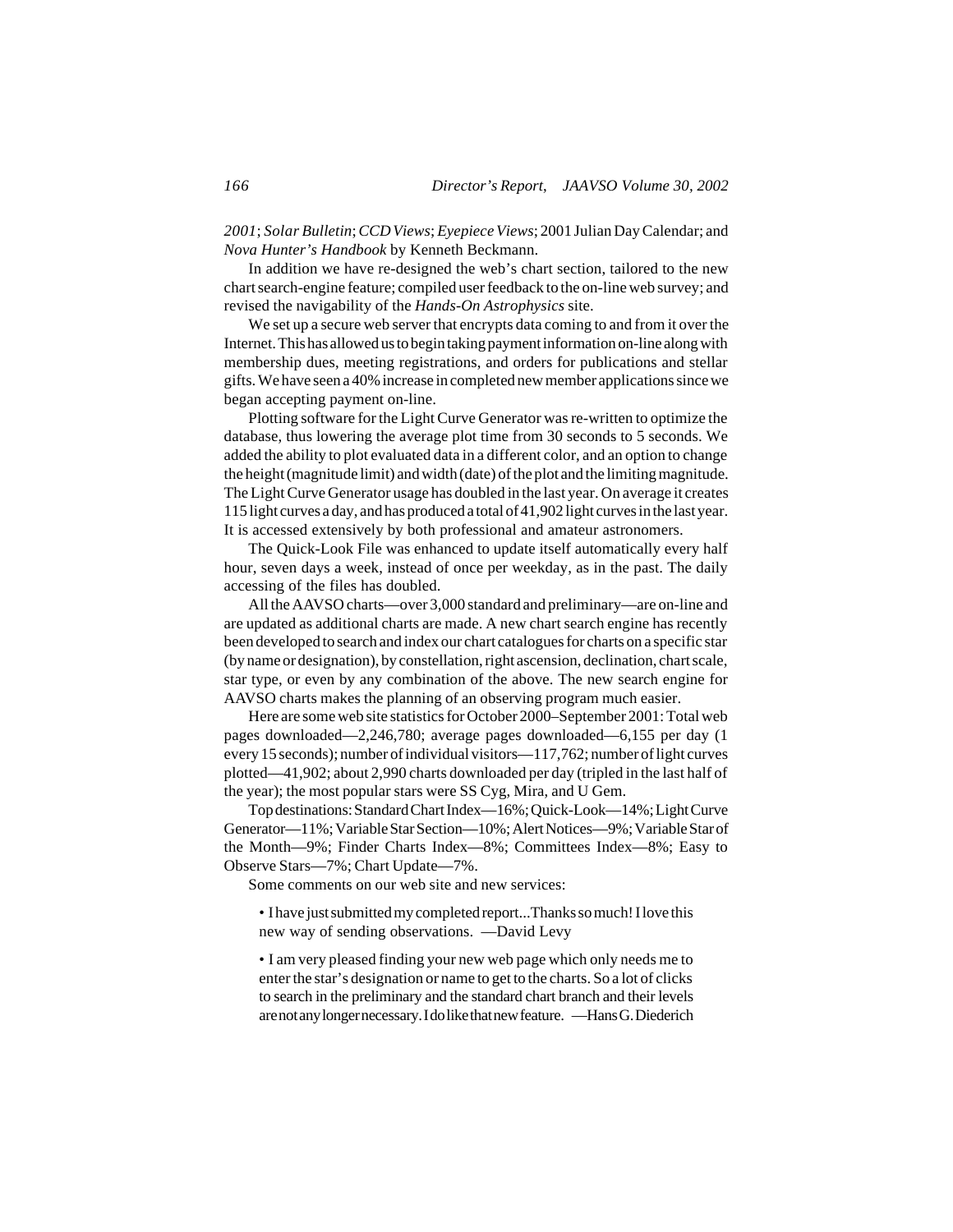• I wanted to congratulate and thank you both for the new T1 Internet Connection. The web site loads blindingly fast now, and I can use the full speed of my DSL connection on it. ...Seriously, I think this is a wonderful augmentation of the most visible (to the outside world) portion of AAVSO.... —Chuck Pullen

• I really like to report to AAVSO with a new electronic system "Submit Observations Online" (I never thought to say this after a few unsuccessful attempts with KSOLO). Finally I would like to say it is far more satisfying to me to observe long period variables than CVs, in which respect AAVSO "Light Curve Generator" works great. To see my observations in dark red against light green of other observers is probably best selection of colors. —Miroslav Komorous

• I happen to browse the AAVSO website last night and was very pleased to find the archives of the past meetings. The photographs are great! —Paul Norris

• I just submitted via the web, my first observation that way. It was really neat to do that Sunday nite, and then look at the quick look file a short time later and see my observations there. I then came into work the next morning and looked at the light curve generator before work, and there was my observations plotted. Wow. —Gary Walker

#### **3. Requests for AAVSO data**

AAVSO data are continuing to play a vital role in variable star astronomy. This year we responded to 431 electronic, postal, or telephone requests from astronomers, observers, educators, and students. Of these, 257 were filled by providing the requested information by telephone, email, fax, or postal mail, and 174 by the requester downloading evaluated data (1963–2000) on long period variables from our web site. While the requests for downloaded data were on individual stars, some of those that came to Headquarters contained requests for data on a long list of stars. These requests are in addition to a significant number of people who obtain data and information they need from materials on our web site, such as the Quick-Look File, *News Flash*, and Light Curve Generator.

We have provided data support for observations with ground-based telescopes (such as KPNO, VLBA, INT, SAAO, CAO-SAI, ETSU) and satellites (such as FUSE, Chandra, Hubble Space Telescope, XMM, RXTE, ISO, GP-B, ASCA).

Those requesting data from AAVSO Headquarters are: professional astronomers (68%), amateur astronomers (13%), teachers (2%), students (16%), and newspaper and magazine reporters (1%).

A list of individuals requesting data, as well as each person's affiliation and location, is given in Table 5 at the end of my report.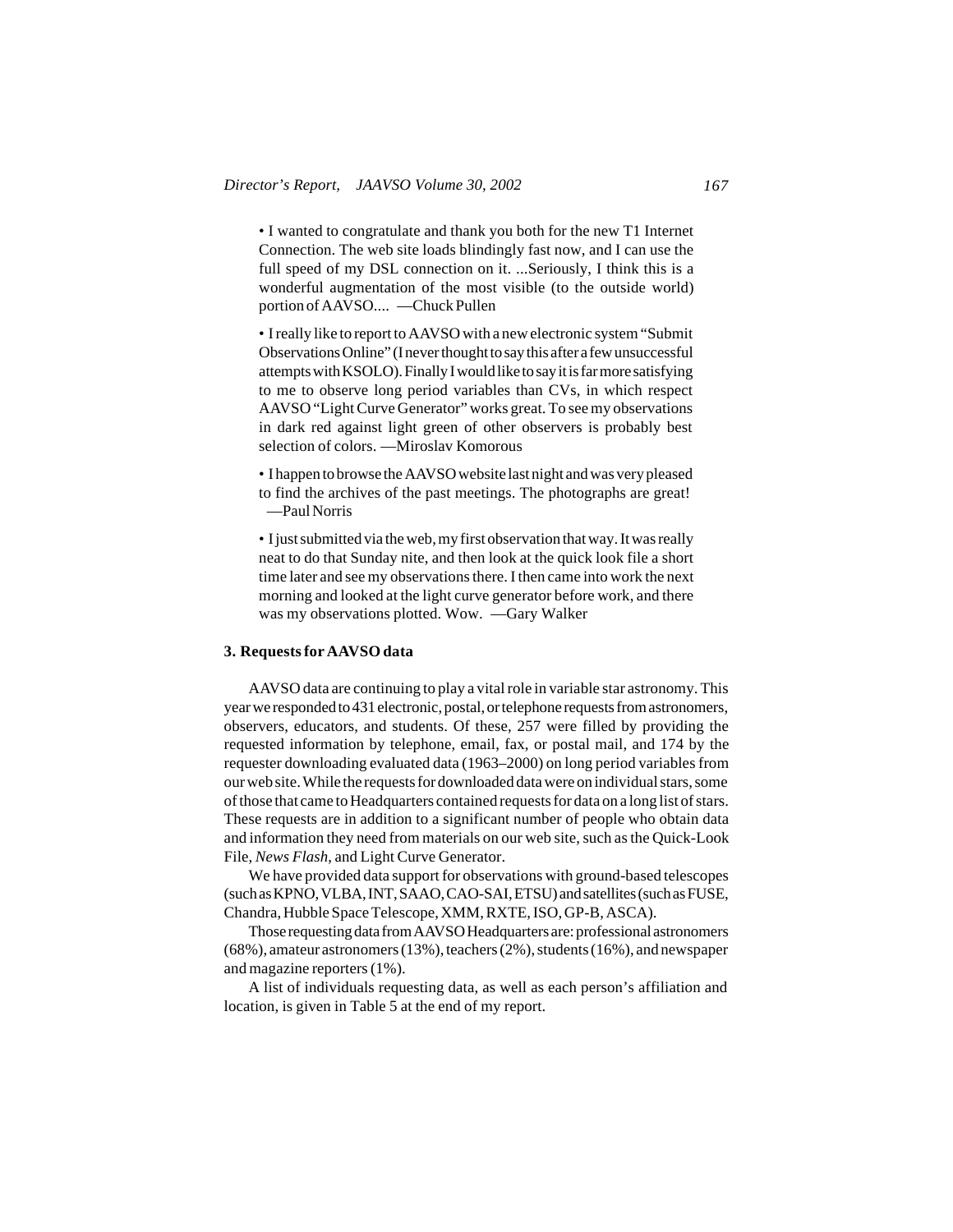

Figure 1. Types of stars for which AAVSO data were requested during fiscal year 2000–2001.



Figure 2. Areas in which AAVSO data or services were used during fiscal year 2000–2001.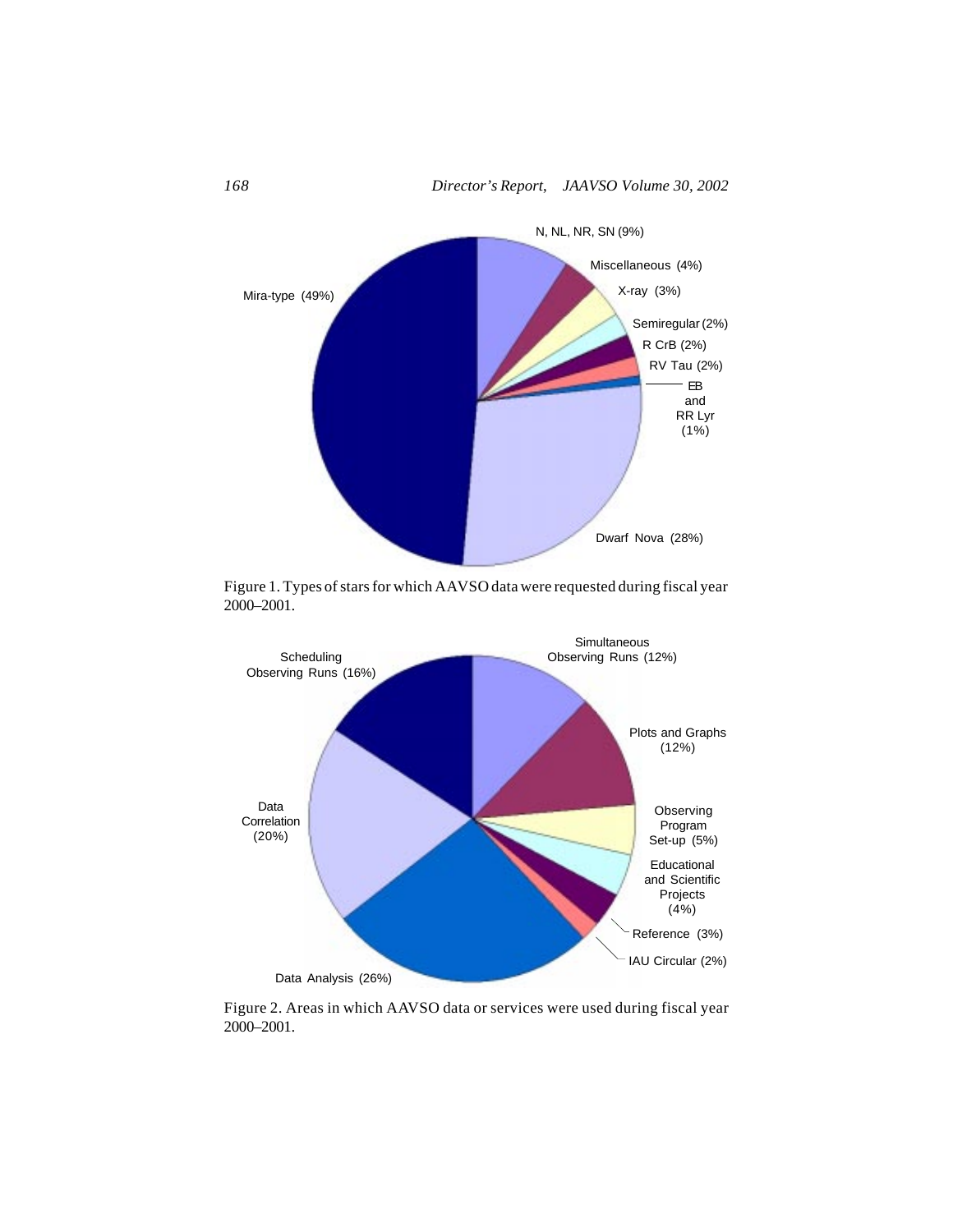The types of stars for which AAVSO data and services have been requested this year are given in the list below and in Figure 1:

- a. Cataclysmic variables—37% (Dwarf novae 28%; Novae, nova-like, recurrent novae, supernovae 9%)
- b. Long period variables—51% (Mira 49%; Semiregular 2%)
- c. X-Ray sources—3%
- d. R Coronae Borealis stars—2%
- e. RV Tauri stars—2%
- f. Eclipsing binaries and RR Lyrae stars—1%
- g. Miscellaneous (Cepheids, BL Lac objects, Symbiotic, Nebular, gamma Cas variables)—4%

The areas in which AAVSO data have been used this year are given in the list below and in Figure 2:

- a. Multiwavelength data correlation from optical to radio wavelength data 20%
- b. Reference material 3%
- c. Scheduling of satellite and ground-based observing runs 16%
- d. Simultaneous observations of targeted objects with satellites 12%
- e. Data analysis 26%
- f. Figure/illustration 12%
- g. Become familiar with star 5%
- h. Education 4%
- i. *IAU Circular* 2%

#### **4. Awards and recognition**

#### 4.1. Awards given

a. AAVSO Nova Awards: At the 90th Annual Meeting, AAVSO Nova Awards were presented to the following observers for their visual discoveries of novae or supernovae: Brett White (Australia) for Supernova 2000do in NGC 6754; Alfredo Pereira (Portugal) for Nova Sagittarii 2001 No. 2 (V4739 Sgr) and his independent discovery of Nova Sagittarii 2001 No. 3 (V4740 Sgr); Robert O. Evans (Australia) for Supernova 2001du in NGC 1365; Libert A. G. Monard (South Africa) for Supernova 2001el in NGC 1448.

b. AAVSO Observer Awards: We have continued recognition of our observers through the Observer Award program. This year, at the AAVSO 90th Spring Meeting in Madison, Wisconsin, we presented the following AAVSO Observer Awards: to Paul Vedrenne of France, who has made over 100,000 observations; three awards to those observers who have made 50,000 or more observations; six awards to those observers who have made 25,000 or more observations; four awards to those observers who have made 10,000 or more observations; one award to that observer who has made 10,000 or more CCD observations; two awards to those observers who have made 5,000 or more CCD observations; two awards to those observers who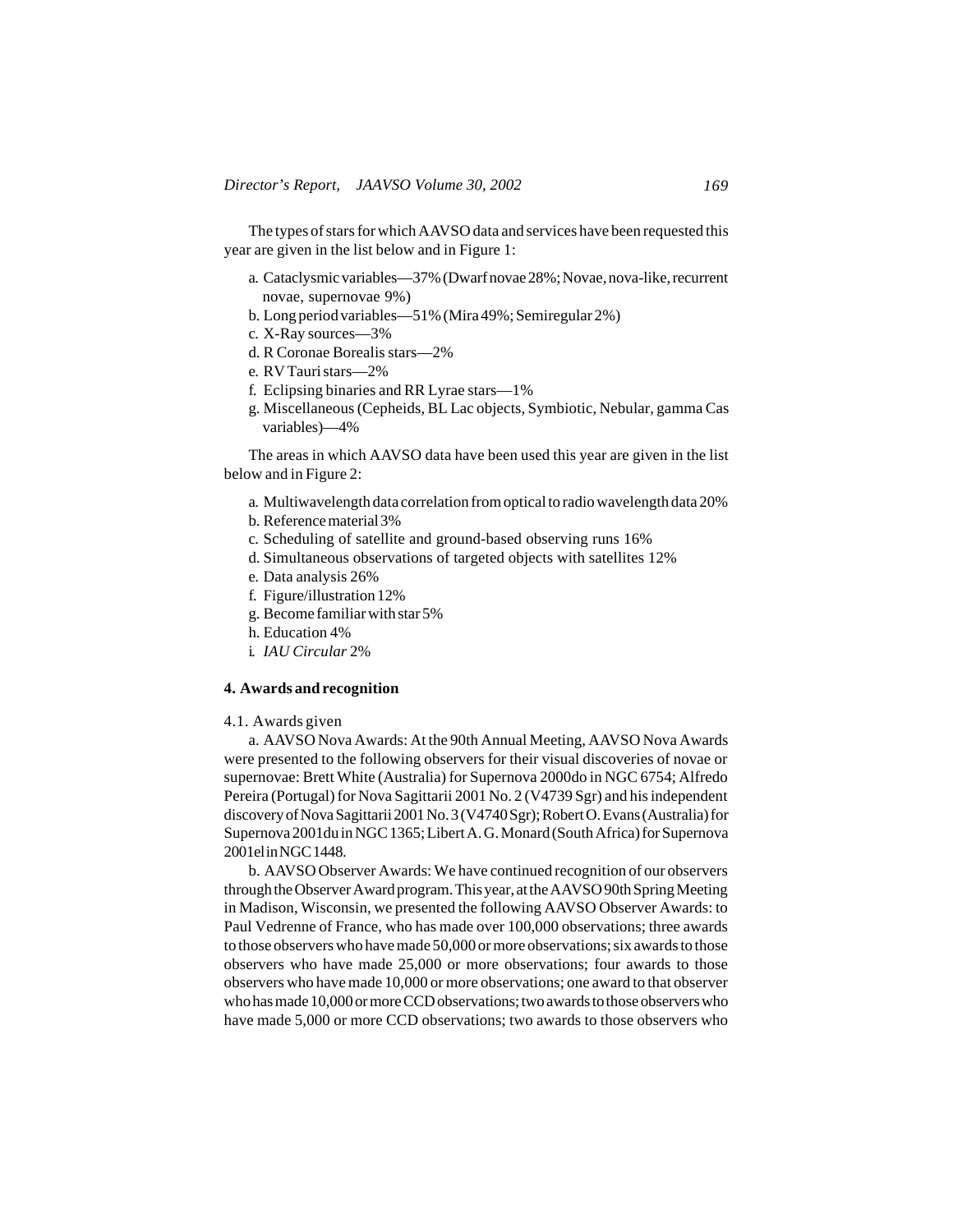have made 2,500 or more CCD/PEP observations; six awards to those observers who have made 1,000 or more CCD/PEP observations. A complete list of Observer Award recipients was published in the *Journal of the AAVSO*, Volume 30, Number 1, pages 102–103.

c. AAVSO Director's Award: This year the recipient of the AAVSO Director's Award was Stephen D. O'Connor of Montreal, Quebec, Canada, for his unique and dedicated contributions to special observing programs, particularly with FUSE and Chandra satellites, and for his untiring voluntary work in checking AAVSO charts. At Steve's request, this award was presented at the 90th Annual Meeting, rather than at the Spring Meeting, as is the custom.

d. AAVSO William Tyler Olcott Award: The second AAVSO William Tyler Olcott Distinguished Service Award was presented at the Annual meeting in November to Leif J. Robinson for his untiring promotion of variable star astronomy in the pages of *Sky & Telescope* magazine during his many years as Editor and Editorin-Chief, and for his enthusiastic fostering of the Amateur-Professional Partnership.

e. A special award of thanks and appreciation was presented at the Annual meeting to Howard J. Landis, who is retiring after 26 years as Chair of the AAVSO Photoelectric Photometry Committee.

f. A special award of thanks and appreciation was presented at the 89th Annual Meeting (October 2000) to John E. Bortle for his thirty years of dedication and service as Editor of the *AAVSO Circular*, which ceased publication as of January, 2001.

## 4.2. Awards received

Minor planets have been named in honor of the following AAVSO members:

| Danie Overbeek—No. 5038:      | Sergio Foglia-No. 13147; |
|-------------------------------|--------------------------|
| Janet Akyüz Mattei—No. 11695; | Mauro Zanotta—No. 14568: |
| Martha Hazen—No. 10024:       | Sandro Baroni—No. 7196;  |
| Michel Verdenet—No. 25625:    | Reinder Bouma-No. 9706.  |

## **5. Special projects**

The AAVSO Gamma-Ray Burst (GRB) Network was formed by the AAVSO and NASA/Marshall Space Flight Center in 2000 at the First High-Energy Astrophysics Workshop for Amateur Astronomers. The network provides three main services for would-be observers of elusive, transient gamma-ray burst optical afterglows: training, alert support, and discovery notification. Network members participate in the AAVSO GRB Discussion Group—an e-mail forum, archived on the web—in which participants ask questions of mentors and each other, receive feedback, and post observation results. Through the Discussion Group and GRB web site, participants receive training and answers to their questions from a team of professionals on searching for GRB afterglows, locating the field rapidly, filters, observing procedures, etc. In addition, we have on the web site many discussions of GRB theory and on-line tutorials about the GRB Network, including an 89-page presentation developed by network member and HEA Workshop attendee Chuck Pullen.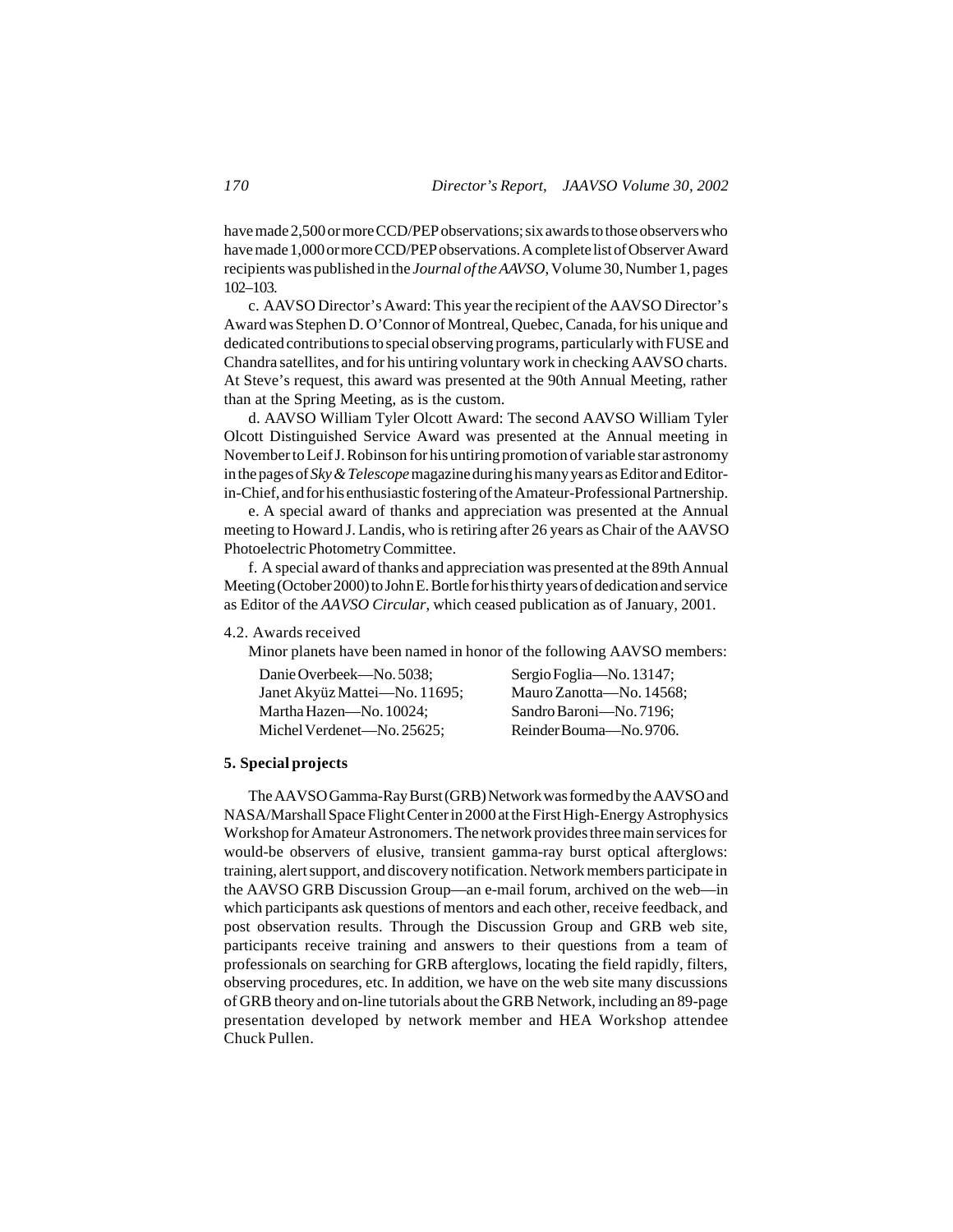The GRB Network is geographically diverse, consisting of 98 members located in 17 countries. All network members have CCDs that reach limiting magnitude 17 or fainter. One third of the members receive immediate notification of GRB detection via pagers, some funded by the AAVSO through a grant from a private foundation (the Curry Foundation). Four of the network members so far have imaged and detected three GRB afterglows, including a multi-color light curve of GRB 010222.

The network has developed a fully comprehensive set of procedures to follow when attempting to image a GRB afterglow. Upon detection of a GRB and subsequent electronic notification via the Global Coordinates Network (GCN), finder charts, photometry, minor planet searches, and other data are automatically compiled and placed on the AAVSO web site within minutes. The web site is hosted at AAVSO headquarters, and is served by a T1 line installed in direct response to the traffic generated by the activity of the GRB Network.

To support worldwide coverage of GRB afterglows and to help make the amateur observations uniform and up to professional standards, five AAVSO observers, in Finland, Hungary, Australia, New Zealand, and Brazil, were selected in 2001 to be upgraded with similar CCD cameras (on loan from the AAVSO), funded through a grant from the Curry Foundation. The observers were chosen on the basis of their geographic location to ensure wide latitude/longitude coverage of bursts, the quality and aperture of their telescope, and their proven reliability and observing ability.

My sincere thanks go to G. J. Fishman and C. Kouveliotou at NASA/MSFC and to the Curry Foundation for their support of the GRB program, to Arne Henden for his professional mentoring of the GRB observers, and to Aaron Price for his technical support of the GRB network.

## **6. AAVSO educational project**

The dissemination of *Hands-On Astrophysics* (HOA) continues with sales through the AAVSO and catalogues of the Astronomical Society of the Pacific and Sky Publishing Corporation. This fiscal year we have sold 95 HOA sets and given out 4 complimentary copies. We had three workshops:

a. Two-week workshop with 22 hours of HOA activities, as part of the University of Hawaii's TOPS (Towards Other Planetary Systems) education workshop for Hawaiian and Pacific Islands teachers and students;

b. Teachers' workshop in Florida organized by our member Chris Stephan;

c. Workshop for the public at the Davis Star Show (California) by our members Chuck Pullen and Ray Berg.

#### **7. Summary of observations**

We had a milestone in the AAVSO International Database: the 10 millionth observation was made by Miroslav Komorous (London, Ontario, Canada) with his observation of 0152+54 U Per at magnitude 10.2 on JD 2451840.6222 (October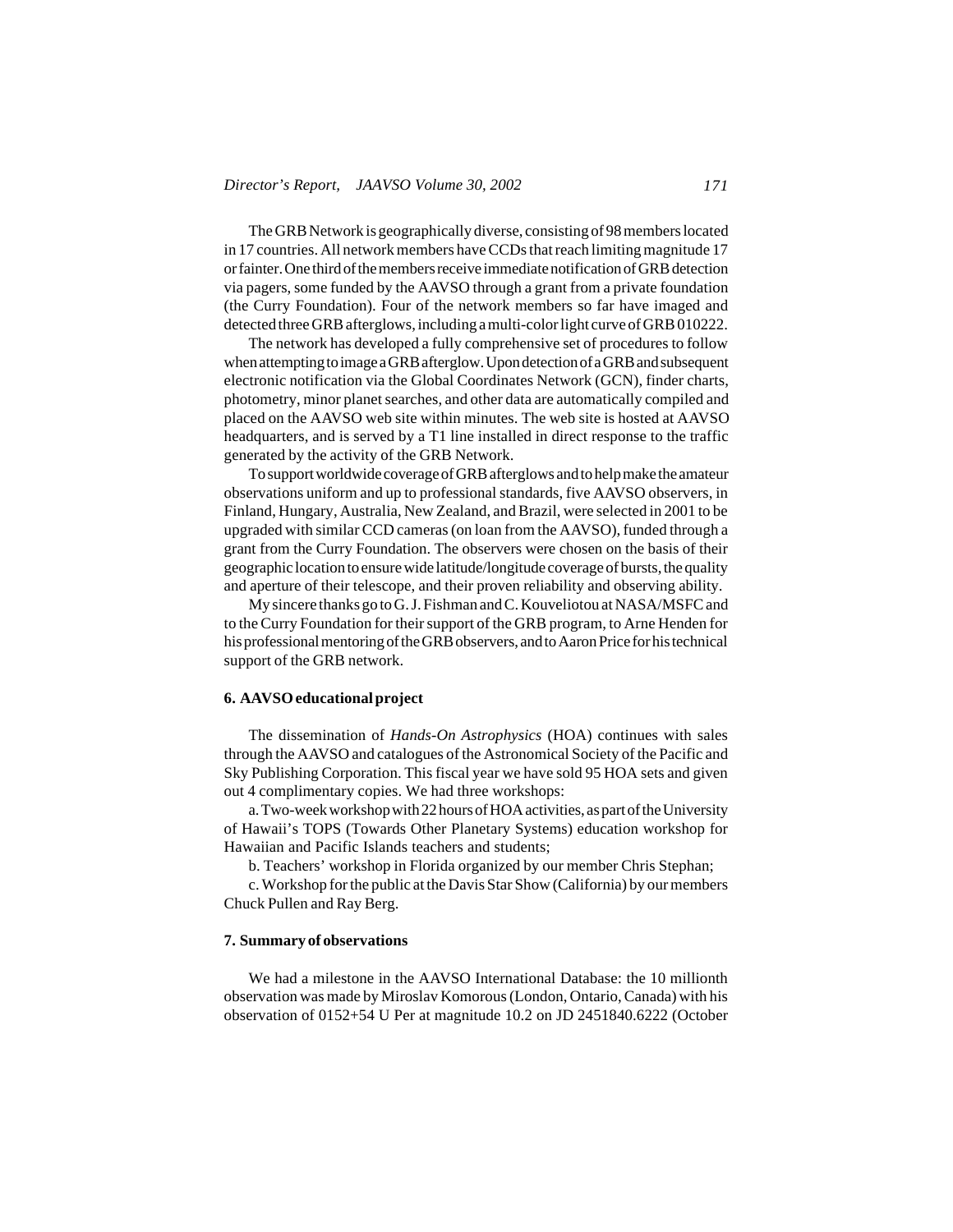23.1222, 2000 UT). Figure 3 shows the AAVSO Megasteps—the years in which each half-millionth observation was contributed to the AAVSO International Database and the name of the observer making each megastep observation.

## 7.1. Annual observations

This year we received 407,540 visual, photoelectric, and CCD observations from 656 observers worldwide (Figure 4). These totals include 123,221 observations, of which 17,691 are inner sanctum observations, from 250 observers in 43 states and territories of the United States, and 284,319 observations, of which 54,986 are inner sanctum observations, from 406 observers in 46 countries.

We continued to receive increasing numbers of observations from observers in the southern hemisphere and from observers with CCDs.

The total number of observations since 1911 in the AAVSO International Database is 10,364,626.

Our top three observers for this fiscal year were Lewis Cook (USA) with 10,526 (all CCD) observations, Rod Stubbings (Australia) with 11,384, and Maciej Reszelski (Poland) with 29,569 observations (6 years' data).

Table 1 lists the number of observers and the total observational contribution from each country during this fiscal year. Table 2 gives the same information for each state or territory in the United States. Table 3 is an alphabetical list of observers, giving each person's AAVSO observer initials, location, and annual totals of observations and inner sanctum observations (magnitude 13.8 or fainter, or "fainter than" 14.0 and fainter).

Table 4 lists the numbers of observers, each of whom made 1 to 999 observations; 1,000 to 9,999 observations (in increments of 1,000); and 10,000 or more observations this year. Table 4 also lists for each category the total number of observations and the percentage of all observations the category represents. Figures 5, 6, and 7 show schematic representations of the information in Table 4.

We received 2,460 observations from 20 photoelectric observers. Howard Landis, chair of the AAVSO Photoelectric Photometry Committee, digitizes these observations, reduces them to standard format, archives them, and sends them to Headquarters to be included in the AAVSO Photoelectric Photometry Database.

We received 57,046 CCD observations from 60 observers. These include *B, V, R, I* observations of CCD program stars and the CCD observations of other types of stars, particularly faint cataclysmic and long period variables. Gary Walker, chair of the AAVSO CCD Committee, makes sure that the CCD-program star observations are reduced in the standard format, archived, and submitted to Headquarters for inclusion in the AAVSO CCD Database.

We received 33,539 eclipsing binary and RR Lyrae star observations from 104 observers. Marvin Baldwin, chair of the AAVSO Eclipsing Binary and RR Lyrae Committees, together with committees member Gerry Samolyk, reduces and archives the observations for the determination of times of minima and maxima, respectively.

We received 2,389 supernova search observations from four observers. These observations, which are not included in the annual totals, are archived at AAVSO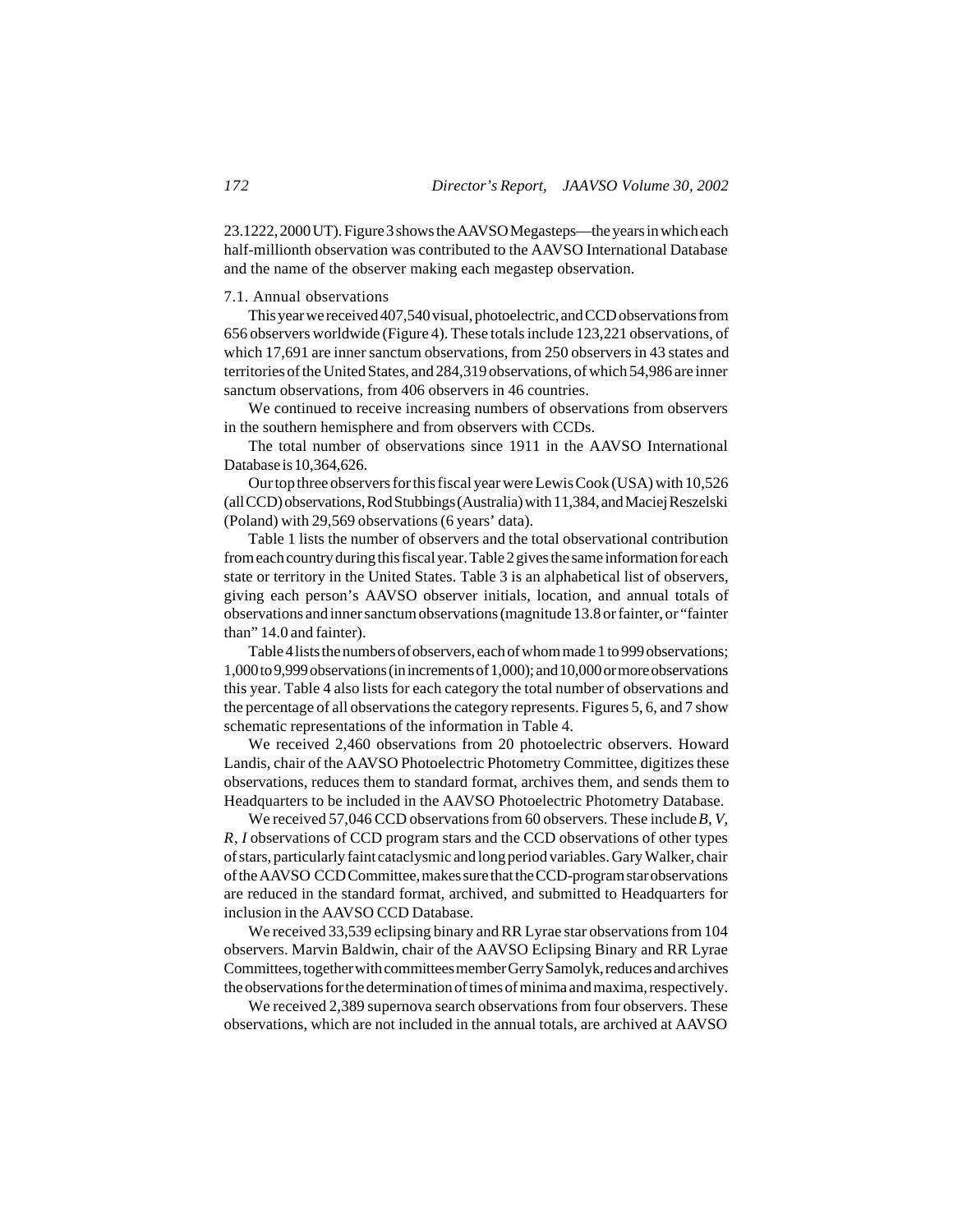

Figure 3. "Megasteps" of the AAVSO—the year in which each half-millionth observation was contribued to the AAVSO International Database, and the name of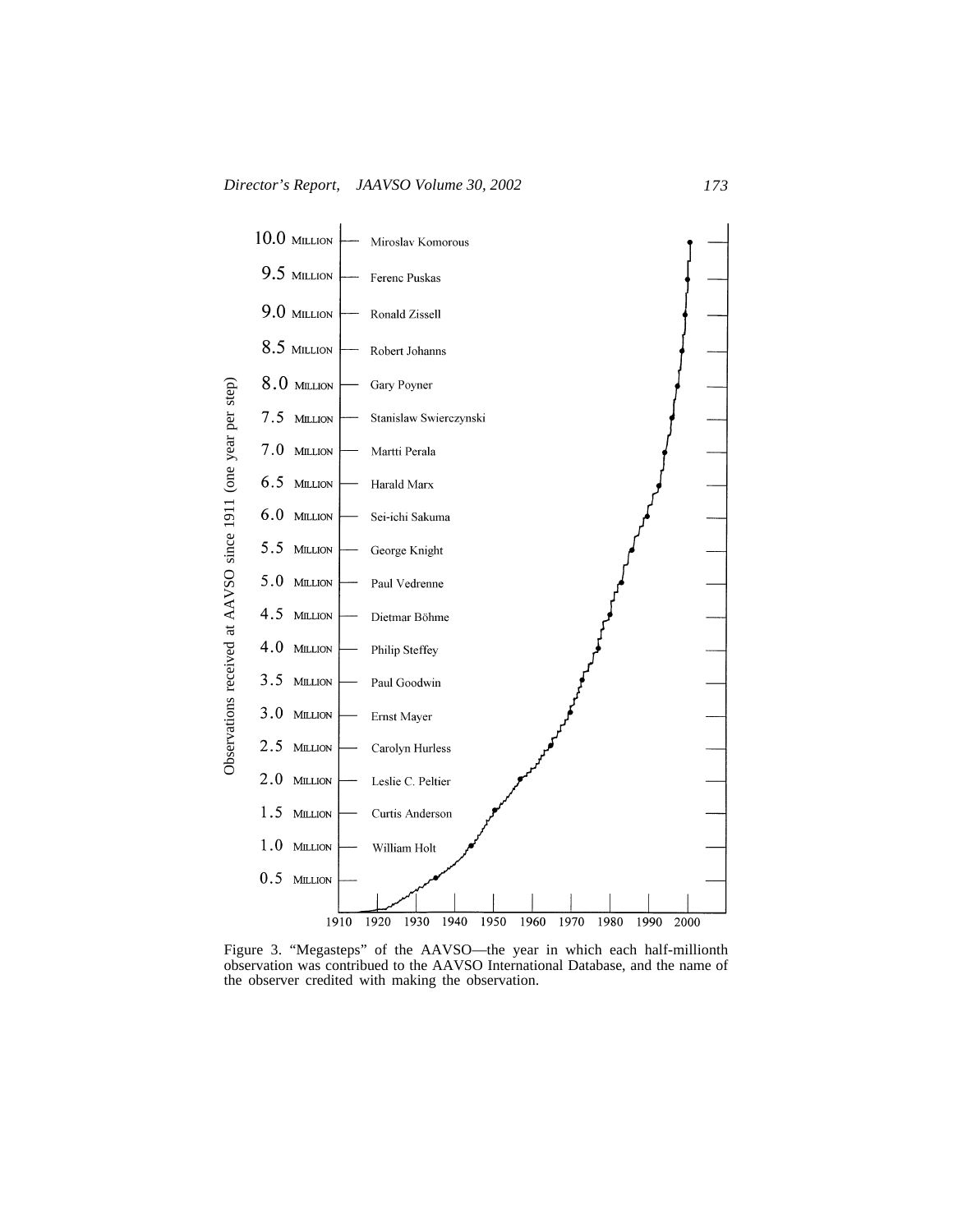

Figure 4. Number of observations submitted each year to the AAVSO International Database since its founding in 1911.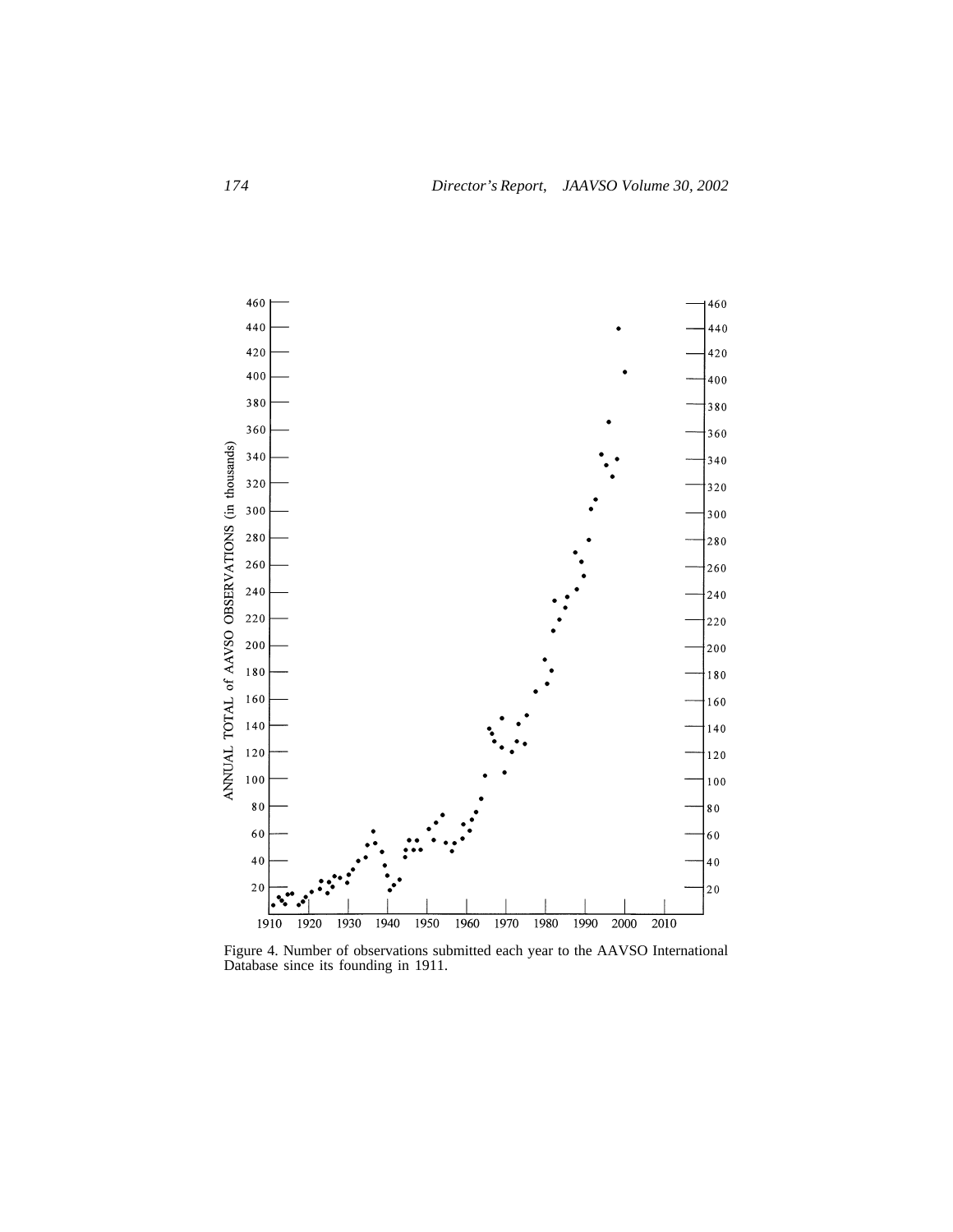

Figures 5, 6, and 7. These figures represent the information given in Table 4. Figure 5(left) shows the number of observers, each of whom contributed 1–999; 1,000–9,999 (in increments of 1000), and 10,000 or more observations in fiscal 2000– 2001. Figure 6 (top right) shows, for each increment of 1,000 observations, the total number of observations contributed by the corresponding number of observers shown in Figure 5. Figure 7 (bottom right) shows, for each increment of 1,000 observations, the number of observations given in Figure 6, represented as a percentage of the total number of observations contributed to the AAVSO in fiscal 2000–2001.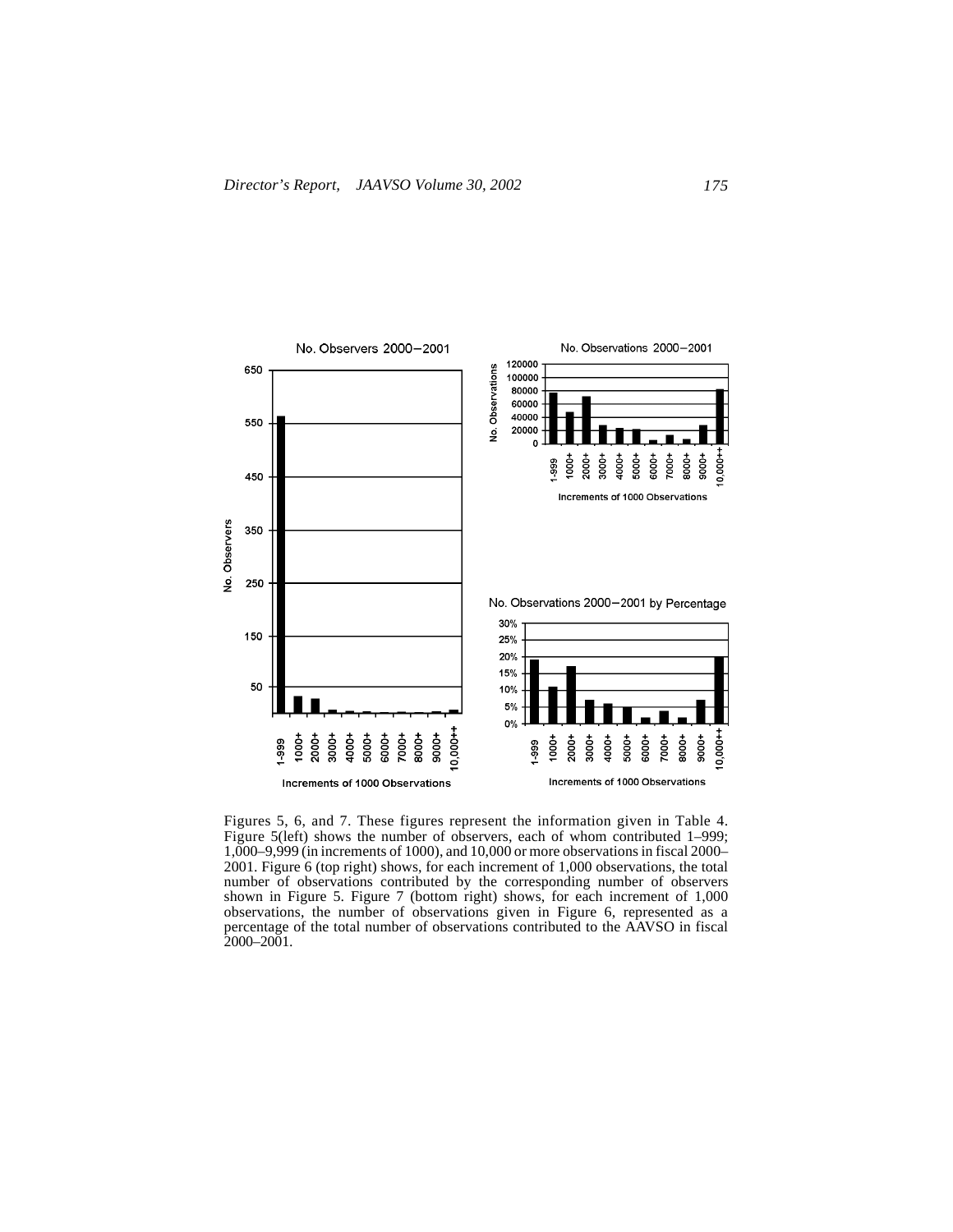Headquarters. Rev. Robert Evans, chair of the AAVSO Supernova Search Committee, continues to provide vital guidance to the observers.

We received 4,154 nova search observations from five observers. These observations are not included in the annual totals. Rev. Kenneth Beckmann, chair of the AAVSO Nova Search Committee, compiles these observations and provides valuable guidance to observers.

My most sincere thanks go to all our observers for their tireless efforts, dedication, and vital astronomical contributions to the AAVSO International Database.

My sincere thanks also go to our data processing and archiving staff—Elizabeth Waagen, Michael Saladyga, Gamze Menali, Barbara Silva, and Gloria Gonzalez who very carefully digitize, process, and archive our hundreds of thousands of observations received each year.

#### 7.2. International cooperation

We acknowledge with appreciation the observations sent to the AAVSO by members of the following variable star associations, either individually or as a group, for inclusion in the AAVSO International Database for dissemination to the astronomical community worldwide:

- a. Agrupacion Astronomica de Sabadell (Spain)
- b. Asociacion de Variabilistas de Espagne (Spain)
- c. Association of Variable Star Observers "Pleione" (Russia)
- d. Association Française des Observateurs d'Étoiles Variables (France)
- e. Astronomical Society of Southern Africa, Variable Star Section
- f. Astronomisk Selskab (Scandinavia)
- g. Brazilian Observational Network REA
- h. Bundesdeutsche Arbeitsgemeinschaft für Veränderliche Sterne e.V. (BAV) (Germany)
- i. Liga Ibero-Americana de Astronomia (South America)
- j. Madrid Astronomical Association M1 (Spain)
- k. Magyar Csillagàszati Egyesület, Valtozócsillag Szakcsoport (Hungary)
- l. Nederlandse Vereniging Voor Weer-en Sterrenkunde, Werkgroep Veranderlijke Sterren (Netherlands)
- m. Norwegian Astronomical Society, Variable Star Section
- n. Royal Astronomical Society of New Zealand, Variable Star Section
- o. Sociedad Astronomica "Syrma" (Valladolid, Spain)
- p. Svensk Amator Astronomisk Förening, variabelsektionen (Sweden)
- q. Ukraine Astronomical Group, Variable Star Section
- r. Unione Astrofili Italiani (Italy)
- s. URSA Astronomical Association, Variable Star Section (Finland)
- t. Vereniging Voor Sterrenkunde, Werkgroep Veranderlijke Sterren (Belgium)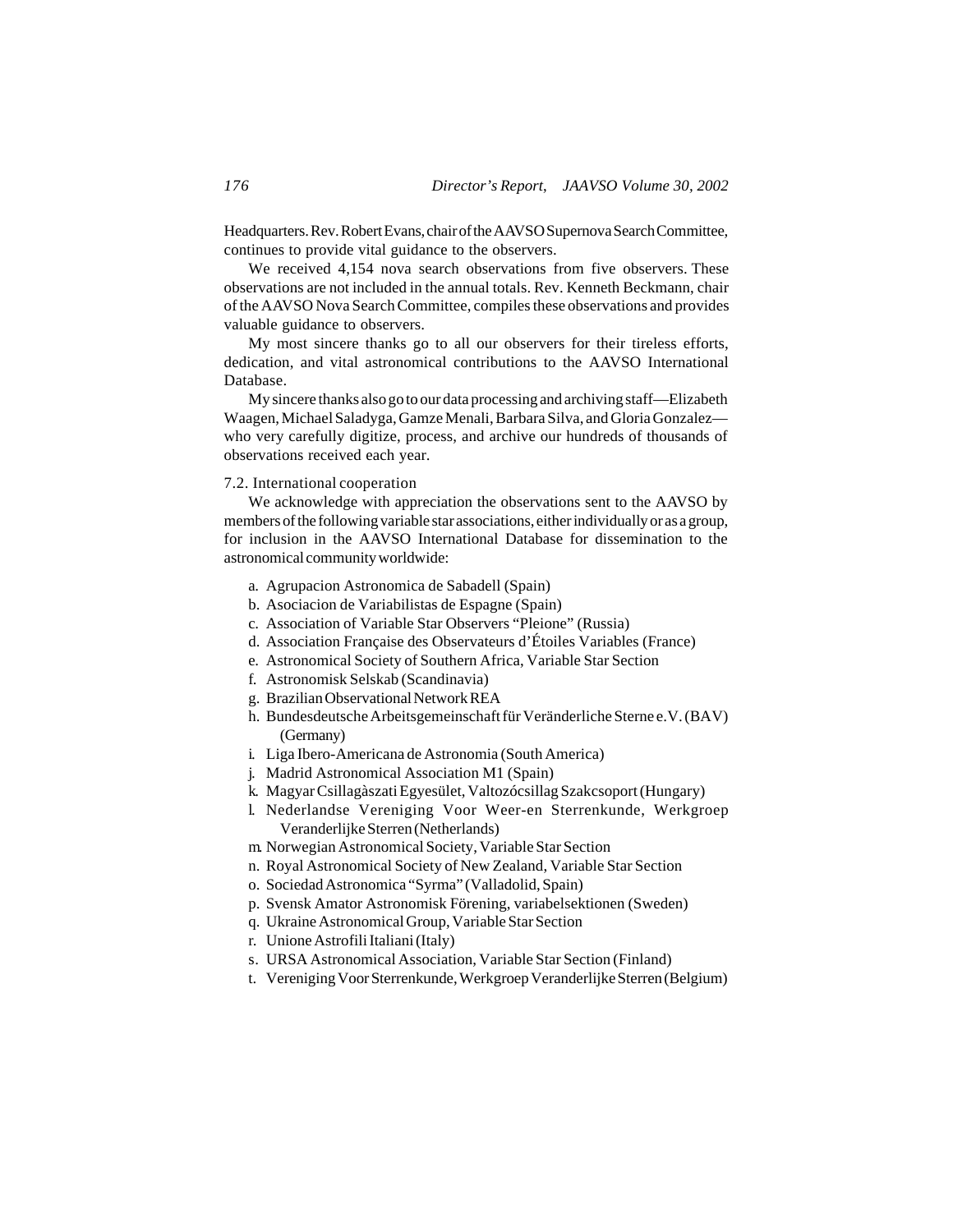## **8. Membership**

At the 90th Spring Meeting, held in Madison, WI, May 3–6, 2001, we elected 73 new members, one of whom joined as a Sustaining member. A list of these new members appears on pages 101–102 of Volume 30, Number 1, of the *Journal of the AAVSO*.

At the 90th Annual Meeting, held in Somerville, MA, November 1–4, 2001, we elected 87 new members, three of whom joined as Sustaining members. A list of these new members appears in this issue of the *Journal* following the Minutes.

## **9. AAVSO publications**

This year the following were published by the AAVSO:

a. *Journal of the AAVSO*, Vol. 28, No. 2, and Vol. 29, Nos. 1 and 2, edited by Charles A. Whitney, with assistance from Elizabeth O. Waagen and Michael Saladyga (*JAAVSO* Vols. 13–28 are now accessible on-line through the NASA Astrophysics Data System (ADS)).

b. *AAVSO Bulletin 64: 2001 Predicted Dates of Maxima and Minima of 561 Long Period Variables*, prepared by Janet A. Mattei, with assistance from Elizabeth O. Waagen.

c. *AAVSO Alert Notice*, Nos. 278–290, prepared by Janet A. Mattei and Elizabeth O. Waagen.

d. *AAVSO News Flash*, Nos. 678–851, prepared by Janet A. Mattei and Rebecca T. Pellock, with assistance from Kerriann Malatesta and Gamze Menali.

e. *AAVSO Newsletter*, Nos. 24–26, edited by Travis Searle and Dan Brannen. f. *AAVSO Circular*, Nos. 357–362 (publication ceased with No. 362), prepared

by John E. Bortle, with assistance from Leonard Abbey and Charles E. Scovil. Since the AAVSO web site—particularly the Quick-Look File and the *News*

*Flash*—serves the goals set forth for the *Circular*—*i.e.*, to inform the observers and the astronomical community of the activity of some of the interesting variables at the wish of its editor, publication of the *AAVSO Circular* was terminated January 2001, after 30 years of service.

g. *AAVSO 2001 Ephemeris for Eclipsing Binaries*, prepared by Gerard Samolyk and Marvin E. Baldwin.

h. *AAVSO 2001 Ephemeris for RR Lyrae Stars*, prepared by Gerard Samolyk and Marvin E. Baldwin.

i. *AAVSO Solar Bulletin*, Vol. 56, Nos. 9–12, and Vol. 57, Nos. 1–9, prepared by Carl Feehrer.

j. *AAVSO Photoelectric Photometry Newsletter*, Vol. 20, Nos. 1–2, edited by John. R. Percy.

k. *AAVSO Eclipsing Binary Update*, Nos. 10–11, edited by David. B. Williams.

l. *AAVSO Manual for Visual Observing of Variable Stars*, material compiled and edited by Sara Beck, with contributions by several active observers (Gene Hanson,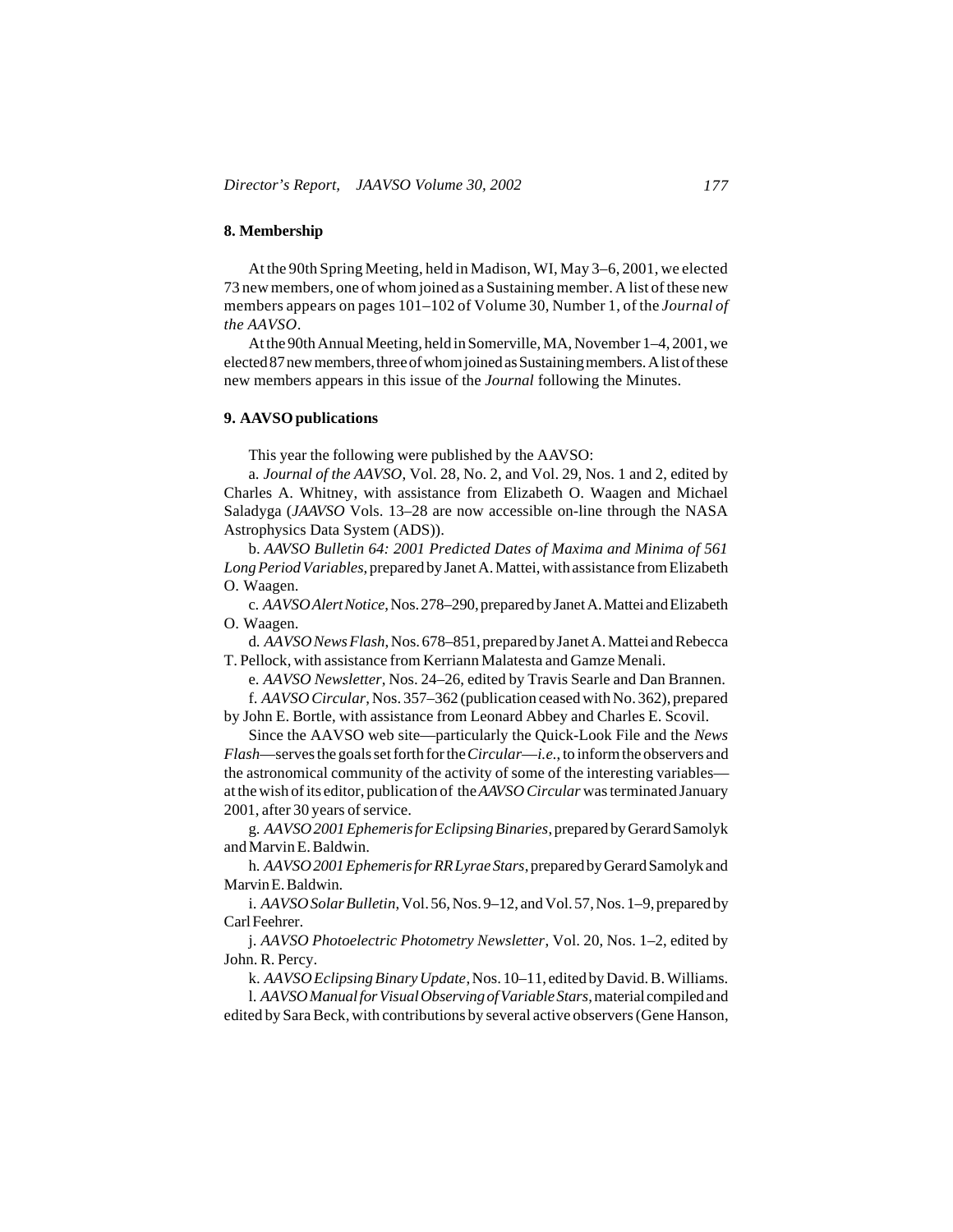Peter Guilbault, Carl Feehrer, Haldun Menali, Paul Norris, Ron Royer, Doug Welch), and AAVSO Headquarters staff (Janet Mattei, Michael Saladyga, Elizabeth Waagen).

The *Manual* was published through a generous contribution from Gene Hanson. It is being distributed free of charge to all AAVSO members and observers. Complimentary copies of the *Manual* have been sent to astronomy clubs and societies around the world.

m. *AAVSO Chart Compact Disk* (CD).

All AAVSO charts—over 3000, standard, preliminary, and CCD charts—were published on a CD. The CD was published through a Small Research Grant from the American Astronomical Society. It is being distributed free of charge, except for a small postage and handling fee, to all members and observers.

Complimentary copies of the CD have been sent to astronomy clubs and societies around the world.

## **10. Other publications with AAVSO participation**

a. "A Workshop on High Energy Astrophysics for Amateur Astronomers" by G. J. Fishman and J. A. Mattei was published in *Proceedings of the American Astronomical Society*, HEAD meeting #32, #16.09; 2000.

b. "The history and source of mass-transfer variations in AM Herculis" by F. V. Hessman, B. T. Gaensicke, and J. A. Mattei was published in *Astronomy and Astrophysics*, **361**, 952–958; 2000.

c. "The Variability of R, N, and C Stars from HIPPARCOS and AAVSO Data" by Michel Grenon, Janet A. Mattei, Laurent Eyer, and Grant Foster was published in *The Carbon Star Phenomenon*, Proceedings of the 177th Symposium of the International Astronomical Union, held in Antalya, Turkey, May 27–31, 1996. Edited by Robert F. Wing. *International Astronomical Union Symposia, Volume 177*, Kluwer Academic Publishers, Dordrecht, p.171; 2000.

d. "Comparison of Mean Light Curve Parameters of M, S and C Mira and Semi-Regular Variable Stars Using 75 Years of AAVSO Data" by Marie-Odile Mennessier, Hichame Boughaleb, and Janet A. Mattei was published in *The Carbon Star Phenomenon*, Proceedings of the 177th Symposium of the International Astronomical Union, held in Antalya, Turkey, May 27–31, 1996. Edited by Robert F. Wing. *International Astronomical Union Symposia, Volume 177*, Kluwer Academic Publishers, Dordrecht, p.165; 2000.

e. "Trend Analysis on 51 Carbon Long Period Variables" by Janet A. Mattei and Grant Foster was published in *The Carbon Star Phenomenon*, Proceedings of the 177th Symposium of the International Astronomical Union, held in Antalya, Turkey, May 27–31, 1996. Edited by Robert F. Wing. *International Astronomical Union Symposia, Vol. 177*, Kluwer Academic Publishers, Dordrecht, p. 165; 2000.

f. "R Centauri: An Unusual Mira Variable in a He-Shell Flash" by G. Hawkins, J. A. Mattei, and G. Foster was published in the *Publications of the Astronomical Society of the Pacific*, **113**, 501–506; 2001.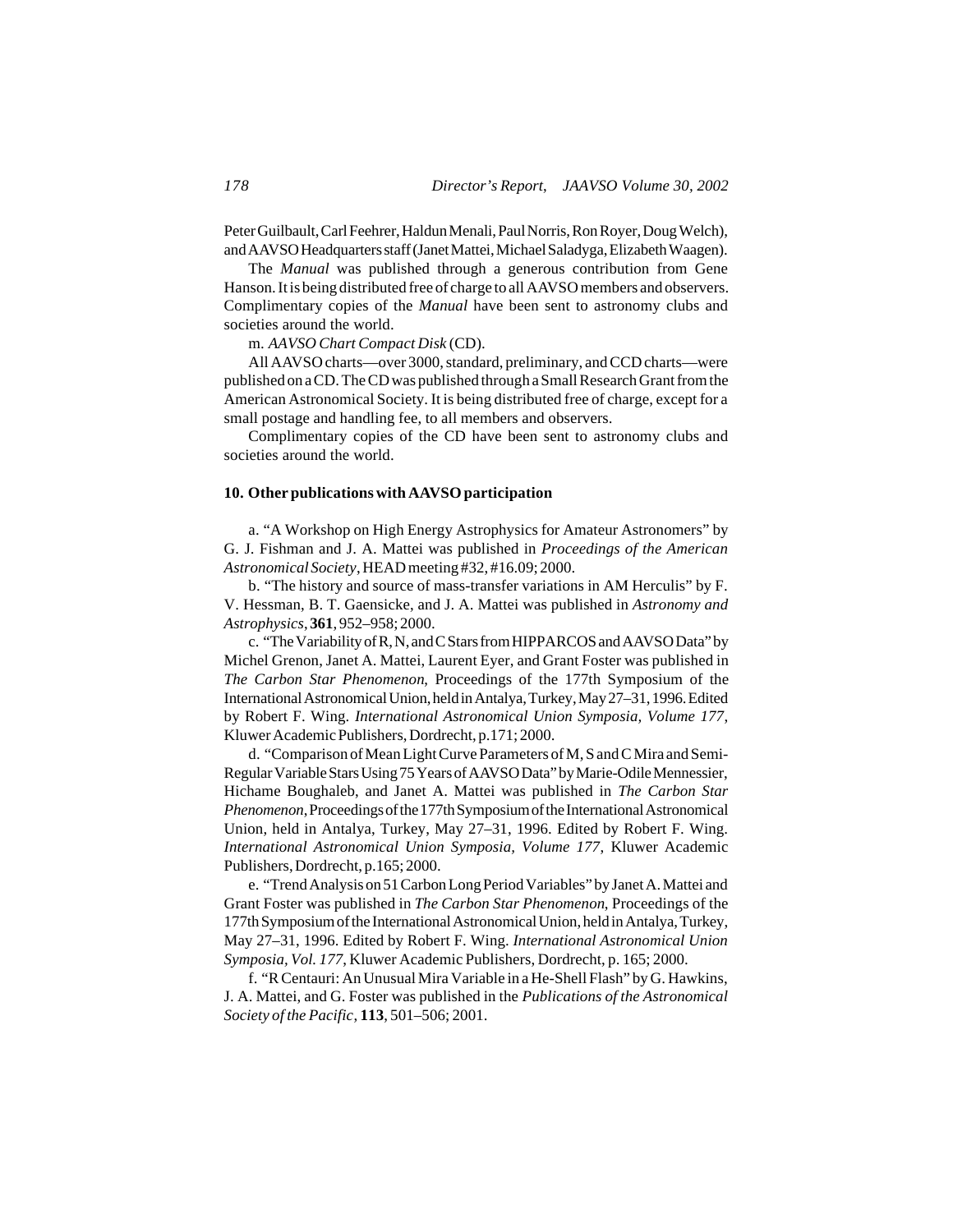g. "Solar-type cycles of the secondary stars in cataclysmic variables" by T. Ak, M. Ozkan, and J. A. Mattei was published in *Astronomy and Astrophysics*, **369**, 882– 888; 2001.

h. "Gamma-Ray Bursts and Amateur Astronomers" by Gerald J. Fishman, Arne A. Henden and Janet A. Mattei was published in *Sky & Telescope*, **101**, 1, 92; 2001.

i. "Professional-Amateur Collaboration: The AAVSO Experience" was published by Janet A. Mattei in *Amateur-Professional Partnerships in Astronomy*, Proceedings of a Meeting held at University of Toronto, Toronto, Canada, July 1–7, 1999. Edited by John R. Percy and Joseph B. Wilson, *Astronomical Society of the Pacific Conference Series, Vol. 220*, 35, San Francisco; 2000.

j. "Hands-On Astrophysics: Variable Stars in Math, Science, and Computer Education" by Janet A. Mattei and John R. Percy was published in *Amateur-Professional Partnerships in Astronomy*, Proceedings of a Meeting held at University of Toronto, Meeting held in Toronto, Canada, July 1–7, 1999. Edited by John R. Percy and Joseph B. Wilson, *Astronomical Society of the Pacific Conference Series, Vol. 220*, 296, San Francisco; 2000.

k. "Data Handling in the AAVSO" by Janet A. Mattei and Elizabeth O. Waagen was published in *Information Handling in Astronomy*, edited by Andre Heck, Kluwer Academic Publishers, Dordrecht, p. 165; 2000.

l. "Long-Term *VRI* Photometry of P Cygni" by J. R. Percy, T. D. K. Evans, G. W. Henry, and J. A. Mattei was published in *P Cygni 2000: 400 Years of Progress*, edited by M. de Groot and C. Sterken, *Astronomical Society of the Pacific Conference Series, Vol. 233*, 31, San Francisco; 2001.

m. *IAU Circulars* (edited by D. Green): in 2000— SW Ursae Majoris, J. A. Mattei, *IAU Circular* No. 7365; Z Andromedae, J. A. Mattei, *IAU Circular* No. 7489; RZ Leonis, J. A. Mattei, *IAU Circular* No. 7547; R Coronae Borealis, J. A. Mattei, *IAU Circular* No. 7543; Possible Nova in Sagittarius, J. Mattei and K. Malatesta, *IAU Circular* No. 7362; in 2001—Nova Sagittarii 2001 No. 2, J. A. Mattei, *IAU Circular* No. 7692; WZ Sagittae, J. A. Mattei, *IAU Circular* No. 7669; BL Lacertae, J. A. Mattei, *IAU Circular* No. 7665; Nova Aquilae 2001, J. A. Mattei, *IAU Circular* No. 7632; Nova Aquilae 2001, J. A. Mattei, *IAU Circular* No. 7632; AL Comae Berenices, J. A. Mattei, *IAU Circular* No. 7629.

## **11. Meetings attended and talks given**

#### 11.1 Meetings attended

I attended the following scientific meetings during fiscal year 2001-2002:

a. 2001 American Association for the Advancement of Science Annnual Meeting and Science Innovation Exposition, San Francisco, CA, February 15–20, 2001.

b. TOPS (Towards Other Planetary Systems) Teacher Enhancement Program, June 16-29, 2001.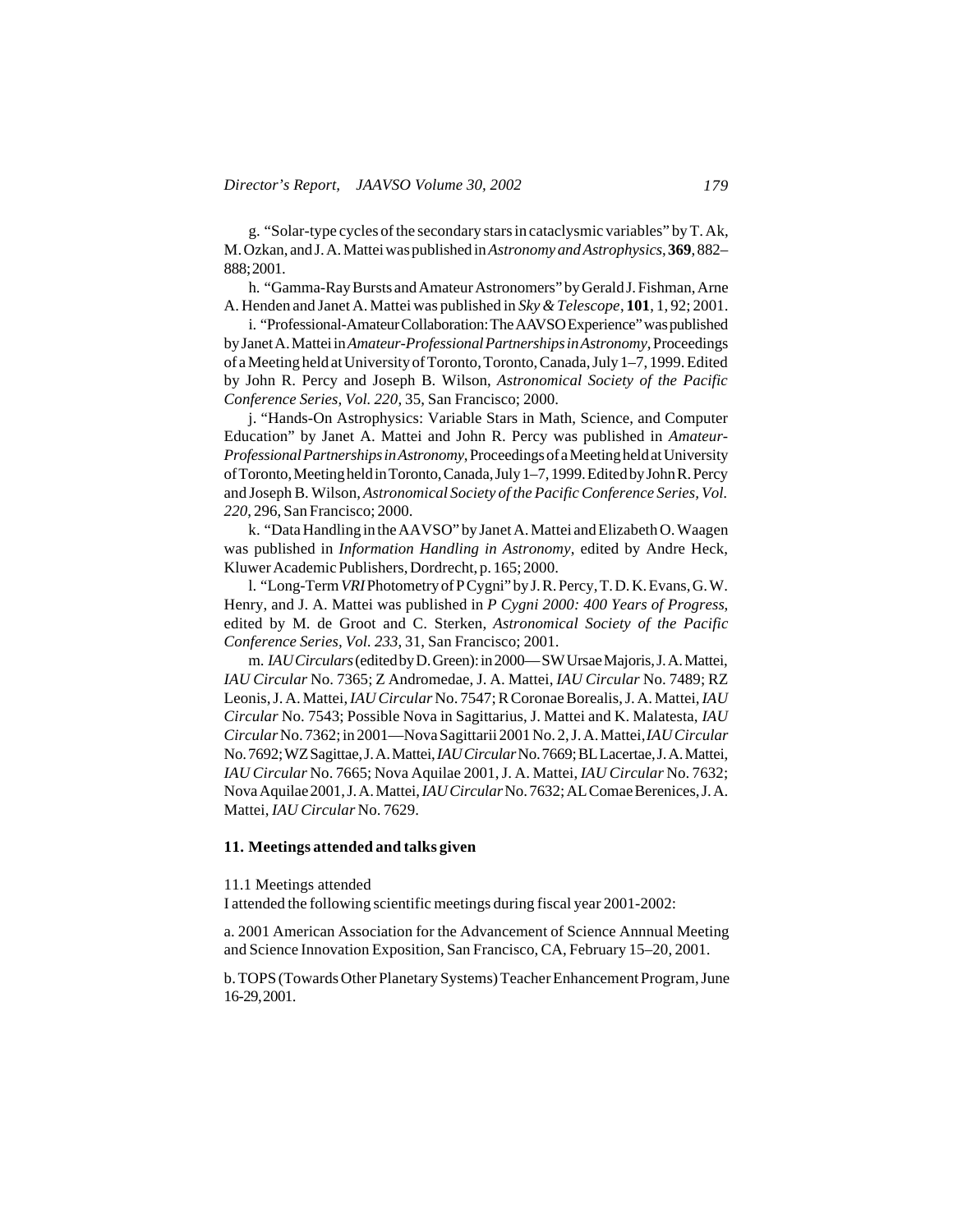c. Statistical Challenges in Modern Astronomy III, July 18–21, 2001, Pennsylvania State University, State College, PA.

11.2 Talks and presentations

I have given the following talks and presentations this year:

a. "Wonders of the Universe," popular talk to a youth group in Lowell, MA, December 8, 2000.

b. "Networking and Internationalization in the Amateur Variable Star Community," American Association for the Advancement of Science, San Francisco, CA, February 18, 2001.

c. "Trend Analysis of Oxygen-Rich Long-Period Variable Stars," poster paper (Mattei and Foster), presented at Statistical Challenges in Modern Astronomy III, July 18–21, 2001, Pennsylvania State University, State College, PA.

d. "Wavelet Analysis of a Large Period Change in the Mira Variable R Cen," poster paper (Hawkins, Mattei, and Foster), presented at Statistical Challenges in Modern Astronomy III, July 18–21, 2001, Pennsylvania State University, State College, PA.

Presentations on AAVSO and/or HOA were also given by Chuck Pullen, Ray Berg, Scott Wolfe, Brian Rogan, Chris Stephan, Elizabeth Waagen, and Aaron Price.

## **12. Personnel at Headquarters**

I am happy to report that the Headquarters staffing continues to remain stable and staff morale and productivity high. We have a dedicated, hardworking, and team-spirited technical and administrative staff whose goal is to provide the best service to the membership and the astronomical community. I would like to express my sincere appreciation and thanks to our Headquarters staff who assist me in running the Association: Staff Astronomer George Hawkins; Senior Technical Assistant and Associate Editor of the *Journal of the AAVSO* Elizabeth Waagen; Technical Assistant and *Journal* Production Editor Michael Saladyga; Technical Assistant and Meeting Coordinator Rebecca Pellock; Technical Assistants Kerriann Malatesta and Gamze Menali; Technical Assistant/Website Katherine Davis; Technical Assistant (technology) and Unix Systems Administrator Aaron Price; Membership Services/Administrative Assistant Victor Gonzalez; Administrative Assistant Travis Searle; Office Assistant Sarah Turner Sechelski; 7-month full-time Technical Assistant Sara Beck; part-time Data Technicians Barbara Silva and Gloria Gonzalez; and volunteers Carl Feehrer and Arthur Ritchie.

In addition to our full and part-time staff, I also acknowledge and thank our contract help: Charles Scovil and Mark Biesmans (chart preparation); Ayo Ijidakinro and Lenny Abbey (Visual Basic programming); Ann Saladyga (Accounting).

We were fortunate to have a student assisting us this summer, Alissa Rothschild, who was hired under the AAVSO's Margaret Mayall Assistantship Program. I thank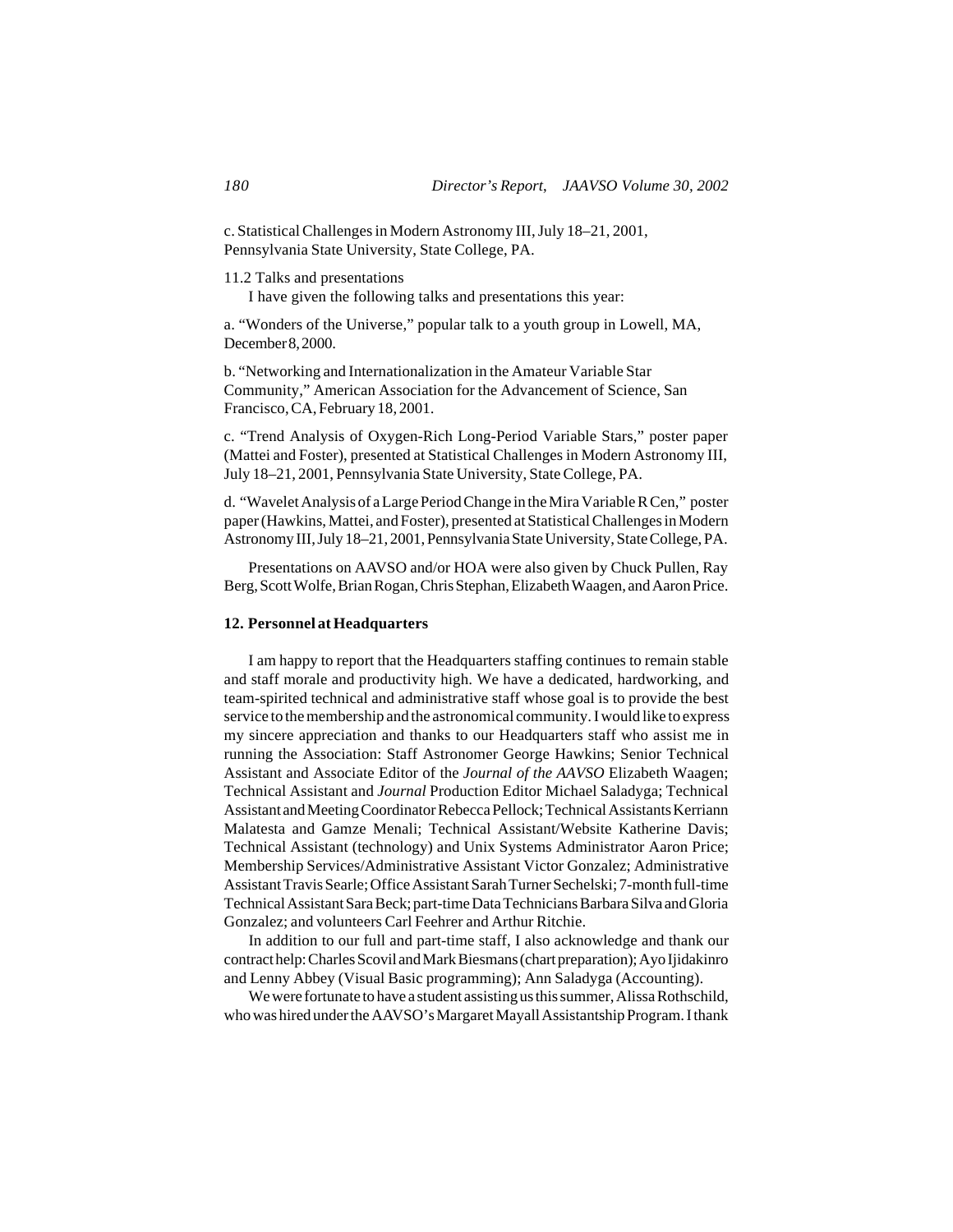Alissa for her careful work and cheerful attitude towards working on a variety of projects.

#### **13. Acknowledgements**

I want to thank with deep feelings of appreciation and gratitude all those who have contributed so much to the Association this year.

We remember Clint Ford with fond memories and are grateful to him for providing us with our own Headquarters and with a legacy—the Clinton B. Ford Fund—that assure a sound future for the AAVSO.

We remember Margaret Mayall for her dedicated service to the AAVSO, for making it survive during very hard times, and for the bequest that she and Newton made to assure the sound future of the AAVSO.

Our appreciation and thanks go to our dedicated, devoted, and untiring observers—656 of them around the world this year—the unsung heroes of the AAVSO who make this Association vital to variable star research. Special thanks go to all those who have contributed to the *AAVSO News Flash* and to our special observing programs.

Our thanks go to members who support the AAVSO with their dues; special thanks to those who are sponsoring the membership of an active observer, and to those who have generously contributed above their dues so that we can serve you, our members, and the astronomical community, well.

My sincere thanks and appreciation go to our Committee Chairpersons who give so generously of their time and wisdom to the Committee(s) for which they are responsible. Thanks to Gary Walker, Marv Baldwin, Rev. Ken Beckmann, Howard Landis, Joseph Lawrence, Carl Feehrer, Charles Scovil, and Rev. Bob Evans.

I am grateful for, and appreciate, the support of our Vice Presidents Dan Kaiser and Bill Dillon, and our Council members Ray Berg, Lew Cook, Jaime Garcia, Arne Henden, Margarita Karovska, Kristine Larsen, Kevin Marvel, and David B. Williams.

I especially thank Lee Ann Willson, our President, and Martha Hazen, our Secretary.

A special thanks to our treasurer, Wayne Lowder, and our assistant treasurer, Louis Cohen, for their wisdom and time; to our accountant, Ann Saladyga, for her careful work and dedication; and to our past Treasurer, Ted Wales, for his help and expertise.

Additional thanks to Dan Kaiser for his being in charge of our Mentorship program, Arne Henden for his leadership in our GRB program, and Doug Welch for his administration of our on-line Discussion Group and GRB Discussion Group.

Our sincere thanks go to Charles Whitney for his continuing editorship of the *Journal of the AAVSO*.

Our thanks go to Dr. John Percy for his excellent editorship of the *AAVSO Photoelectric Photometry Newsletter*.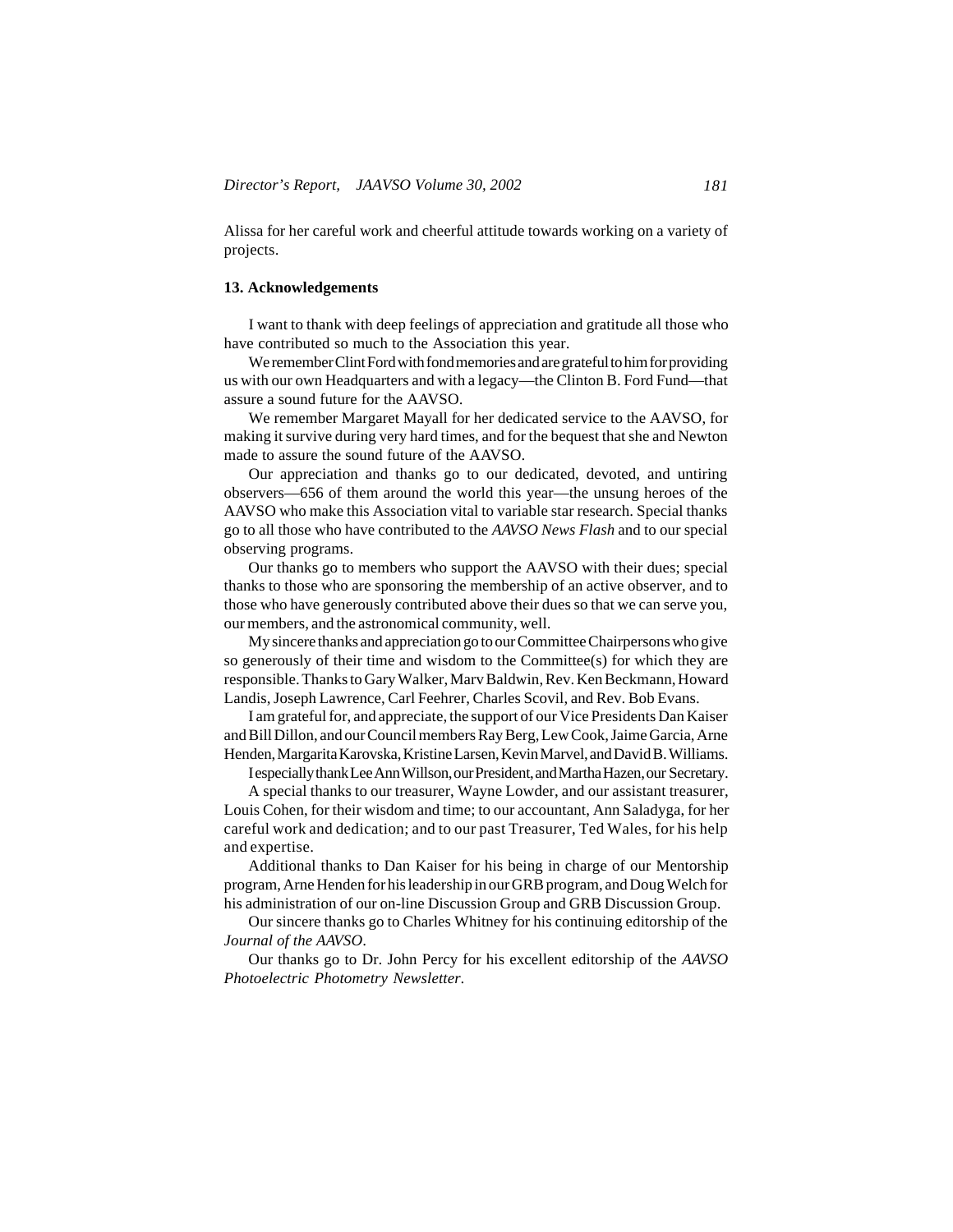Our thanks and appreciation to Lenny Abbey for his valuable contribution in programming so many much-needed software packages for our technical operations.

Thanks go to Stamford Observatory for allowing Charles Scovil and John Griese to use the 22" telescope for making variable star observations, and for allowing Charles Scovil to use the facilities of the observatory to prepare charts and the *AAVSO Circular*.

We have been fortunate to receive financial support from institutions, private foundations, and government agencies this year. We gratefully acknowledge the following:

The Curry Foundation, to purchase and disseminate, on loan, professionalquality CCDs throughout the world for the observations of GRB afterglows and other variable star activities;

The National Aeronautics and Space Administration (NASA), for two grants in support of our collaboration with Dr. Christopher Mauche for Chandra observations;

NASA Headquarters and NASA Goddard Space Flight Center, in support of the first HEA Workshop;

The Fund for Astrophysical Research, for the Theodore Dunham grant to produce an updated CD of AAVSO charts;

The American Astronomical Society, for an International Travel Grant for J. A. Mattei and L. A. Willson to attend the LIADA meeting in Asuncion, Paraguay (due to September 11, 2001, events this trip was cancelled and the travel grant will be used for a future international astronomical meeting).

We are grateful to have the support of so many individuals and organizations!

Finally, my personal thanks to my husband Mike for his continuous understanding and support.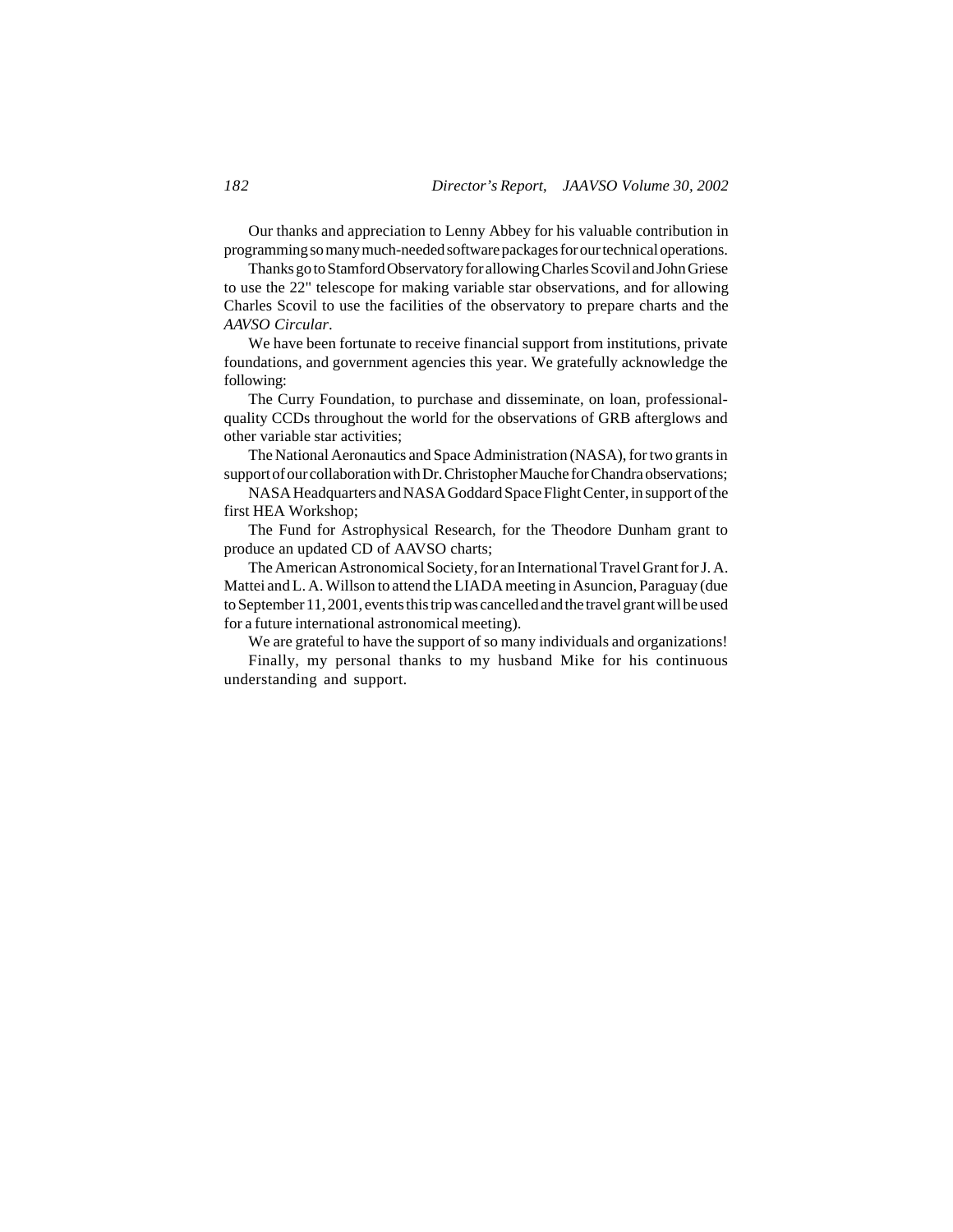Table 1. AAVSO Observer Totals 2000–2001 by Country.

| Country               | No.<br><i><b>Observers</b></i> | No.<br>Obs. | Country                 | No.<br><i><b>Observers</b></i> | No.<br>Obs. |
|-----------------------|--------------------------------|-------------|-------------------------|--------------------------------|-------------|
| <b>ARGENTINA</b>      | 6                              | 871         | MALTA                   | 1                              | 47          |
| <b>ARUBA</b>          | 1                              | 1994        | <b>NETHERLANDS</b>      | 6                              | 9634        |
| <b>AUSTRALIA</b>      | 9                              | 28076       | <b>NEW ZEALAND</b>      | 1                              | 10200       |
| <b>AUSTRIA</b>        | $\overline{3}$                 | 750         | <b>NORTHERN IRELAND</b> | 1                              | 12          |
| <b>BELGIUM</b>        | 22                             | 20154       | <b>NORWAY</b>           | 8                              | 1522        |
| BRAZIL                | 10                             | 1422        | <b>PARAGUAY</b>         | 1                              | 18          |
| <b>CANADA</b>         | 18                             | 18043       | <b>POHNPEI</b>          | $\overline{c}$                 | 43          |
| <b>CHILE</b>          | 1                              | 34          | <b>POLAND</b>           | 18                             | 41495       |
| <b>CHINA</b>          | $\mathbf{1}$                   | 104         | <b>PORTUGAL</b>         | 1                              | 4           |
| <b>CROATIA</b>        | $\frac{3}{3}$                  | 85          | <b>ROMANIA</b>          | 6                              | 10328       |
| <b>CZECH REPUBLIC</b> |                                | 2623        | <b>RUSSIA</b>           | 5                              | 668         |
| <b>DENMARK</b>        | 5                              | 465         | <b>SCOTLAND</b>         | 1                              | 39          |
| <b>ENGLAND</b>        | 14                             | 20816       | <b>SLOVAKIA</b>         | 1                              | 3879        |
| <b>FINLAND</b>        | 10                             | 9026        | <b>SLOVENIA</b>         | $\overline{c}$                 | 41          |
| <b>FRANCE</b>         | 28                             | 14010       | <b>SOUTH AFRICA</b>     | 12                             | 9748        |
| <b>GERMANY</b>        | 32                             | 29963       | <b>SPAIN</b>            | 37                             | 6947        |
| <b>GREECE</b>         | 6                              | 2142        | <b>SWEDEN</b>           | 2                              | 302         |
| <b>HUNGARY</b>        | 55                             | 11178       | <b>SWITZERLAND</b>      | 5                              | 3101        |
| <b>INDIA</b>          | 6                              | 502         | <b>TURKEY</b>           | $\overline{4}$                 | 11476       |
| <b>IRELAND</b>        | 3                              | 430         | <b>UKRAINE</b>          | 22                             | 6028        |
| <b>ISLE OF MAN</b>    | $\mathbf{1}$                   | 91          | <b>URUGUAY</b>          | 3                              | 111         |
| <b>ITALY</b>          | 24                             | 3820        | USA                     | 250                            | 123221      |
| <b>JAPAN</b>          | 3                              | 1891        | ZIMBABWE                | $\overline{c}$                 | 22          |
| <b>LITHUANIA</b>      | 1                              | 164         |                         |                                |             |
|                       |                                |             | <b>TOTAL</b>            |                                | 656 407,540 |

| State/Territory      | <i><b>Observers</b></i> | No.            | No.<br>Obs. | State/Territory       |      | No.<br><i><b>Observers</b></i> | No.<br>Obs.    |
|----------------------|-------------------------|----------------|-------------|-----------------------|------|--------------------------------|----------------|
| ALABAMA              | (AL)                    | 2              | 107         | <b>MISSOURI</b>       | (MO) | $\overline{2}$                 | 66             |
| <b>ARIZONA</b>       | (AZ)                    | 13             | 2549        | <b>MONTANA</b>        | (MT) | 1                              | 115            |
| <b>ARKANSAS</b>      | (AR)                    | 3              | 453         | NEBRASKA              | (NE) | 1                              | 86             |
| <b>CALIFORNIA</b>    | (CA)                    | 30             | 16571       | <b>NEVADA</b>         | (NV) | 1                              | 7              |
| <b>COLORADO</b>      | (CO)                    | 5              | 1634        | <b>NEW HAMPSHIRE</b>  | (NH) | $\overline{c}$                 | 22             |
| <b>CONNECTICUT</b>   | (CT)                    | 9              | 3128        | <b>NEW JERSEY</b>     | (NJ) | 1                              | 167            |
| <b>DELAWARE</b>      | (DE)                    | 1              | 1           | <b>NEW MEXICO</b>     | (NM) | 4                              | 3724           |
| <b>FLORIDA</b>       | (FL)                    | 6              | 9743        | <b>NEW YORK</b>       | (NY) | 13                             | 8200           |
| <b>GEORGIA</b>       | (GA)                    | 1              | 5962        | NORTH CAROLINA        | (NC) | $\overline{c}$                 | $\overline{4}$ |
| <b>HAWAII</b>        | (HI)                    | 20             | 1190        | <b>OHIO</b>           | (OH) | 10                             | 2281           |
| <b>ILLINOIS</b>      | (IL)                    | 12             | 7208        | OREGON                | (OR) | 1                              | 26             |
| <b>INDIANA</b>       | (IN)                    | 6              | 8882        | PENNSYLVANIA          | (PA) | 6                              | 2750           |
| <b>IOWA</b>          | (IA)                    | 3              | 58          | PUERTO RICO           | (PR) | 3                              | 180            |
| <b>KANSAS</b>        | (KS)                    | 3              | 599         | <b>RHODE ISLAND</b>   | (RI) | 3                              | 929            |
| <b>KENTUCKY</b>      | (KY)                    | 3              | 124         | <b>SOUTH CAROLINA</b> | (SC) | 2                              | 18             |
| LOUISIANA            | (LA)                    | $\overline{c}$ | 130         | TEXAS                 | (TX) | 6                              | 902            |
| <b>MAINE</b>         | (ME)                    | 3              | 2647        | UTAH                  | (UT) | 2                              | 1307           |
| <b>MARYLAND</b>      | (MD)                    | 7              | 1103        | <b>VIRGINIA</b>       | (VA) | 9                              | 2409           |
| <b>MASSACHUSETTS</b> | (MA)                    | 16             | 10733       | WASHINGTON            | (WA) | 6                              | 257            |
| <b>MICHIGAN</b>      | (MI)                    | 10             | 8928        | WEST VIRGINIA         | (WV) | 1                              | 413            |
| <b>MINNESOTA</b>     | (MN)                    | 8              | 2107        | WISCONSIN             | (WI) | 10                             | 15497          |
| <b>MISSISSIPPI</b>   | (MS)                    | 1              | 4           |                       |      |                                |                |
|                      |                         |                |             | TOTAL                 |      |                                | 250 123,221    |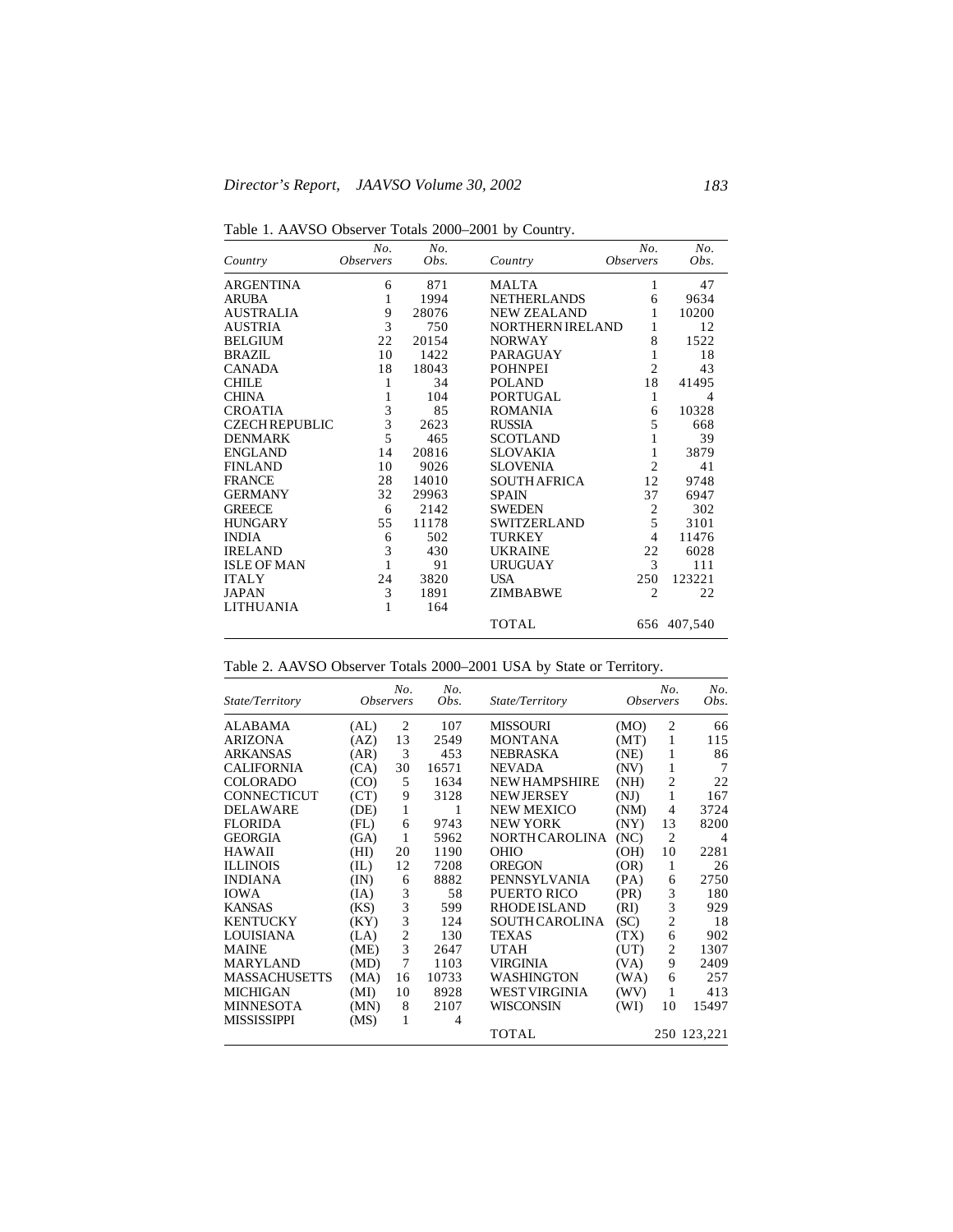Table 3. AAVSO Observers, 2000–2001.

|                              |            |                                 |                | No. No.      |                   |                           |                                | No. No.        |              |
|------------------------------|------------|---------------------------------|----------------|--------------|-------------------|---------------------------|--------------------------------|----------------|--------------|
| Code                         | Name       |                                 | Obs. I.S.      |              | Code              | Name                      |                                | Obs. $I.S.$    |              |
| AAP                          | Ρ.         | Abbott, Canada                  | 3554           | 225          | BHT               | T.                        | Brennan, WA                    | 13             |              |
| $\mathbf{I}$<br>AAN          | А.         | Abe, Germany                    | 85             | 3            | BTB               | T.                        | Bretl, MN                      | 159            | 17           |
| ∗<br>ACH                     | C.         | Accary, France                  | 69             |              | BHA ¶             | Н.                        | Bretschneider, Germany 1108    |                |              |
| AAK<br>#                     | А.         | Ackermann, Hungary              | $\overline{c}$ |              | BOV               | О.                        | Brettman, IL                   | 4              |              |
| ABB                          | В.         | Adams, CA                       | 477            | 53           | BSM               | S.                        | Brincat, Malta                 | 47             |              |
| ARL £                        | R.         | Alencar Caldas, Brazil          | 39             |              | BOS               | Е.                        | Broens, Belgium                | 32             |              |
| <b>ETOAS</b>                 | S.         | Alis, Turkey                    | $\overline{2}$ |              | BRK               | J.                        | Brooks, VA                     | 1              |              |
| ALN                          | R.         | Allison, IA                     | 49             | 8            | BXV<br>$\wedge$   | Χ.                        | Bros, Spain                    | 144            | 8            |
| ARF<br>$\sqrt{}$             | R.         | Alvarez Franco, Spain           | 21             |              | BOA               | А.                        | Bruno, France                  | 58             | 21           |
| £<br>AAA                     | А.         | Alves, Brazil                   | 27             |              | BTH               | <b>T</b> .                | Burrows, CA                    | 1010           | 320          |
| AAX £                        | А.         | Amorim, Brazil                  | 1143           |              | CMQ % P.          |                           | Camilleri, Australia           | 10             |              |
| AJ                           | J.         | Anderer, AR                     | $\overline{4}$ |              | $_{\rm CCG}$      | C.                        | Campo, NY                      | $\overline{4}$ |              |
| AEJ                          | Е.         | Anderson, NY                    | 20             |              | <b>CNP</b>        | N.                        | Campos, Spain                  | 1              |              |
| <b>ADO</b>                   | D.         | Andreic, Croatia                | 32             |              | $\wedge$<br>CFN   | F.                        | Campos Cucarella, Spain 187    |                | 4            |
| <b>AZE</b>                   | Z.         | Andreic, Croatia                | 30             |              | CEM ^             | Ε.                        | Capella, Spain                 | 21             | 1            |
| $ABG$ \$                     | <b>B</b> . | Andresen, Norway                | 38             |              | CAF               | А.                        | Carlini, Italy                 | 5              |              |
| AWI                          | W.         | Anthony, MA                     | 327            | 37           | $\sqrt{ }$<br>CAX | $\mathsf{A}$ .            | Carrillo Alba, Spain           | 21             |              |
| ADP                          | D.         | Apollonio, Italy                | 3              |              | λ<br>CVJ          | J.                        | Carvajal Martinez, Spain 12    |                | 5            |
| AWJ                          | W.         | Aquino, NY                      | 253            |              | CRI<br>٨          | R.                        | Casas, Spain                   | 3              |              |
| $\boldsymbol{\wedge}$<br>AAT | А.         | Ardanuy, Spain                  | 5              |              | CLQ               | L.                        | Cason, VA                      | 58             |              |
| ARB                          | Β.         | Arnold, NC                      | 1              |              | CKN               | K.                        | Castle, AZ                     | 266            | 66           |
| AKT                          | Τ.         | Atkin, FL                       | 39             |              | CWO               | W.                        | Castro, OH                     | 50             |              |
| ţ<br>ВIЕ                     | А.         | Baillien, Belgium               | 23             |              | $CGN$ $\otimes$   | G.                        | Cerrutti, Uruguay              | 15             |              |
| BAH                          | А.         | Balcerek, Poland                | 139            |              | <b>CNB</b>        | $\otimes$ N.<br><b>B.</b> | Cerrutti, Uruguay              | 51             |              |
| BМ<br>BIV                    | М.<br>I.   | Baldwin, IN                     | 2185<br>576    | 7            | CBI<br>CNT        | D.                        | Chandler, CA                   | 71<br>407      | 25<br>4      |
| #<br>$^{\#}$<br>BZO          | Z.         | Balogh, Hungary                 | 255            |              | CGF               | G.                        | Chantiles, CA                  | 1766           | 616          |
| BGZ                          | G.         | Balogh, Hungary<br>Banialis, IL | 27             |              | CJL               | J.                        | Chaple, Jr., MA<br>Charles, MI | 8              |              |
| ¶<br>BDI                     | D.         | Bannuscher, Germany             | 362            |              | CPT               | Ρ.                        | Chevalley, Switzerland 104     |                |              |
| BXA<br>¢                     | А.         | Baransky, Ukraine               | 571            |              | X01               | D.                        | Ching, HI                      | 5              |              |
| BKQ<br>¢                     | А.         | Barkanov, Ukraine               | 123            |              | X02               | ${\bf S}$ .               | Ching, HI                      | 17             |              |
| BSR                          | @ S.       | Baroni, Italy                   | 452            |              | CRO               | R.                        | Clark, CA                      | 60             |              |
| BSK                          | S.         | Basso, Italy                    | 6              |              | CLK               | W.                        | Clark, MO                      | 56             |              |
| BBB                          | Β.         | Battersby, Canada               | 8              |              | CSP               | S.                        | Clegg, Northern Ireland        | 12             |              |
| BBA                          | Β.         | Beaman, IL                      | 688            | 2            | <b>CPS</b><br>İ   | Ρ.                        | Cloesen, Belgium               | 137            |              |
| BKV                          | Κ.         | Beamer, VA                      | 17             |              | CRX               | R.                        | Cnota, Poland                  | 1367           |              |
| BJS                          | J.         | Bedient, HI                     | 106            | $\mathbf{1}$ | COL               | Ρ.                        | Collins, AZ                    | 37             |              |
| BGY<br>$\! + \!\!\!\!$       | М.         | Begbie, Zimbabwe                | 1              |              | CME               | @ E.                      | Colombo, Italy                 | 500            |              |
| BHS<br>ş                     | Н.         | Bengtsson, Sweden               | 31             | 1            | CMG & G.          |                           | Comello, Netherlands 7576      |                | 834          |
| <b>BTY</b>                   | Τ.         | Benner, PA                      | 105            | 21           | CAU               | А.                        | Conu, Romania                  | 226            |              |
| <b>BTU</b>                   | T.         | Beresky, MO                     | 10             |              | <b>CXA</b>        | А.                        | Cook, CA                       | 4              |              |
| BEB                          | R.         | Berg, IN                        | 829            |              | COO               | L.                        | Cook, CA                       | 10526          | 379          |
| BMM ‡                        | Μ.         | Biesmans, Belgium               | 262            | 136          | СK                | S.                        | Cook, AR                       | 448            |              |
| BBP                          | Β.         | Bishop, CA                      | 1              |              | CTM               | Τ.                        | Cook, NY                       | 14             |              |
| $\ast$<br>BXN                | Μ.         | Bisson, France                  | 178            |              | COM +             | Τ.                        | Cooper, South Africa           | 533            | 8            |
| $\sqrt{}$<br>BXC             | C.         | Blanco Arca, Spain              | 29             |              | <b>CLZ</b><br>*   | L.                        | Corp, France                   | 22             |              |
| BEU                          | Е.         | Blankenship, VA                 | 31             |              | İ<br>CTO          | Τ.                        | Corstjens, Belgium             | 70             |              |
| BOO #                        | А.         | Borsos, Hungary                 | $\overline{c}$ |              | COV               | V.                        | Coulehan, NY                   | 573            |              |
| BRJ                          | J.         | Bortle, NY                      | 4971 1855      |              | CWD               | D.                        | Cowall, MD                     | 49             |              |
| BBW                          | Β.         | Bose, India                     | 106            |              | CLX               | L.                        | Cox, Canada                    | 270            |              |
| BMU & R.                     |            | Bouma, Netherlands              | 1442           | 70           | CR<br>$\%$        | T.                        | Cragg, Australia               | 2315           | 705          |
| BPI<br>*                     | Ρ.         | Bourret, France                 | 21             |              | CCU               | ${\bf C}$ .               | Cremaschini, Italy             | 10             |              |
| BMK                          | Μ.         | Bradbury, IN                    | 47             |              | CRR               | R.                        | Crumrine, NY                   | 61             |              |
| <b>BQD</b>                   | D.         | Brannen, Jr., PA                | 3              |              | $_{\rm CGB}$<br># | G.                        | Cseri, Hungary                 | 8              |              |
| BNW ¶                        | W.         | Braune, Germany                 | 19             |              | CTI<br>#          | Τ.                        | Csorgei, Hungary               | 173            | $\mathbf{1}$ |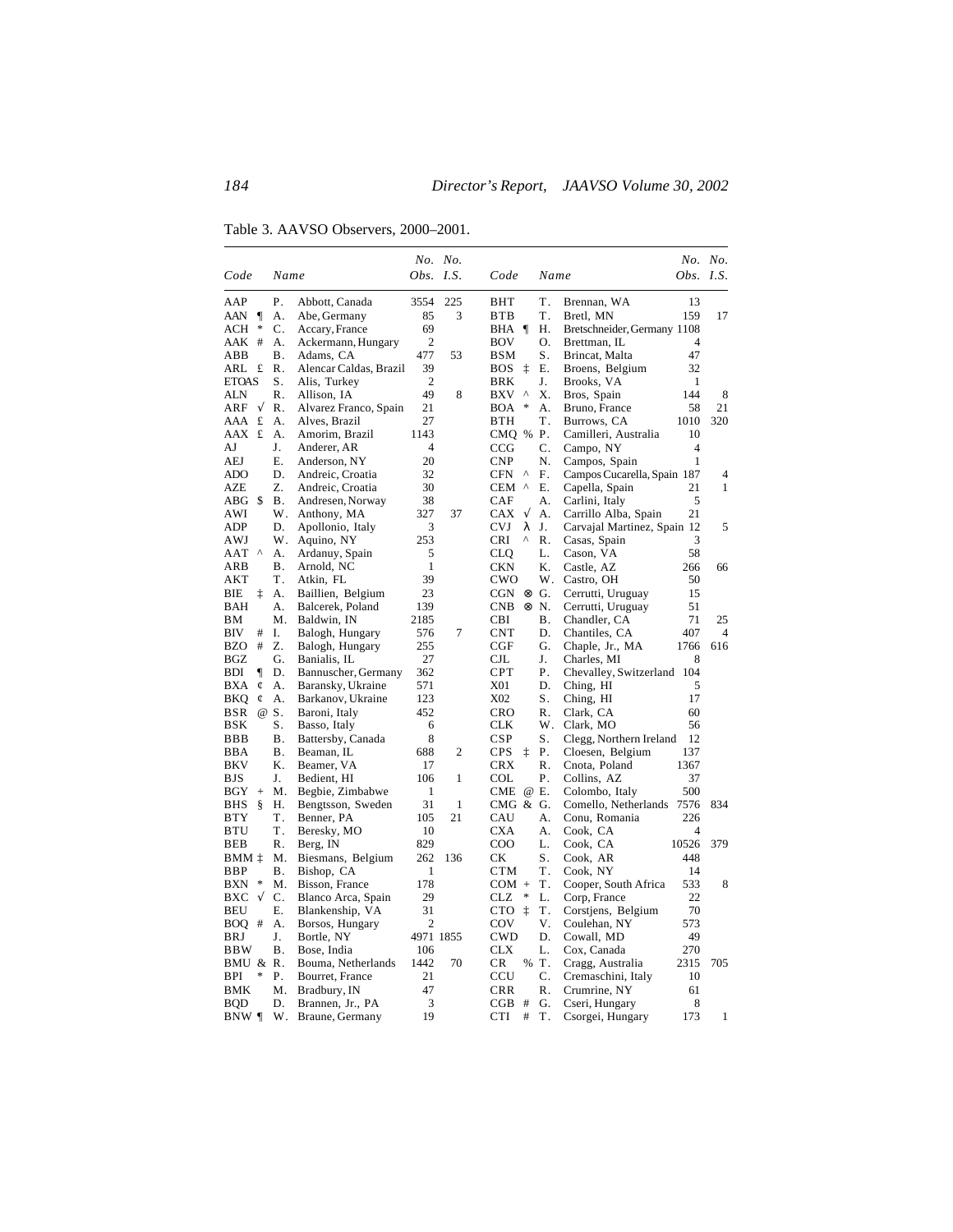Table 3. AAVSO Observers, 2000–2001, cont.

|                          |           |                     |                                 |                      | No. No.          |                   |                |                |                                    | No. No.        |                |
|--------------------------|-----------|---------------------|---------------------------------|----------------------|------------------|-------------------|----------------|----------------|------------------------------------|----------------|----------------|
| Code                     |           | Name                |                                 |                      | Obs. I.S.        | Code              |                | Name           |                                    | Obs. I.S.      |                |
| CSM#                     |           | M.                  | Csukas, Romania                 | 892                  | $\overline{c}$   | FFC.              | #              | F.             | Foldesi, Hungary                   | 8              | 1              |
| <b>CKB</b>               |           | Β.                  | Cudnik, TX                      | 402                  | $\boldsymbol{7}$ | <b>FJD</b>        |                | J.             | Foley, WI                          | $\mathbf{1}$   |                |
| DSG                      |           | @ S.                | Dallaporta, Italy               | 105                  |                  | <b>FJT</b>        | ∗              | J.             | Fontalba, France                   | $\overline{2}$ |                |
| DAMλ                     |           | Α.                  | Darriba Martinez, Spain         | 40                   | 36               | FT                |                | G.             | Fortier, Canada                    | 76             | 2              |
| <b>DSA</b>               |           | S.                  | Das, India                      | 6                    |                  | FXJ               |                | J.             | Fox, MN                            | 382            | 7              |
| DMP                      |           | Μ.                  | Dasgupta, India                 | 29                   |                  | FMC               | *              | M.             | Frangeul, France                   | 6              |                |
| DRB                      |           | R.                  | Davidson, NV                    | $\boldsymbol{7}$     |                  | FML &             |                | Μ.             | Fridlund, Netherlands              | 27             |                |
| DJS                      |           | J.                  | Day, England                    | 44                   |                  | FAA               |                | @ A.           | Frosina, Italy                     | 50             |                |
| DBO.                     | ţ         | <b>B</b> .          | Declercq, Belgium               | $\overline{c}$       |                  | <b>FMG</b>        |                | G.             | Fugman, NE                         | 86             | 4              |
| DJT                      | ţ         | S.                  | De Jonge, Belgium               | 23                   |                  | <b>GMB</b>        |                | Μ.             | Gable, OH                          | 143            |                |
| <b>DRC</b>               | $\sqrt{}$ | F.                  | Del Rosario, Spain              | 21                   |                  | <b>GEC</b>        |                | Ε.             | Gale, IA                           | 5              |                |
| <b>DVA</b>               |           | D.                  | Del Valle, PR                   | 114                  | 1                | <b>GTN</b>        |                | Τ.             | Gandet, AZ                         | 51             | 1              |
| <b>DRO</b>               |           | R.                  | Demara, CO                      | $\overline{4}$       |                  | <b>GME</b>        |                | M.             | Gardner, CA                        | 8              |                |
| DME $\sqrt{ }$           |           | S.                  | De Miguel San Juan, Spain 126   |                      | $\overline{2}$   | GJY               |                | J.             | Garzon, NY                         | $\mathbf{1}$   |                |
| <b>DFR</b>               |           | F.                  | Dempsey, Canada                 | 46                   | 5                | GMD & M.          |                |                | Geldorp, Netherlands               | 41             |                |
| DAY                      | ¢         | А.                  | Deputatov, Ukraine              | 52                   |                  | GAX $\P$          |                | А.             | Gellrich, Germany                  | 17             |                |
| <b>DNO</b>               |           | Ο.                  | Deren, Poland                   | 360                  |                  | GJN               | ¶              | J.             | Gensler, Germany                   | 15             |                |
| DSJ                      | £         | J.                  | De Souza Aguiar, Brazil         | 1                    |                  | GSR               |                | R.             | Geschwind, OH                      | 528            | 6              |
| DVI                      | $^{+}$    | F.                  | De Villiers, South Africa       | 25                   |                  | GAO               |                | А.             | Giambersio, Italy                  | 65             |                |
| DHN                      | $\P$      | Η.                  | Diederich, Germany              | 13                   | 5                | GGU & G.          |                |                | Gilein, Netherlands                | 438            | 3              |
| <b>DPA</b>               | ţ         | А.                  | Diepvens, Belgium               | 2765                 | 197              | X04               |                | R.             | Gillespie, HI                      | 9              |                |
| DSH                      | *         | S.                  | Dies, France                    | 50                   |                  | <b>GVN</b>        |                | V.             | Giovannone, NY                     | 40             |                |
| <b>DRG</b>               |           | R.                  | Diethelm, Switzerland 2187 1662 |                      |                  | <b>GMY</b>        |                | Μ.             | Glennon, Ireland                   | 275            |                |
| DLA                      |           | А.                  | Dill, KS                        | 203                  | 1                | GOH               |                | О.             | Golbasi, Turkey                    | 1019           |                |
| DIL                      |           | W.                  | Dillon, TX                      | 21                   |                  | GHA               | $\P$           | Η.             | Goldhahn, Germany                  | 995            |                |
| DMF                      |           | F.                  | Di Meglio, Italy                | $\overline{2}$       |                  | GSH               | ¢              | S.             | Golovin, Ukraine                   | 193            |                |
| DPL                      |           | Ρ.                  | Dombrowski, CT                  | 700                  | 162              | GFN               | λ              | F.             | Gomez, Spain                       | 53             |                |
| <b>GDB</b><br><b>DZS</b> | #         | G.                  | Domeny, Hungary                 | 28<br>$\overline{2}$ |                  | GIN               | $\sqrt{}$<br>∗ | I.<br>Τ.       | Gomez, Spain                       | 21             |                |
| DEH                      |           | $\otimes S$ .<br>Ε. | Dominguez, Argentina            | 58                   |                  | GOT<br>GMX $\phi$ |                | Μ.             | Gomez, India<br>Goncharov, Ukraine | 5<br>36        |                |
| <b>DIV</b>               |           | I.                  | Donaghy, PR<br>Donik, Slovenia  | 6                    |                  | <b>GZN</b>        | $\sqrt{ }$     | А.             | Gonzales Herrera, Spain 1832       |                | 10             |
| DSN                      |           | S.                  | Donnell, CO                     | 1                    |                  | GCJ               | $\sqrt{}$      | J.             | Gonzalez Carballo, Spain 41        |                |                |
| <b>DPV</b>               |           | Ρ.                  | Dubovsky, Slovakia              |                      | 3879 2009        | GLU               | $\sqrt{}$      | L.             | Gordillo Rodriguez, Spain          | -2             |                |
| <b>DFS</b>               | ţ         | S.                  | Dufoer, Belgium                 | 1                    |                  | <b>GKA</b>        |                | K.             | Graham, IL                         | 499            | 143            |
| <b>DMO</b>               | *         | M.                  | Dumont, France                  | 289                  |                  | GRL               | \$             | <b>B</b> .     | Granslo, Norway                    | 549            | $\overline{2}$ |
| DKS                      |           | S.                  | Dvorak, FL                      | 7292                 | 167              | GSM               |                | S.             | Greene, MI                         | 43             | 16             |
| <b>DGP</b>               |           | G.                  | Dyck, MA                        |                      | 5378 3637        | GRI               |                | J.             | Griese, III, CT                    | 113            | 85             |
| X03                      |           | Β.                  | Ebesugawa, HI                   | 9                    |                  | $GVD$ $\Delta$    |                | V.             | Grigorenko, Russia                 | 34             |                |
| EEZ                      |           | Е.                  | Eggleston, TX                   | $\overline{c}$       |                  | GBI               |                | Β.             | Grim, UT                           | 7              |                |
| <b>EER</b>               |           | Ε.                  | Eker, Turkey                    | 10453                |                  | <b>GPI</b>        |                | Ρ.             | Grudniewski, Poland                | 45             |                |
| EPE                      | $\P$      | Ρ.                  | Enskonatus, Germany             | 433                  |                  | $GCT \notin$      |                | C.             | Grunnet, Denmark                   | 49             |                |
| <b>EJO</b>               | #         | J.                  | Erdei, Hungary                  | 404                  |                  | GCO               |                | $\mathbf{C}$ . | Gualdoni, Italy                    | 53             |                |
| EMI                      |           | Μ.                  | Esposito, MD                    | 5                    |                  | <b>GPR</b>        |                | Ρ.             | Guilbault, RI                      | 375            |                |
| FMA @ M.                 |           |                     | Fadda, Italy                    | 339                  |                  | <b>GUN</b>        | $\ast$         | J.             | Gunther, France                    | 3429           | 871            |
| <b>FBO</b>               |           | Β.                  | Fain, MT                        | 115                  |                  | GGX               | ∗              | G.             | Guzman, France                     | 290            | 69             |
| <b>FSV</b>               |           | S.                  | Falvo, CA                       | 1                    |                  | <b>HCS</b>        | #              | C.             | Hadhazi, Hungary                   | 2552           |                |
| <b>FCA</b>               |           | C.                  | Fausel, KY                      | 63                   | 1                | <b>HTY</b>        |                | Τ.             | Hager, CT                          | 1152           |                |
| FGI                      |           | G.                  | Favero, Italy                   | 15                   |                  | HК                |                | Ε.             | Halbach, CO                        | 1588           | 18             |
| <b>FDI</b>               | *         | D.                  | Favre, France                   | 10                   |                  | <b>HME</b>        |                | Μ.             | Haliniak, Poland                   | 8              |                |
| <b>FNI</b>               | ¢         | N.                  | Felbaba, Ukraine                | 58                   |                  | HAL               |                | R.             | Hall, SC                           | $\tau$         |                |
| <b>FMQ</b>               |           | Μ.                  | Fiaschi, Italy                  | 23                   | 17               | HMG#              |                | G.             | Halmi, Hungary                     | 99             |                |
| <b>FMP</b>               |           | М.                  | Fikes, VA                       | 5                    |                  | HP                |                | W.             | Hampton, CT                        | 80             |                |
| FSJ                      | *         | J.                  | Fis, France                     | 121                  | $\overline{2}$   | HDX               |                | D.             | Hands, NC                          | 3              |                |
| <b>FDA</b>               | #         | А.                  | Fodor, Hungary                  | 21                   |                  | <b>HAN</b>        |                | J.             | Hannon, CT                         | 240            | 136            |
| FSE                      |           | @ S.                | Foglia, Italy                   | 1241                 |                  | <b>HSG</b>        |                | G.             | Hanson, II, AZ                     | 1023           | 671            |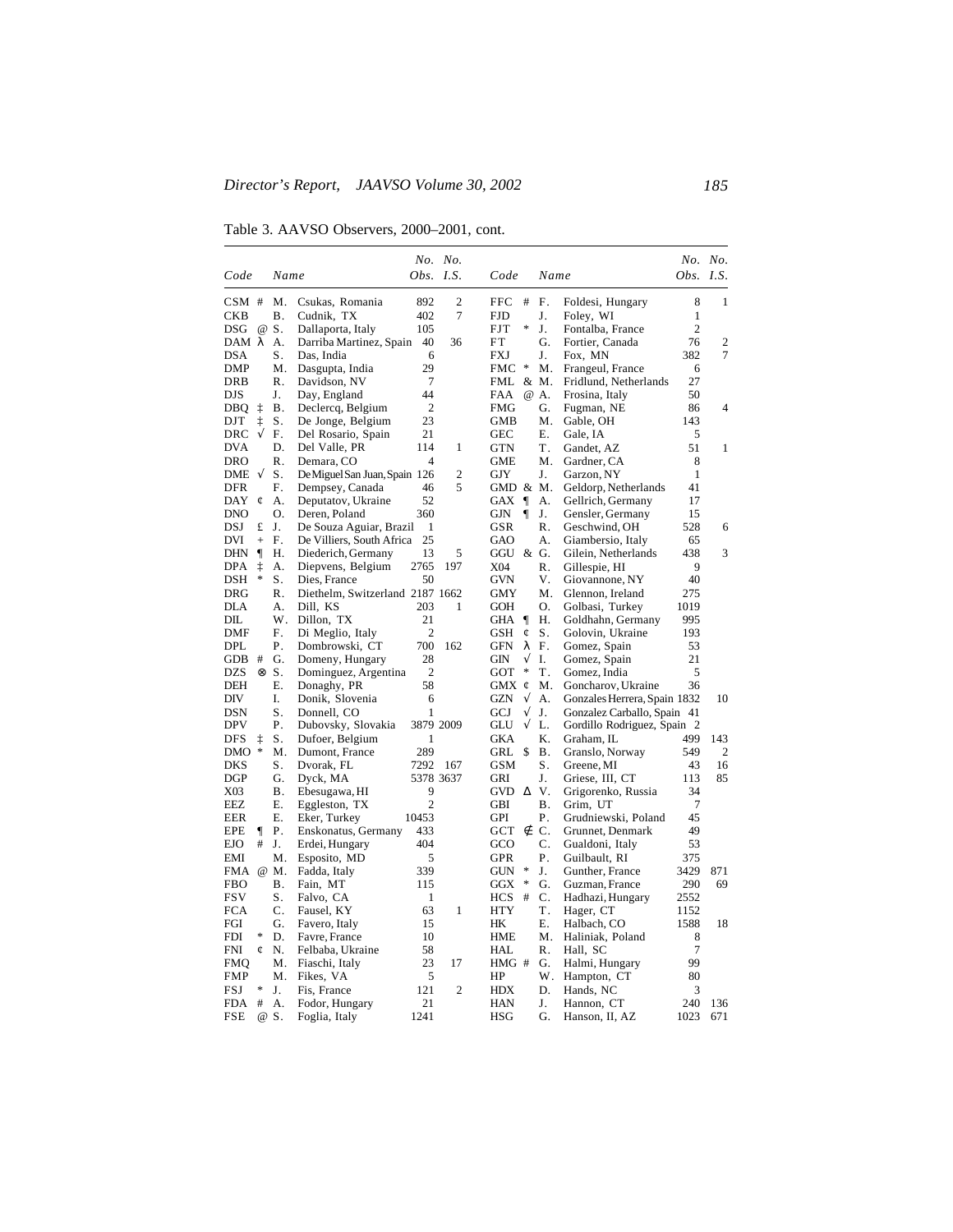Table 3. AAVSO Observers, 2000–2001, cont.

|                          |           |                |                                      |                  | No. No.      |                  |           |                                        |                  | No. No. |
|--------------------------|-----------|----------------|--------------------------------------|------------------|--------------|------------------|-----------|----------------------------------------|------------------|---------|
| Code                     |           | Name           |                                      | <i>Obs. I.S.</i> |              | Code             | Name      |                                        | <i>Obs. I.S.</i> |         |
| <b>HAV</b>               |           | R.             | Harvan, MD                           | 295              |              | KSH              | S.        | Kerr, Australia                        | 9                | 5       |
| HAI                      |           | А.             | Hastings, MA                         | 15               |              | #<br>KSZ         | S.        | Keszthelyi, Hungary                    | 369              |         |
| HSB                      | ¶         | W.             | Hasubick, Germany                    | 46               | 21           | <b>KRB</b>       | R.        | King, MN                               | 641              | 160     |
| HRK                      |           | R.             | Hauk, OR                             | 26               |              | $\nabla$<br>KTO. | Τ.        | Kinnunen, Finland                      | 3591 3007        |         |
| HHU                      | ţ         | Н.             | Hautecler, Belgium                   | 2803             | 76           | KAO<br>#         | А.        | Kiss, Hungary                          | 219              |         |
| HAB                      |           | R.             | Hays, Jr., IL                        | 1757             |              | KIL<br>#         | L.        | Kiss, Hungary                          | 611              | 1       |
| HLS                      | \$        | L.             | Heen, Norway                         | 82               |              | KMM ¢            | Μ.        | Kititsa, Ukraine                       | 1                |         |
| <b>HEN</b>               |           | C.             | Henshaw, England                     | 360              |              | KON $\notin$     | О.        | Klinting, Denmark                      | $\overline{4}$   |         |
| HJN                      | $^{+}$    | J.             | Hers, South Africa                   | 297              | 17           | KPL              | Ρ.        | Kneipp, LA                             | 117              |         |
| <b>HES</b>               |           | C.             | Hesseltine, WI                       | 1885             |              | KGT              | G.        | Knight, ME                             | 38               |         |
| <b>HEV</b>               | #         | Z.             | Hevesi, Hungary                      | 89               |              | <b>KSP</b>       | S.        | Knight, ME                             | 46               |         |
| X05                      |           | В.             | Hieki, HI                            | 9                |              | ΚS               | J.        | Knowles, RI                            | 479              |         |
| HІМ                      |           | Μ.             | Hill, MA                             | 6                |              | $KOC$ #          | А.        | Kocsis, Hungary                        | 80               | 2       |
| HRI                      |           | $\mathsf{R}$ . | Hill, AZ                             | 828              |              | KHL              | М.        | Kohl, Switzerland                      | 228              |         |
| <b>HED</b>               |           | D.             | Himes, OH                            | 80               | 5            | <b>KVD</b>       | V.        | Kolbas, Croatia                        | 23               |         |
| HZR                      | 1         | R.             | Hinzpeter, Germany                   | 634              |              | KHJ              | Н.        | Koller, Canada                         | 27               |         |
| <b>HIR</b>               |           | Y.             | Hirasawa, Japan                      | 1026             | 54           | <b>KRS</b>       | R.        | Kolman, IL                             | 2017             | 79      |
| HJS                      |           | J.             | Hissong, OH                          | 1                |              | KAO $\phi$       | А.        | Koloskova, Ukraine                     | 60               |         |
| <b>HTA</b>               |           | T.             | Hoare, England                       | 169              |              | KMA              | Μ.        | Komorous, Canada                       | 2516             | 99      |
| <b>HFL</b>               | £         | F.             | Hodar Luengo, Brazil                 | 14               |              | KGG              | G.        | Koralewski, Poland                     | 1016             |         |
| HJХ                      | £         | J.             | Hodar Munoz, Brazil                  | 6<br>59          |              | KSG              | G.        | Koronis, Greece                        | 4                |         |
| <b>HWD</b><br><b>HSY</b> |           | W.             | Hodgson, Australia                   | 39               |              | #<br>KOS<br>#    | A.        | Kosa Kiss, Romania                     | 4393             |         |
| HBA                      | \$        | S.<br>А.       | Hoeydalsvik, Norway                  | 2163             |              | KVS<br>#<br>KVI  | А.<br>I.  | Kovacs, Hungary                        | 177<br>218       | 15      |
| <b>HZJ</b>               | 1         | J.             | Holbe, Germany<br>Holtz, PA          | 431              | 2            | KSR<br>#         | S.        | Kovacs, Hungary<br>Kovacs, Hungary     | 9                |         |
| <b>HTB</b>               | $^{\#}$   | Τ.             | Horvath, Hungary                     | 1                |              | KFK              | F.        | Krafka, TX                             | $\overline{c}$   |         |
| HDU                      |           | D.             | Hurdis, RI                           | 75               | 39           | $KGA \otimes G.$ |           | Krasnopolsky, Argentina                | 4                |         |
| <b>HUR</b>               |           | G.             | Hurst, England                       | 1646             | 255          | <b>KKE</b>       | K.        | Kreutzer, KY                           | 59               |         |
| HUZ                      |           | R.             | Huziak, Canada                       | 3748             | 190          | KWO ¶            | W.        | Kriebel, Germany                       | 758              | 249     |
| IRM                      | $\sqrt{}$ | R.             | Iglesias Marzoa, Spain               | 658              |              | KIS<br>¶         | G.        | Krisch, Germany                        | 2848             | 107     |
| IPA                      | ⊗         | Ρ.             | Ingrassia, Argentina                 | 40               |              | KRK              | Κ.        | Krisciunas, AZ                         | 5                | 5       |
| ION                      | Δ         | O.             | Ivanov, Russia                       | 38               |              | KMK              | M.        | Krolik, Poland                         | 26               |         |
| JTP                      | *         | Ρ.             | Jacquet, France                      | 173              | 12           | KTZ              | Τ.        | Krzyt, Poland                          | 655              | 8       |
| JM                       |           | R.             | James, NM                            |                  | 2803 1196    | KBP              | Ρ.        | Kubicek, Czech Republic                | - 5              |         |
| JSC                      |           | S.             | Jamieson, WI                         | 30               |              | KSA              | A.        | Kucinskas, Lithuania                   | 164              |         |
| JMY                      | #         | М.             | Jardi, Hungary                       | $\overline{2}$   |              | KBO              | R.        | Kuplin, AZ                             | 7                |         |
| JEA                      |           | А.             | Jenkins, SC                          | 11               | 8            | KMI<br>Δ         | Μ.        | Kuzmin, Russia                         | 207              |         |
| JSI                      |           | S.             | Jenner, England                      | 19               |              | <b>LCR</b><br>Λ  | C.        | Labordena, Spain                       | 42               |         |
| JKK                      | \$        | K.             | Jensen, Norway                       | 129              |              | LAL              | А.        | Landolt, LA                            | 13               |         |
| JFA                      | $\sqrt{}$ | F.             | Jiminez Alvarado, Spain 21           |                  |              | LTO<br>1         | Τ.        | Lange, Germany                         | 2671             |         |
| ЛS                       | √         | I.             | Jiminez Sanchez, Spain               | 21               |              | LZT              | <b>T.</b> | Lazuka, IL                             | 1080             |         |
| JOG                      |           | G.             | Johnson, MD                          | 172              | $\mathbf{1}$ | $\ast$<br>LEB    | R.        | Lebert, France                         | 268              |         |
| JRA                      |           | R.             | Johnson, MN                          | 157              |              | LMT              | Μ.        | Legutko, Poland                        | 284              |         |
| <b>JON</b>               | ţ         | K.             | Jonckheere, Belgium                  | 34               |              | $\nabla$<br>LJY  | J.        | Lehtinen, Finland                      | 131              |         |
| JA                       | %         | А.             | Jones, New Zealand                   | 10200            |              | LNZ              | G.        | Lenz, CT                               | 161              |         |
| <b>JCN</b>               |           | C.             | Jones, England                       |                  | 3981 2536    | LJL              | J.        | Leonard, IL                            | 31               |         |
| JRW                      | $^{+}$    | R.             | Jones, South Africa                  | 526              |              | LSI              | S.        | Leonini, Italy                         | 102              |         |
| KHG                      |           | Η.             | Kaing, MA                            | 1                |              | LGE<br>∗         | G.        | Letellier, France                      | 27               |         |
| KDA                      |           | D.             | Kaiser, IN                           | 373              |              | LEV              | А.        | Leveque, CA                            | 124              |         |
| KΒ                       |           | W.             | Kaminski, NM                         | 215              | 34           | <b>LVY</b>       | D.        | Levy, AZ                               | 69               | 56      |
| KYG ¢                    |           | Y.             | Karoatsky, Ukraine                   | 42               |              | LIW              | W.        | Liller, Chile                          | 34               |         |
| KKI<br>KTI               |           | K.             | Kasai, Switzerland                   | 354<br>161       |              | LAI<br>LMK       | А.<br>М.  | Ling, Canada                           | 1                | 191     |
| KIV                      | #<br>#    | Τ.<br>I.       | Katonka, Hungary                     | 57               |              | LLZ<br>#         | L.        | Linnolt, HI                            | 882<br>329       |         |
| <b>KZX</b>               | #         | Z.             | Kelley, Hungary<br>Kereszty, Hungary | 20               | 16           | LJX<br>*         | J.        | Liziczai, Hungary<br>Llapasset, France | 18               |         |
|                          |           |                |                                      |                  |              |                  |           |                                        |                  |         |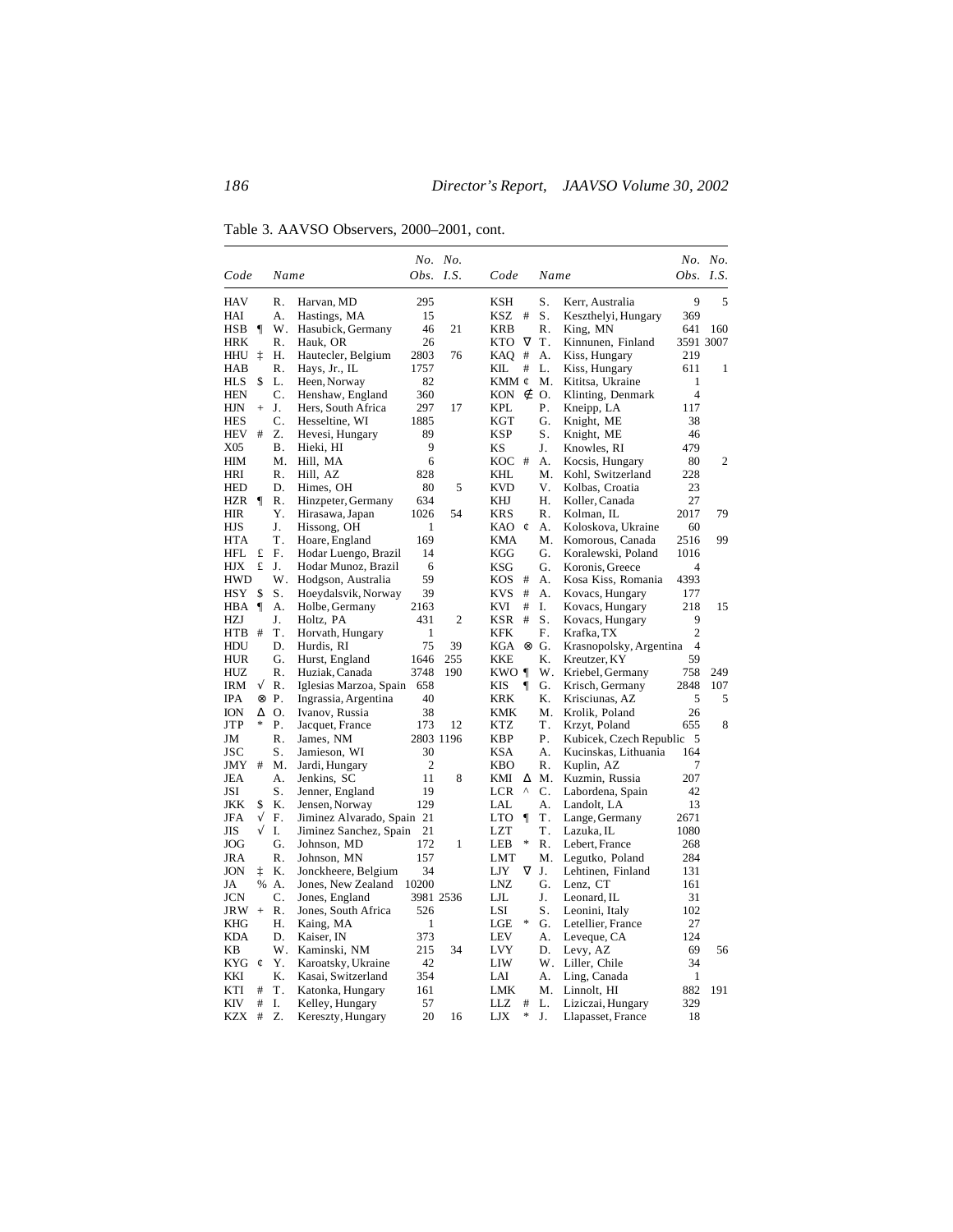Table 3. AAVSO Observers, 2000–2001, cont.

|                  |            |                        | No. No.          |                |                |            |             |                             |              | No. No.        |
|------------------|------------|------------------------|------------------|----------------|----------------|------------|-------------|-----------------------------|--------------|----------------|
| Code             | Name       |                        | <i>Obs. I.S.</i> |                | Code           |            | Name        |                             | Obs. $I.S.$  |                |
| λ<br>LOB         | J.         | Lobo-Rodriguez, Spain  | 20               |                | MMF $\nabla$   |            | M.          | Moilanen, Finland           | 1507         |                |
| <b>LMG</b>       | Μ.         | Looby, IL              | 5                |                | $MPQ$ #        |            | Ρ.          | Mojzes, Hungary             | 1            |                |
| LEO              | Е.         | Lopata, CA             | $\overline{2}$   |                | MSG            | $\sqrt{ }$ | А.          | Molina Saorin, Spain        | 42           |                |
| LRD              | D.         | Loring, UT             | 1300             |                | MPP            | İ          | Ρ.          | Mollet, Belgium             | 2            |                |
| LEJ              | Ε.         | Los, NH                | 18               |                | MOL            |            | J.          | Molnar, VA                  | 1880         |                |
| $\sqrt{}$<br>LRG | R.         | Losada Menendez, Spain | 19               |                | MIX            | ¢          | I.          | Molod, Ukraine              | 30           |                |
| <b>LTB</b>       | T.         | Lubbers, MN            | 503              |                | $MLF +$        |            | <b>B</b> .  | Monard, South Africa        | 4620 2995    |                |
| LBG              | G.         | Lubcke, WI             | 2382             |                | X07            |            | Κ.          | Monis, HI                   | 21           |                |
| LFZ              | F.         | Lucidi, Italy          | 7                |                | MOI            | $\ast$     | Ε.          | Morillon, France            | 987          | 6              |
| LKA              | Κ.         | Luedeke, NM            | 312              |                | $MXA \notin$   |            | А.          | Mormyl, Ukraine             | 1004         |                |
| $\nabla$<br>LMJ  | M.         | Luostarinen, Finland   | 253              |                | MVR $\epsilon$ |            | V.          | Mormyl, Ukraine             | 3026         |                |
| <b>MDW</b>       | W.         | MacDonald, II, Canada  | 195              |                | <b>MRE</b>     |            | Е.          | Morris, AL                  | 9            |                |
| MZA ¢            | А.         | Maidyk, Ukraine        | 5                |                | <b>MOW</b>     |            | W.          | Morrison, Canada            | 5093         | 300            |
| MFA<br>¢         |            | A.A. Maidyk, Ukraine   | 56               |                | <b>MDA</b>     |            | А.          | Morton, WA                  | 18           | $\overline{c}$ |
| $MQA \notin$     |            | A.S. Maidyk, Ukraine   | 256              |                | $MMP +$        |            | J.          | Mostert, South Africa       | 20           |                |
| MQN $\phi$       | N.         | Maidyk, Ukraine        | 70               |                | MHR £          |            | R.          | Mota das Chacas, Brazil     | 23           |                |
| MVL<br>¢         | V.         | Maidyk, Ukraine        | 43               |                | <b>MMH</b>     |            | Μ.          | Muciek, Poland              | 160          |                |
| MZG ¶            | G.         | Maintz, Germany        | 314              |                | <b>MKH</b>     |            | S.          | Mukherjee, India            | 328          |                |
| MLI              | L.         | Maisler, NY            | 206              | 12             | <b>X08</b>     |            | J.          | Mullen, HI                  | 6            |                |
| MVO V            | V.         | Makela, Finland        | 141              |                | MUY ‡          |            | Ε.          | Muyllaert, Belgium          |              | 9851 4143      |
| MNV ¢            | N.         | Maksimenko, Ukraine    | 66               |                | NZO            | #          | Z.          | Nagy, Hungary               | 24           |                |
| MKG              | А.         | Manske, WI             | 6                |                | <b>NAT</b>     |            | А.          | Naik, India                 | 28           |                |
| MKE              | R.         | Manske, WI             | 590              |                | <b>NDA</b>     |            | D.          | Nance, AL                   | 98           |                |
| MMV ¢            | M.         | Marichev, Ukraine      | 58               |                | X09            |            | J.          | Nelson, HI                  | 12           |                |
| MKW              | А.         | Markiewicz, Poland     | 2186             |                | <b>NLX</b>     | $\%$       | Ρ.          | Nelson, Australia           | 1748         | 973            |
| MMN              | Μ.         | Martignoni, Italy      | 686              |                | NJO            | ¶          | J.          | Neumann, Germany            | 2562         |                |
| MQJ              | J.         | Martins, Portugal      | $\overline{4}$   |                | NMI            |            | Μ.          | Nicholas, AZ                | 62           |                |
| $MRX$ ¶          | Н.         | Marx, Germany          | 1032             | 99             | X10            |            | $R_{\cdot}$ | Nicholson, HI               | 10           |                |
| MΝ               | Н.         | Mason, CA              | 142              |                | X11            |            | C.          | Nishimura, HI               | 4            |                |
| MAQ #            | А.         | Matis, Hungary         | 11               |                | X12            |            | Τ.          | Nomura, HI                  | 6            |                |
| MVK #            | V.         | Matis, Hungary         | 11               |                | <b>NPM</b>     |            | Ρ.          | Norris, MA                  | 21           |                |
| MAV A D.         |            | Matsnev, Russia        | 232              |                | <b>NHK</b>     | $\nabla$   | Η.          | Nylander, Finland           | 628          | 68             |
| MTT              | J.         | Mattei, MA             | 1                |                | <b>OCN</b>     |            | S.          | O'Connor, Canada            | 761          | 405            |
| MTM              | Μ.         | Mattei, MA             | 1                |                | <b>OFA</b>     |            | А.          | O'Fearghail, Ireland        | 62           | 33             |
| MPR ¶            | Ρ.         | Maurer, Germany        | 750              | 20             | <b>ONJ</b>     |            | J.          | O'Neill, Ireland            | 93           |                |
| MGE              | G.         | Mavrofridis, Greece    | 190              | $\overline{c}$ | <b>OFR</b>     | λ          | F.          | Ocana, Spain                | 1            |                |
| MJW              | J.         | Mayer, PA              | 937              | 50             | <b>OAR</b>     | $\nabla$   | A.          | Oksanen, Finland            | 2504         | 151            |
| MGU              | Τ.         | McCague, IL            | 88               |                | OJO            | É          | J.          | Olesen, Denmark             | 220          |                |
| MCX              | А.         | McCrae, Scotland       | 39               |                | X13            |            | C.          | Oliva, HI                   | 14           |                |
| MDP              | Ρ.         | McDonald, Canada       | 443              | 32             | OHJ            | #          | Η.          | Olle, Hungary               | 4            |                |
| MGH              | Η.         | McGee, England         | 2569             | 840            | OV             |            | Ε.          | Oravec, NY                  | 1808         |                |
| MCI              | <b>B</b> . | McInnerny, England     | 18               |                | <b>OSW</b>     |            | W.          | Osborn, MI                  | 3            | 3              |
| MKJ              | J.         | McKenna, NJ            | 167              | 18             | <b>OPR</b>     |            | Ρ.          | Ossowski, Poland            | 10           |                |
| <b>MED</b>       | К.         | Medway, England        | 1520             |                | OSV            | #          | L.          | Osvald, Hungary             | 13           |                |
| <b>MGQ</b>       | G.         | Menali, MA             | 1                |                | <b>OSE</b>     | ⊗          | S.          | Otero, Argentina            | 669          |                |
| MHI              | Η.         | Menali, MA             | 178              |                | OJJ            |            | J.          | Ott, CO                     | $\mathbf{2}$ |                |
| <b>MTK</b>       | Τ.         | Michalik, VA           | 215              | 54             | <b>OCR</b>     | İ          | C.          | Otten, Belgium              | 430          |                |
| LMS              | L.         | Michalis, Greece       | 453              |                | <b>ORE</b>     |            | R.          | Otto, NH                    | 4            |                |
| MKL              | R.         | Mickle, CO             | 39               | 11             | OВ             | $^{+}$     | D.          | Overbeek, South Africa 1629 |              | 1              |
| MOK \$           | O.         | Midtskogen, Norway     | 674              | 68             | <b>PPC</b>     | #          | Ρ.          | Papics, Hungary             | 12           |                |
| X06              | R.         | Miralles, Pohnpei      | 22               |                | <b>PPS</b>     | #          | S.          | Papp, Hungary               | 1694         | 118            |
| MZS #            | А.         | Mizser, Hungary        | 175              |                | <b>PSO</b>     | #          | S.          | Papp, Jr., Hungary          | 5            |                |
| MZE #            | C.         | Mizser, Hungary        | 6                |                | <b>PTQ</b>     |            | Τ.          | Parson, MN                  | 132          | 64             |
| MCE              | Е.         | Mochizuki, Japan       | 28               |                | PEX            | %          | Α.          | Pearce, Australia           |              | 5599 3209      |
| MRV              | R.         | Modic, OH              | 809              | 387            | PN             |            | А.          | Pearlmutter, MA             | 6            |                |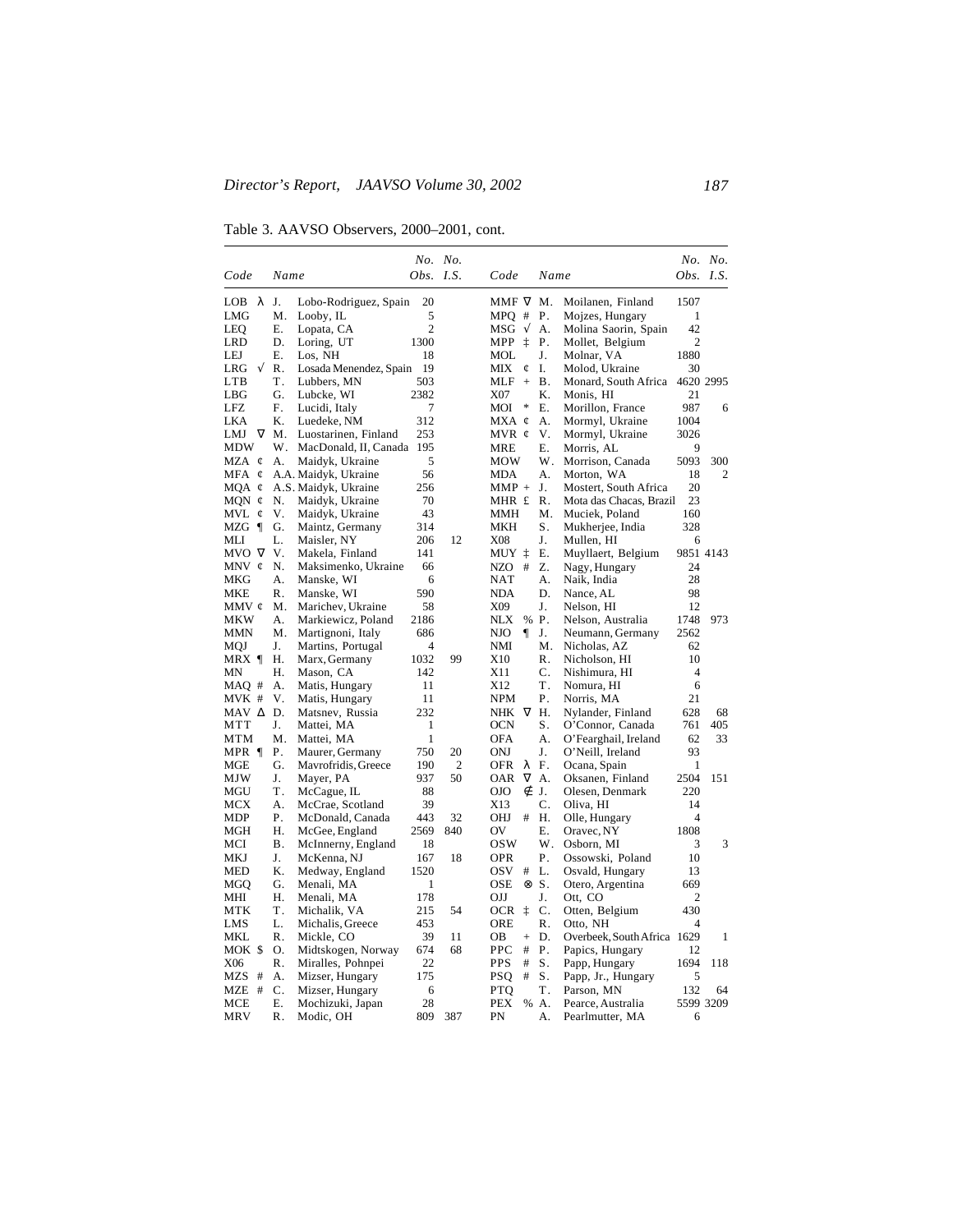Table 3. AAVSO Observers, 2000–2001, cont.

|                |           |                |                                             |                | No. No. |            |          |                |                                    | No. No.   |                |
|----------------|-----------|----------------|---------------------------------------------|----------------|---------|------------|----------|----------------|------------------------------------|-----------|----------------|
| Code           |           | Name           |                                             | Obs. $I.S.$    |         | Code       |          | Name           |                                    | Obs.      | I.S.           |
| PTI            |           | N.             | Peattie, CA                                 | 136            |         | SSU        |          | ${\bf S}$ .    | Sakuma, Japan                      | 837       | 90             |
| PPB            |           | $\otimes$ P.   | Pecorelli, Argentina                        | 30             |         | <b>SIE</b> |          | А.             | Salati, Italy                      | 3         |                |
| PEI            | ∉         | Ε.             | Pedersen, Denmark                           | 183            | 3       | <b>SVP</b> | Λ        | V.             | Sallares Pujol, Spain              | 175       | $\overline{4}$ |
| <b>PWD</b>     |           | W.             | Pellerin, TX                                | 18             |         | <b>SFV</b> |          | F.             | Salvaggio, Italy                   | 8         |                |
| PKI            |           | Ο.             | Piechowski, KY                              | $\overline{2}$ |         | SOL        | ⊗        | $R$ .          | Salvo, Uruguay                     | 45        |                |
| PGU            |           | @ G.           | Pinazzi, Italy                              | 82             |         | SAH        |          | G.             | Samolyk, WI                        | 10160     |                |
| PHT            |           | Η.             | Pinkston, VA                                | 13             |         | <b>SNN</b> |          | J.             | Sanford, CA                        | 1         |                |
| PLU            |           | L.             | Pirozzi, Italy                              | 32             |         | STC        |          | G.             | Santacana, PR                      | 8         |                |
| PPL.           |           | Ρ.             | Plante, OH                                  | 200            |         | SXQ        | ∗        | $R_{\cdot}$    | Santallo, France                   | 1         |                |
| PJP            | $+$       | J.             | Plomp, South Africa                         | 30             |         | SPQ        | #        | C.             | Sapi, Hungary                      | 9         |                |
| AST            |           | ⊗R.            | Podesta, Paraguay                           | 18             |         | X16        |          | J.             | Saratena, HI                       | 10        |                |
| <b>PMO</b>     | $^{+}$    | M.             | Poll, South Africa                          | 32             |         | SKI        | #        | Κ.             | Sarneczky, Hungary                 | 122       | 6              |
| PGG            | #         | G.             | Posztpisl, Hungary                          | 36             |         | SGE        |          | G.             | Sarty, Canada                      | 64        |                |
| PWR            |           | R.             | Powaski, OH                                 | 28             |         | SSO        |          | R.             | Sass, NM                           | 394       |                |
| <b>POX</b>     |           | Μ.             | Poxon, England                              | 534            | 158     | SXK        | $\P$     | Μ.             | Schabacher, Germany                | 514       | 2              |
| PYG            |           | G.             | Poyner, England                             | 9336 5961      |         | X17        |          | C.             | Schaefer, HI                       | 25        |                |
| PCJ            |           | $\mathbf{C}$ . | Predom, CT                                  | 6              |         | SDY        | $\P$     | D.             | Scharnhorst, Germany               | 61        | 24             |
| PAH            |           | А.             | Price, MA                                   | 529            | 377     | <b>SFK</b> |          | F.             | Scheder, MD                        | 570       | 209            |
| PEF            |           | @ E.           | Prosperi, Italy                             | 5              | 5       | <b>SXT</b> |          | T.             | Schieding, MA                      | 70        |                |
| PUJ            | λ         | F.             | Pujol, Spain                                | 373            | 144     | <b>SFS</b> |          | S.             | Schiff, VA                         | 189       | 3              |
| PCH            |           | C.             | Pullen, CA                                  | 2228           | 10      | <b>SPK</b> |          | Ρ.             | Schmeer, Germany                   | 51        | $\overline{4}$ |
| PFR            | $\#$      | F.             | Puskas, Hungary                             | 613            |         | SHV        | #        | А.             | Schmidt, Hungary                   | 292       | 9              |
| PMK            |           | Μ.             | Pust, Slovenia                              | 35             |         | SQR        |          | R.             | Schmude, Jr., GA                   | 5962      |                |
| QFI            | ţ         | F.             | Questier, Belgium                           | 8              |         | SQE        |          | R.             | Schoenstene, IL                    | 652       |                |
| QPF            |           | Ρ.             | Quinn, WI                                   | 27             |         | SHX        | ¶        | Н.             | Schubert, Germany                  | 54        |                |
| RKE            | $\P$      | K.             | Raetz, Germany                              | 491            |         | SCZ        | *        | Е.             | Schweitzer, France                 | 342       |                |
| RBU            | ţ<br>*    | Β.             | Raeymaekers, Belgium                        | 1              |         | SBO        |          | В.             | Scott, MI                          | 63        |                |
| RCH            |           | C.             | Ramillon, France                            | 549            |         | <b>SCE</b> |          | C.             | Scovil, CT                         | 5         | 1              |
| <b>REA</b>     |           | Ε.             | Redmond, FL                                 | 5              |         | SDF        |          | D.             | Shackleford, CA                    | 248       |                |
| RZS            | #         | Z.             | Reiczigel, Hungary                          | 161            |         | SHS        |          | S.             | Sharpe, ME                         | 2563      | 75             |
| X14            |           | Μ.<br>Ρ.       | Reid, HI                                    | 9<br>492       |         | <b>SDP</b> |          | D.<br>A.       | Sharples, NY                       | 12<br>142 |                |
| REP<br>RFP     | £         | Ρ.             | Reinhard, Austria<br>Reis-Fernandes, Brazil | 92             |         | SSA<br>SSV |          | S.             | Sharpless, WA<br>Shervais, Jr., WA | 32        |                |
|                |           | Μ.             |                                             | 29569 9649     |         |            | £        | $\mathsf{R}$ . | Shida, Brazil                      | 29        |                |
| RMQ<br>RNA #   |           | N.             | Reszelski, Poland<br>Rezsabek, Hungary      | 6              |         | SQH<br>SBN | £        | A.             | Silva Barros, Brazil               | 48        |                |
| <b>RMP</b>     |           | М.             | Ricard, Canada                              | 17             |         | <b>SNE</b> |          | N.             | Simmons, WI                        | 97        | 7              |
| RWI            |           | W.             | Richter, AR                                 | 1              |         | SLI        |          | R.             | Simmons, II, CA                    | 15        |                |
| RQ             |           | C.             | Ricker, MI                                  | 61             |         | SП         | #        | А.             | Simon, Hungary                     | 2         |                |
| RRZ            | #         | R.             | Ricza, Hungary                              | 1122           |         | <b>SXN</b> |          | Μ.             | Simonsen, MI                       | 8106 4629 |                |
| $RVM \sqrt{ }$ |           | Μ.             | Rigo Vidal, Spain                           | 7              |         | SBI        | #        | Β.             | Sipocz, Hungary                    | 35        | 1              |
| <b>OJR</b>     | λ         | J.             | Ripero Osorio, Spain                        | 2658 1219      |         | SIX        |          | Μ.             | Siwak, Poland                      | 26        |                |
| RSE            |           | S.             | Robinson, MD                                | 11             | 8       | <b>SDN</b> |          | D.             | Slauson, IA                        | 4         | 1              |
| RGE            | $\sqrt{}$ | Ε.             | Rocamora Galceran, Spain20                  |                |         | <b>SLQ</b> |          | L.             | Smelcer, Czech Republic2566        |           | 52             |
| <b>RZD</b>     | λ         | D.             | Rodriguez, Spain                            | 33             | 17      | <b>SJX</b> | $^{+}$   | J.             | Smit, South Africa                 | 1626      | 1              |
| RMU υ          |           | M.             | Rodriguez Marco, Spain 11                   |                | 1       | SMI        |          | А.             | Smith, England                     | 34        | 15             |
| RSO            | $\sqrt{}$ | Ο.             | Rodriguez Santana, Spain 2                  |                |         | SDZ        |          | D.             | Smith, AZ                          | 40        |                |
| RJA            | *         | J.             | Rohart, France                              | 25             |         | <b>SHA</b> |          | Н.             | Smith, MI                          | 71        |                |
| RJH            |           | J.             | Romano, de                                  | 1              |         | <b>SJE</b> |          | J.             | Smith, CA                          | 214       |                |
| RCX            |           | C.             | Rose, IV, MS                                | $\overline{4}$ |         | SKA        | Δ        | Κ.             | Sokolovsky, Russia                 | 157       |                |
| <b>ROG</b>     |           | G.             | Ross, MI                                    | 91             | 59      | <b>SBX</b> | *        | А.             | Sonka, Romania                     | 2475      |                |
| RR             |           | R.             | Royer, CA                                   | 149            | 40      | X18        |          | C.             | Soram, Pohnpei                     | 21        |                |
| RJV            | $\sqrt{}$ | J.             | Ruiz Fernandez, Spain                       | 179            |         | SOH        | ∉        | Н.             | Sorensen, Denmark                  | 9         |                |
| <b>RPH</b>     |           | Η.             | Rumball Petre, CA                           | 26             |         | SOW        | $\nabla$ | J.             | Sorvari, Finland                   | 135       |                |
| SJO            |           | A.             | Sajtz, Romania                              | 2324           |         | SJZ        |          | J.             | Speil, Poland                      | 2093      |                |
| X15            |           | C.             | Sakuma, HI                                  | 18             |         | SPO        | \$       | J.             | Spongsveen, Norway                 | 41        |                |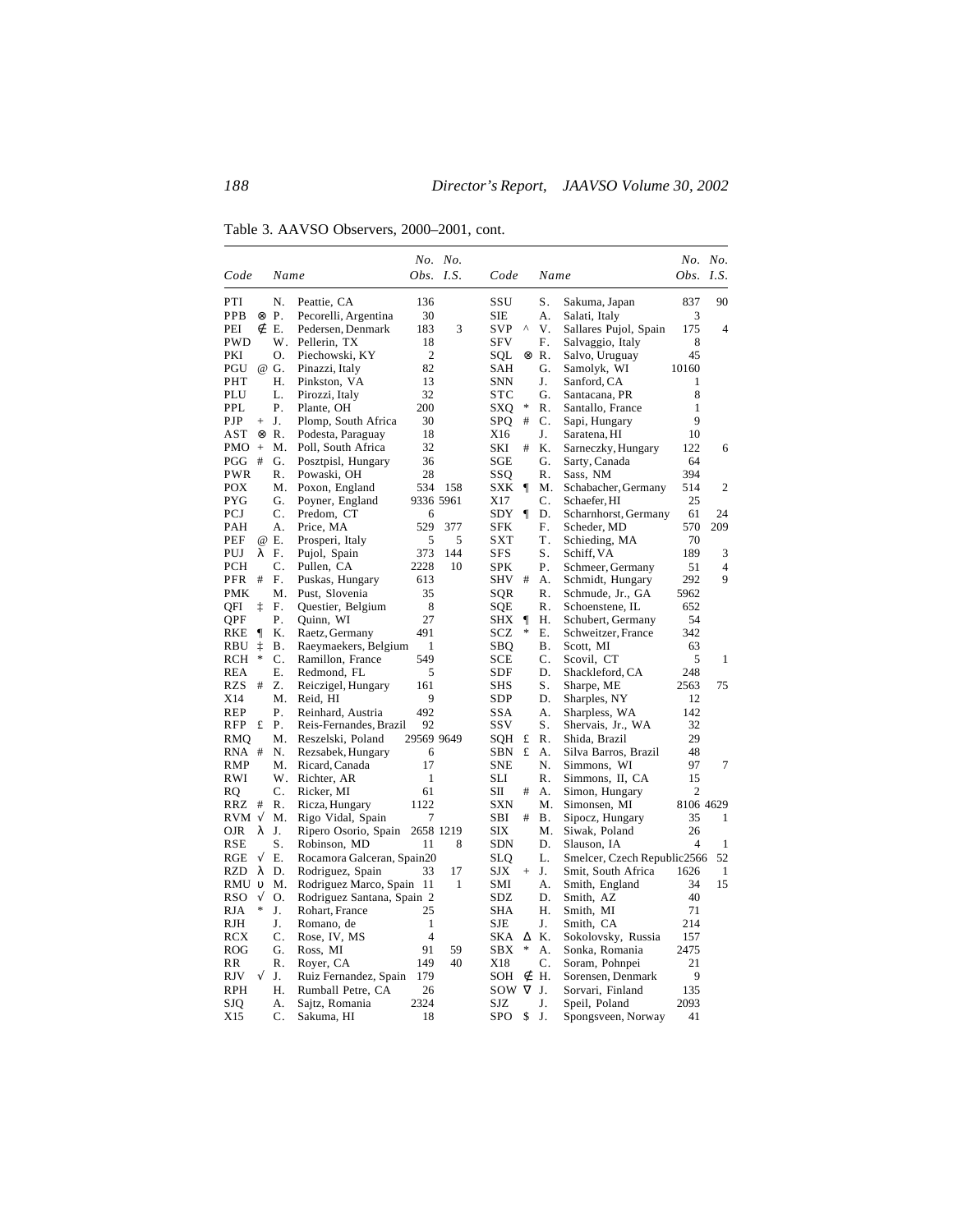Table 3. AAVSO Observers, 2000–2001, cont.

|                          |            |                |                                            |                | No. No.      |                         |                |                                               |                      | No. No.        |
|--------------------------|------------|----------------|--------------------------------------------|----------------|--------------|-------------------------|----------------|-----------------------------------------------|----------------------|----------------|
| Code                     |            | Name           |                                            | Obs. I.S.      |              | Code                    | Name           |                                               | Obs. I.S.            |                |
| <b>SDB</b>               |            | D.             | Starkey, IN                                | 4756           | 20           | VPJ                     | J.             | Van Poucker, MI                               | 449                  | 55             |
| SVD                      |            | V.             | Steblina, WA                               | 48             | $\mathbf{1}$ | <b>VSD</b><br>ţ         | D.             | Vansteelant, Belgium                          | 19                   |                |
| STF                      |            | G.             | Stefanopoulos, Greece                      | 324            |              | ţ<br>VWS.               | J.             | VanWassenhove, Belgium                        | 2                    |                |
| STI                      |            | Ρ.             | Steffey, FL                                | 892            | 31           | *<br>VSB.               | S.             | Vasselle, France                              | 6                    |                |
| <b>SAA</b>               |            | А.             | Stephan, FL                                | 9              |              | $\sqrt{}$<br><b>VFO</b> | F.             | Vazquez Rodriguez, Spain                      | 5                    |                |
| <b>SET</b>               |            | C.             | Stephan, FL                                | 1506           | 26           | VED<br>*                | Ρ.             | Vedrenne, France                              | 4649                 |                |
| <b>SRB</b>               |            | R.             | Stine, CA                                  | 342            | 25           | <b>VKR</b><br>¢         | K.             | Velikazova, Ukraine                           | 54                   |                |
| STQ                      |            | N.             | Stoikidis, Greece                          | 261            |              | *<br><b>VET</b>         | Μ.             | Verdenet, France                              | 2081 1233            |                |
| SDI                      |            | D.             | Storey, Isle of Man                        | 91             |              | $\mathbf{I}$<br>VAN     | А.             | Viertel, Germany                              | 55                   |                |
| SHZ                      | ſ          | Н.             | Struever, Germany                          | 160            |              | VII<br>#                | Ι.             | Vincze, Hungary                               | $\mathbf{1}$         |                |
| <b>SRX</b>               |            | % R.           | Stubbings, Australia 11384 7644            |                |              | $\nabla$<br>VJA         | J.             | Virtanen, Finland                             | 83                   | 14             |
| SUK                      |            | Μ.             | Stuka, CA                                  | 18             |              | VGK                     | G.             | Vithoulkas, Greece                            | 910                  |                |
| SAC                      | $\P$       | А.             | Sturm, Germany                             | 85             |              | VFK<br>$\P$             | F.             | Vohla, Germany                                | 9249                 | $\overline{4}$ |
| <b>SUX</b>               | √          | Μ.             | Suarez Tejera, Spain                       | 80             | 26           | VOL                     | W.             | Vollmann, Austria                             | 198                  | 1              |
| SUS                      | $\P$       | D.             | Suessmann, Germany                         | 2047           |              | VOX<br>$\mathfrak{C}$   | О.             | Voloshun, Ukraine                             | 193                  |                |
| <b>SUH</b>               |            | Μ.             | Suhovecky, OH                              | 41             |              | <b>WGR</b>              | G.             | Walker, MA                                    | 234                  | 147            |
| SQC                      |            | C.             | Suslavage, CA                              | 13             |              | $WSM +$                 | S.             | Walsh, Zimbabwe                               | 21                   |                |
| <b>SWV</b><br><b>SSW</b> |            | D.<br>S.       | Swann, TX                                  | 457<br>3228    |              | WFR ¶<br>WJK            | F.<br>J.       | Walter, Germany                               | 230<br>$\mathbf{1}$  |                |
| <b>SDX</b>               |            | D.             | Swierczynski, Poland<br>Sworin, CA         | 24             | 1            | WER                     | $R_{\cdot}$    | Warpinski, MD<br>Weber, KS                    | 21                   |                |
| SSI                      | #          | S.             |                                            | 3              |              | $WPT +$                 | Ρ.             |                                               | 318                  |                |
| SOZ                      | #          | L.             | Szabo, Hungary<br>Szantho, Hungary         | 31             | 7            | WMG                     | Μ.             | Wedepohl, South Africa<br>Weichinger, Austria | 60                   | 14             |
| <b>SIK</b>               |            | K.             | Szaruga, Poland                            | $\overline{4}$ | $\mathbf{1}$ | WEI                     | D.             | Weier, WI                                     | 319                  | 22             |
| SAO                      | #          | А.             | Szauer, Hungary                            | 163            |              | WC                      | $R_{\cdot}$    | Wend, IL                                      | 360                  |                |
| X19                      |            | S.             | Takeba, HI                                 | 10             |              | WWO¶                    | W.             | Wenzel, Germany                               | 66                   |                |
| X20                      |            | Κ.             | Tanaka, HI                                 | 8              |              | WJD                     | D.             | West, KS                                      | 375                  | 17             |
| TDB                      |            | D.             | Taylor, Canada                             | 558            | 42           | WEF                     | F.             | West, PA                                      | 1272                 |                |
| <b>TTU</b>               |            | Τ.             | Tezel, Turkey                              | $\overline{2}$ |              | WDM §                   | M.             | Westlund, Sweden                              | 271                  | 3              |
| TEM ‡                    |            | Ε.             | Thienpont, Belgium                         | $\overline{2}$ |              | WAH                     | А.             | Whiting, AZ                                   | 112                  |                |
| TGG                      |            | G.             | Thomas, CA                                 | 181            | 50           | WDQ % D.                |                | Williams, Australia                           | 2                    |                |
| <b>THR</b>               |            | R.             | Thompson, Canada                           | 609            |              | WI                      |                | D.B. Williams, IN                             | 692                  |                |
| <b>THU</b>               | *          | Β.             | Thouet, France                             | 93             |              | <b>WDD</b>              |                | D.L. Williams, MN                             | 7                    |                |
| TKK                      | $\nabla$   | Κ.             | Tikkanen, Finland                          | 53             |              | WJL                     | J.             | Williams, CA                                  | $\overline{4}$       |                |
| <b>TIA</b>               | #          | А.             | Timar, Hungary                             | 13             |              | WPX % P.                |                | Williams, Australia                           |                      | 6950 1419      |
| <b>TAE</b>               | \$         | А.             | Tjolsen, Norway                            | 1              |              | <b>WRX</b>              | $\mathsf{R}$ . | Williams, MI                                  | 33                   | 13             |
| <b>TVG</b>               | $^{\circ}$ | V.             | Tombotto, Argentina                        | 126            |              | WLP ‡                   | Ρ.             | Wils, Belgium                                 | 314                  |                |
| <b>TIV</b>               | *          | I.             | Torreadrado, France                        | 18             |              | <b>WSN</b>              | Τ.             | Wilson, WV                                    | 413                  | 128            |
| <b>TTE</b>               | #          | Е.             | Toth, Hungary                              | 9              |              | WWJ                     | W.             | Wilson, England                               | 585                  | 9              |
| TOZ                      | #          | Z.             | Toth, Hungary                              | 123            | 12           | WKM                     | М.             | Wiskirken, WA                                 | $\overline{4}$       |                |
| <b>TSC</b>               |            | S.             | Tracy, CT                                  | 671            | 258          | WUL ¶                   | U.             | Witt, Germany                                 | 75                   |                |
| TRF                      |            | C.             | Trefzger, Switzerland                      | 228            | 82           | WRZ                     | R.             | Wlodarczyk, Poland                            | 319                  |                |
| TRO \$                   |            | Ο.             | Trondal, Norway                            | 7              | 3            | WSV                     | S.             | Wolfe, OH                                     | 401                  | $\mathbf{1}$   |
| <b>TRX</b>               |            | $\mathbf{R}$ . | Truta, Romania                             | 18             |              | WJM                     | J.             | Wood, CA                                      | 118                  |                |
| <b>TUB</b>               | #          | V.             | Tuboly, Hungary                            | 11             |              | WBK                     | Β.             | Worraker, England                             | 1                    |                |
| TUC                      | $^{+}$     | C.             | Turk, South Africa                         | 92             |              | WPF                     | Ρ.             | Wright, MN                                    | 126                  |                |
| <b>TYS</b><br><b>VFR</b> | ∗          | R.<br>F.       | Tyson, NY                                  | 237<br>52      |              | YHE<br>YED              | Н.<br>Ε.       | Yong, China                                   | 104<br>11            |                |
| VLN                      | ∗          | L.             | Vaclic, Czech Republic                     | 228            |              | YKA                     | Κ.             | Young, AZ                                     | 19                   | 1              |
|                          |            |                | Vadrot, France                             | 1994           |              |                         |                | Young, CA                                     |                      |                |
| BVE<br>VBR               |            | & E.<br>Η.     | Van Ballegoij, Aruba<br>Van Bemmel, Canada | 57             | 25           | YJW<br>ZAM @ M.         | J.             | Young, CA                                     | $\overline{2}$<br>26 |                |
| VDL                      | ţ          | J.             | Vander Looy, Belgium 2825                  |                |              | ZOX<br>¢                | Ο.             | Zanotta, Italy<br>Zholob, Ukraine             | 31                   |                |
| <b>VDE</b>               |            | & E.           | Van Dijk, Netherlands                      | 110            | 12           | ZXI                     | X.             | Zhu, PA                                       | $\overline{2}$       |                |
| VNL                      | İ          | F.             | Van Loo, Belgium                           | 548            | 13           | ZRE                     | R.             | Zissell, MA                                   | 2199                 | 632            |
|                          |            |                |                                            |                |              |                         |                |                                               |                      |                |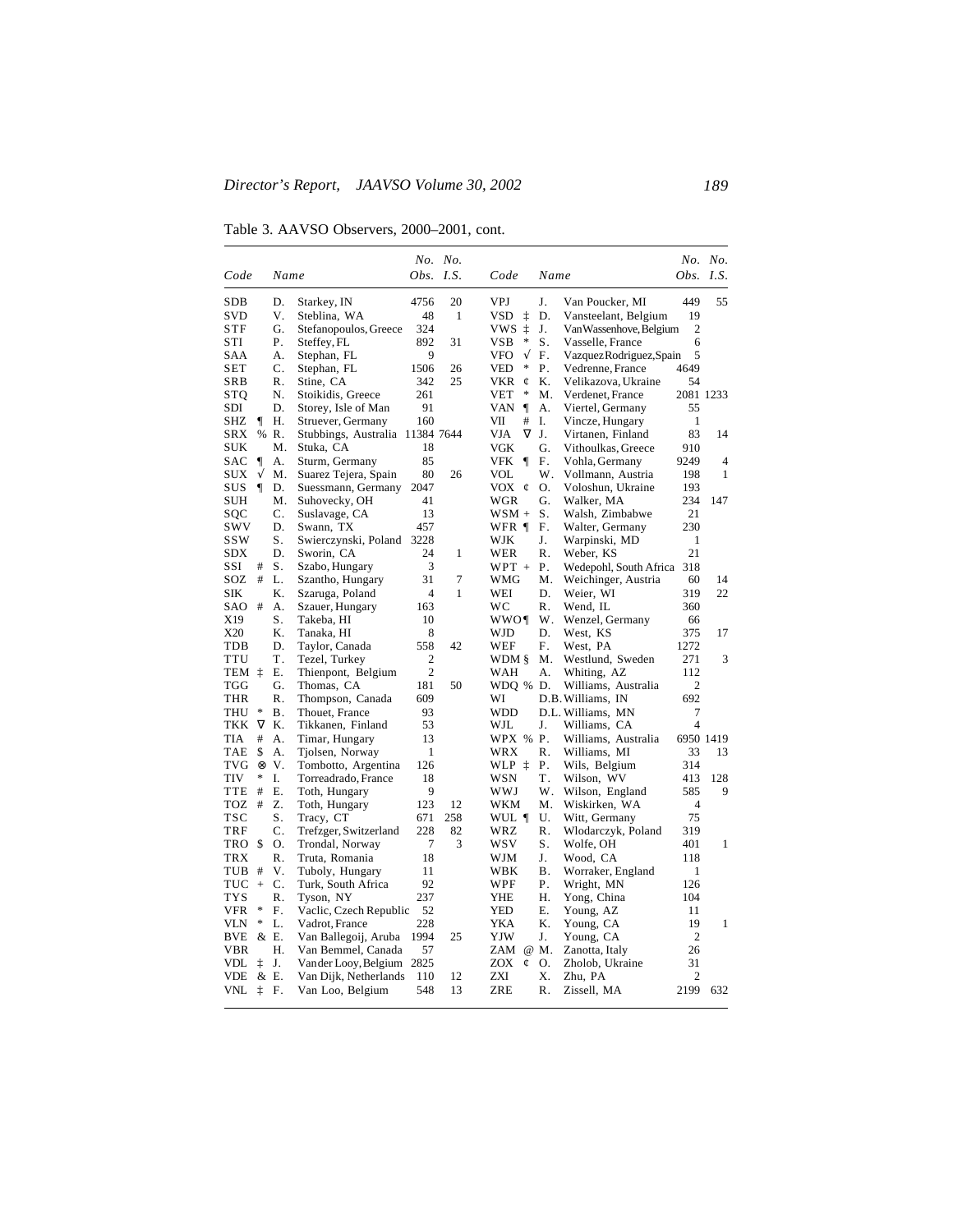Table 3. AAVSO Observers, 2000–2001, cont.

These symbols, which appear in Table 3 (AAVSO Observers 2000-2001), indicate observers are also affiliated with the groups below:

| $\wedge$        | Agrupacion Astronomica de Sabadell (Spain)                                                      |
|-----------------|-------------------------------------------------------------------------------------------------|
| $\sqrt{ }$      | Asociacion de Variabilistas de Espagne (Spain)                                                  |
| Δ               | Association of Variable Star Observers "Pleione" (Russia)                                       |
| *               | Association Française des Observateurs d'Étoiles Variables (France)                             |
| $^{+}$          | Astronomical Society of Southern Africa, Variable Star Section                                  |
| ∉               | Astronomisk Selskab (Scandinavia)                                                               |
| £               | Brazilian Observational Network REA                                                             |
| $\P$            | Bundesdeutsche Arbeitsgemeinschaft für Veränderliche Sterne e.V. (BAV) (Germany)                |
| ⊗               | Liga Ibero-Americana de Astronomia (South America)                                              |
| λ               | Madrid Astronomical Association M1 (Spain)                                                      |
| #               | Magyar Csillagàszati Egyesület, Valtozócsillag Szakcsoport (Hungary)                            |
| &               | Nederlandse Vereniging Voor Weer-en Sterrenkunde, Werkgroep Veranderlijke Sterren (Netherlands) |
| \$              | Norwegian Astronomical Society, Variable Star Section                                           |
| %               | Royal Astronomical Society of New Zealand, Variable Star Section                                |
| $\upsilon$      | Sociedad Astronomica 'Syrma' (Valladolid, Spain)                                                |
| ş               | Svensk Amator Astronomisk Förening, variabelsektionen (Sweden)                                  |
| ¢               | Ukraine Astronomical Group, Variable Star Section                                               |
| $^{\copyright}$ | Unione Astrofili Italiani (Italy)                                                               |
| $\nabla$        | URSA Astronomical Association, Variable Star Section (Finland)                                  |
| ţ               | Vereniging Voor Sterrenkunde, Werkgroep Veranderlijke Sterren (Belgium)                         |

| <i><b>Observations</b></i><br>(increments of 1000) | No. Observations<br>per increment | % of All<br><i><b>Observations</b></i> | No. Observers<br>per increment |
|----------------------------------------------------|-----------------------------------|----------------------------------------|--------------------------------|
| $1 - 999$                                          | 78201                             | 19%                                    | 565                            |
| 1000-1999                                          | 46743                             | 11%                                    | 33                             |
| $2000 - 2999$                                      | 68087                             | 17%                                    | 28                             |
| 3000-3999                                          | 28436                             | 7%                                     | 8                              |
| 4000-4999                                          | 23389                             | 6%                                     | 5                              |
| 5000-5999                                          | 22032                             | 5%                                     | 4                              |
| $6000 - 6999$                                      | 6950                              | 2%                                     |                                |
| 7000–7999                                          | 14868                             | 4%                                     | 2                              |
| 8000-8999                                          | 8106                              | 2%                                     |                                |
| 9000-9999                                          | 28436                             | 7%                                     | 3                              |
| $10,000+$                                          | 82292                             | 20%                                    | 6                              |

Table 4. Observation statistics for fiscal year 2000–2001 (see Figures 5, 6, and 7).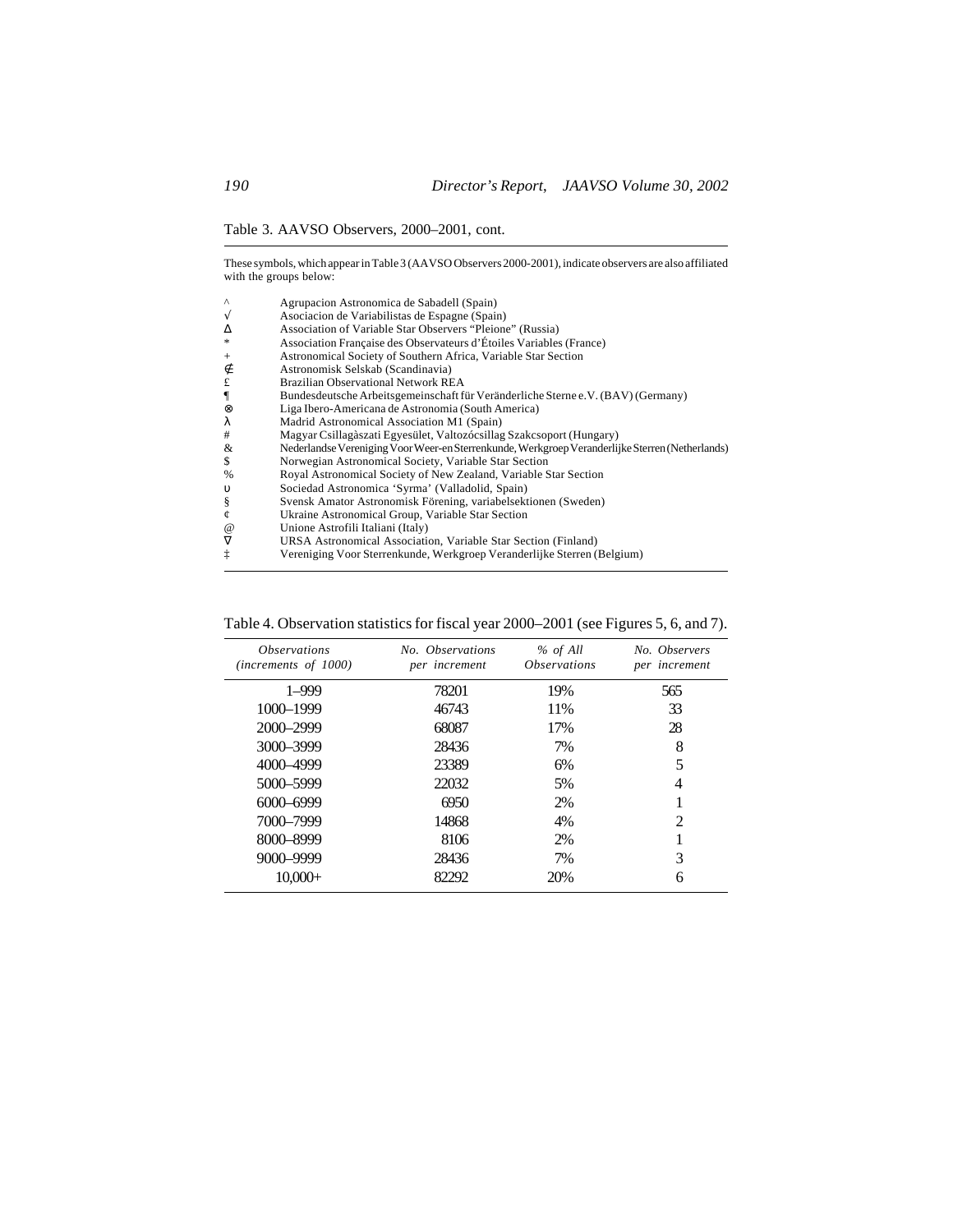Table 5. Individuals requesting AAVSO data during fiscal year 2000–2001.\*

| Name              | Affiliation/Location                            |
|-------------------|-------------------------------------------------|
| A. Abatemarco (2) | San Rufo, Italy                                 |
| L. Abbey          | Atlanta, GA                                     |
| J. Alcolea        | Alacal de Henares, Spain                        |
| N. Allen          | Essex, England                                  |
| H. Anderson       | Joplin, MT                                      |
| T. Arny $(2)$     | Amherst College, MA                             |
| R. Baptista (2)   | Florianopolis, SC                               |
| R. Barth          | Ames, IA                                        |
| D. Baskil $(6)$   | University of Leicester, England                |
| E. Beaudoin       | Pau, France                                     |
| T. Bedding (9)    | University of Sydney, Australia                 |
| J. Bedient        | Honolulu, HI                                    |
| A. Bonaca (3)     | Visnjan, Croatia                                |
| M. Bradbury       | Indianapolis, IN                                |
| J. Brand $(11)$   | Ist. di Radioastronomia, Bologna, Italy         |
| R. Brawley        | Piqua, OH                                       |
| L. Bretthorst     | Washington University in St. Louis, MO          |
| O. Brettman       | Huntley, IL                                     |
| J. Bricken        | Stanford University, CA                         |
| J. Buchler        | University of Florida, Gainesville, FL          |
| S. Butz           | Whitehall, PA                                   |
| W. Carragan       | Troy, NY                                        |
| N. Carvajal       | Brighton, MA                                    |
| T. Castellano     | NASA Ames Research Center, CA                   |
| G. Chaple         | Townsend, MA                                    |
| G. Clayton        | Louisiana State University, Baton Rouge, LA     |
| R. Coccioli (2)   | Rome, Italy                                     |
| $M.$ Cohen $(2)$  | University of California, Berkeley, CA          |
| A. Conu           | Alexandria, Romania                             |
| G. Cook           | Terre Haute, IN                                 |
| H. Danner         | Mainz, Germany                                  |
| P. Diamond        | University of Manchester, England               |
| Don               | email only                                      |
| P. Doward         | Chester, PA                                     |
| J. Drake $(18)$   | Ames, IA                                        |
| L. Early          | Gladstone, MO                                   |
| Y. Efimov $(2)$   | Crimean Astrophysical Observatory, Ukraine      |
| E. Erhan $(20)$   | Istanbul, Turkey                                |
| $M.$ Feast $(4)$  | South African Astron. Observatory, South Africa |
| M. Friedjung      | Institute d'Astrophysique, Paris, France        |

*\*List does not include individuals obtaining data or information directly from the AAVSO website. A number in parenthesis after the name indicates multiple requests.*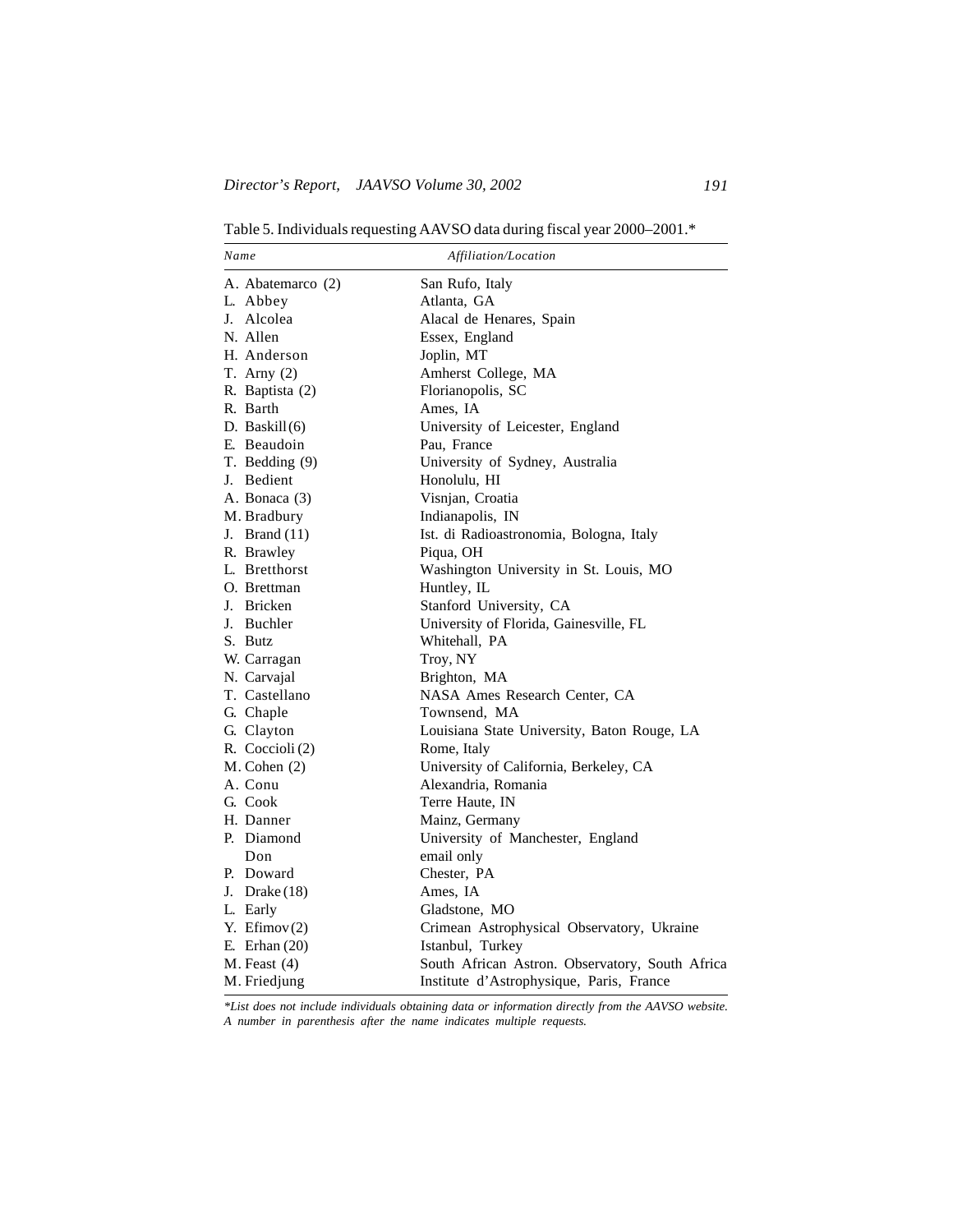Table 5. Individuals requesting AAVSO data, 2000–2001, cont.

| Name                 | Affiliation/Location                             |
|----------------------|--------------------------------------------------|
| C. Froning           | Space Telescope Science Institute, Baltimore, MD |
| B. Gaensicke         | Universitäts-Sternwarte, Göttingen, Germany      |
| T. Gandet            | Tucson, AZ                                       |
| D. Gokce             | Izmir, Turkey                                    |
| H. Goldhahn (4)      | Lohmen, Germany                                  |
| P. Gonthier          | Hope College, MI                                 |
| J. Gonzalez          | Badajoz, Spain                                   |
| J. Good              | IPAC, Caltech, Pasadena, CA                      |
| J. Greaves (2)       | Northampton, England                             |
| D. Green $(11)$      | Smithsonian Astrophysical Observatory, MA        |
| M. Greenbaum         | Tower Hill School, DE                            |
| J. Griffin           | Zundy Junior High, Wichita Falls, TX             |
| P. Groot $(4)$       | Harvard-Smithsonian Center for Astrophysics, MA  |
| P. Guilbault         | Chepachet, RI                                    |
| A. Guller            | Izmir, Turkey                                    |
| R. Hamper            | Iowa State University, Ames, IA                  |
| M. Handren           | email only                                       |
| S. Havriliak(2)      | Huntingdon Valley, PA                            |
| J. Hearnshaw (18)    | New Zealand                                      |
| T. $Hill(2)$         | Surbiton, Canada                                 |
| M. Hollis            | email only                                       |
| M. Houchins          | <b>USA</b>                                       |
| S. Howell $(4)$      | University of Wyoming, Laramie, WY               |
| Ido                  | email only                                       |
| N. Jevtic            | University of Connecticut, Storrs, CT            |
| J. Kaler             | University of Illinois, Urbana, IL               |
| A. Kammerer          | Ettlingen, Germany                               |
| R. Kastrukoff        | University of Toronto, Canada                    |
| R. Khan              | West Bengal, India                               |
| Kimberly             | email only                                       |
| T. Kipper            | Tartu Observatory, Estonia                       |
| A. Kilpio            | Moscow, Russia                                   |
| S. Komonjinda (2)    | Bangkok, Thailand                                |
| M. Kuecker           | Spring, TX                                       |
| C. Kunesh            | Bethlehem, PA                                    |
| E. Kuulkers (3)      | Utrecht, The Netherlands                         |
| R. Lazauskaite       | Vilnius, Lithuania                               |
| T. Lebzelter $(8)$   | University of Vienna, Austria                    |
| N. Leigh             | University of Toronto, Canada                    |
| R. Lilgenber         | FL                                               |
| I.<br>Livadiotis (3) | University of Athens, Greece                     |
| K. Long (19)         | Space Telescope Science Institute, MD            |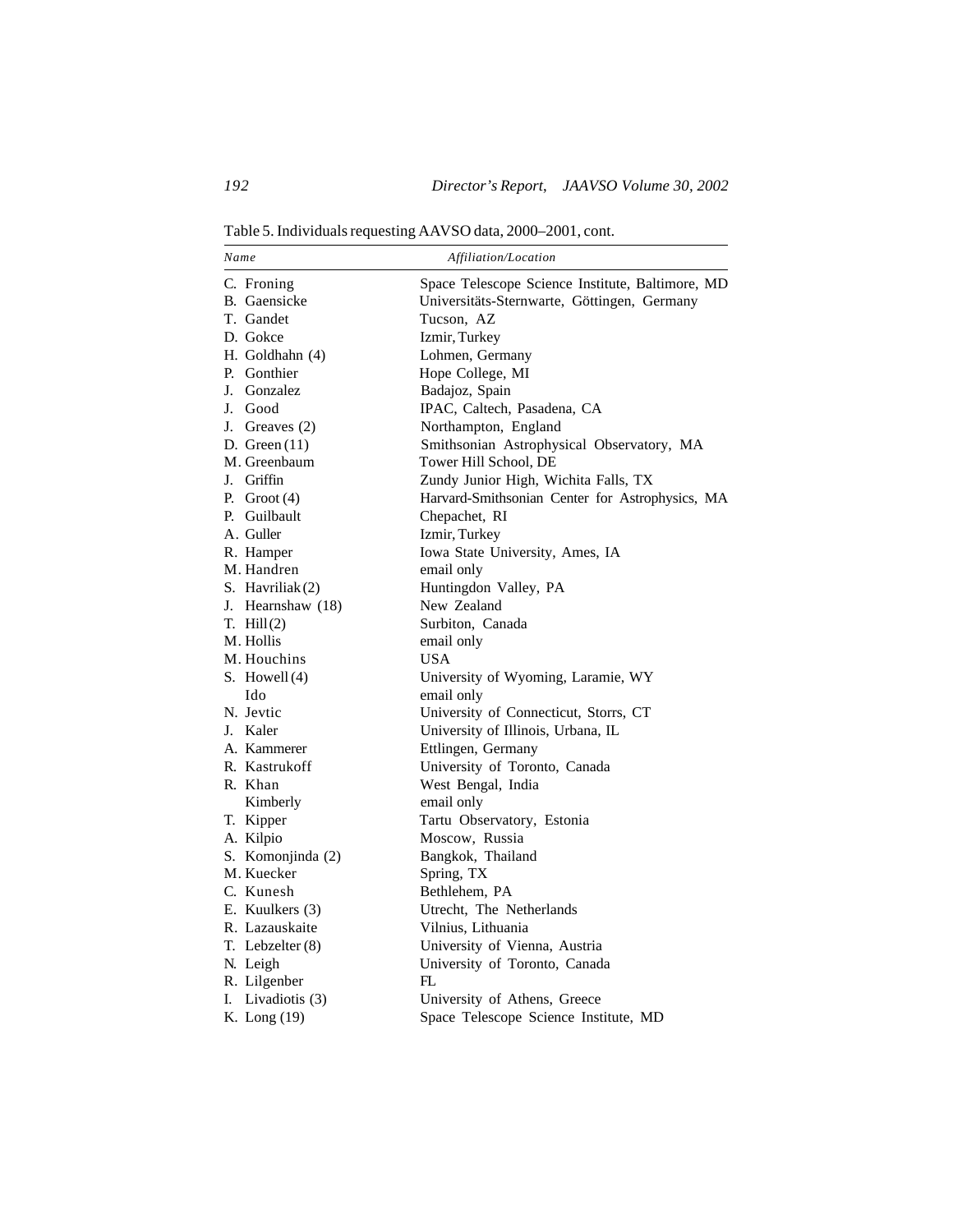Table 5. Individuals requesting AAVSO data, 2000–2001, cont.

| Name                 | Affiliation/Location                             |
|----------------------|--------------------------------------------------|
| M. Lopez             | Guadalajara, Spain                               |
| D. Lore              | Dispatch Magazine, Columbus, OH                  |
| D. Loughney          | Edingurgh, Scotland                              |
| Z. Luciano           | La Spezia, Italy                                 |
| J. Lyke              | University of Minnesota, Minneapolis, MN         |
| E. Lynch             | Maynard, MA                                      |
| Lyndsey              | email only                                       |
| A. Magalhaes (2)     | University of São Paulo, Brazil                  |
| D. Mais $(2)$        | email only                                       |
| K. Marasinghe (2)    | Iowa State University, Ames, IA                  |
| A. Marie             | Palos Hills, IL                                  |
| T. Marsh $(2)$       | University of Southampton, England               |
| M. Matsuura (4)      | Manchester, England                              |
| C. Mauche (24)       | Lawrence Livermore National Laboratory, CA       |
| J. McSaveney         | New Zealand                                      |
| K. Meech             | Institute for Astronomy, Honolulu, HI            |
| P. Merchan (15)      | Spain                                            |
| R. Michta            | Nesconset, NY                                    |
| M. Mikako            | Manchester, England                              |
| S. Mondal            | Physical Research Laboratory, Gujarat, India     |
| J. Mood              | <b>USA</b>                                       |
| L. Morales-Reda (10) | University of Southampton, England               |
| K. Oh                | Korea                                            |
| K. Ohnaka            | Max-Planck Institute, Germany                    |
| D. Osterbrock        | Lick Observatory, CA                             |
| J. Pasachoff         | Harvard College Observatory, MA                  |
| Patrizia             | email only                                       |
| N. Peattie           | Winters, CA                                      |
| O. Pejcha            | Brno, Czech Republic                             |
| L. Pirozzi           | Ischia, Italy                                    |
| M. Pointon           | Manchester, England                              |
| M. Prabhune          | Maharashtra, India                               |
| W. Priedhorsky       | Los Alamos National Laboratory, NM               |
| C. Pullen            | Wilton, CA                                       |
| Quiara               | Ridgewood, NY                                    |
| K. Quinn             | South Florida Museum, Bradenton, FL              |
| S. Rabe $(2)$        | Sonneberg, Germany                               |
| S. Radabah           | Mountlake Terrace, WA                            |
| M. Ratner            | Harvard-Smithsonian Center for Astrophysics, MA  |
| $M.$ Reid $(2)$      | Harvard-Smithsonian Center for Astrophysics, MA  |
| W. Richter           | Arkansas School for Mathematics, Hot Springs, AR |
| M. Rodriguez         | Valladolid, Spain                                |